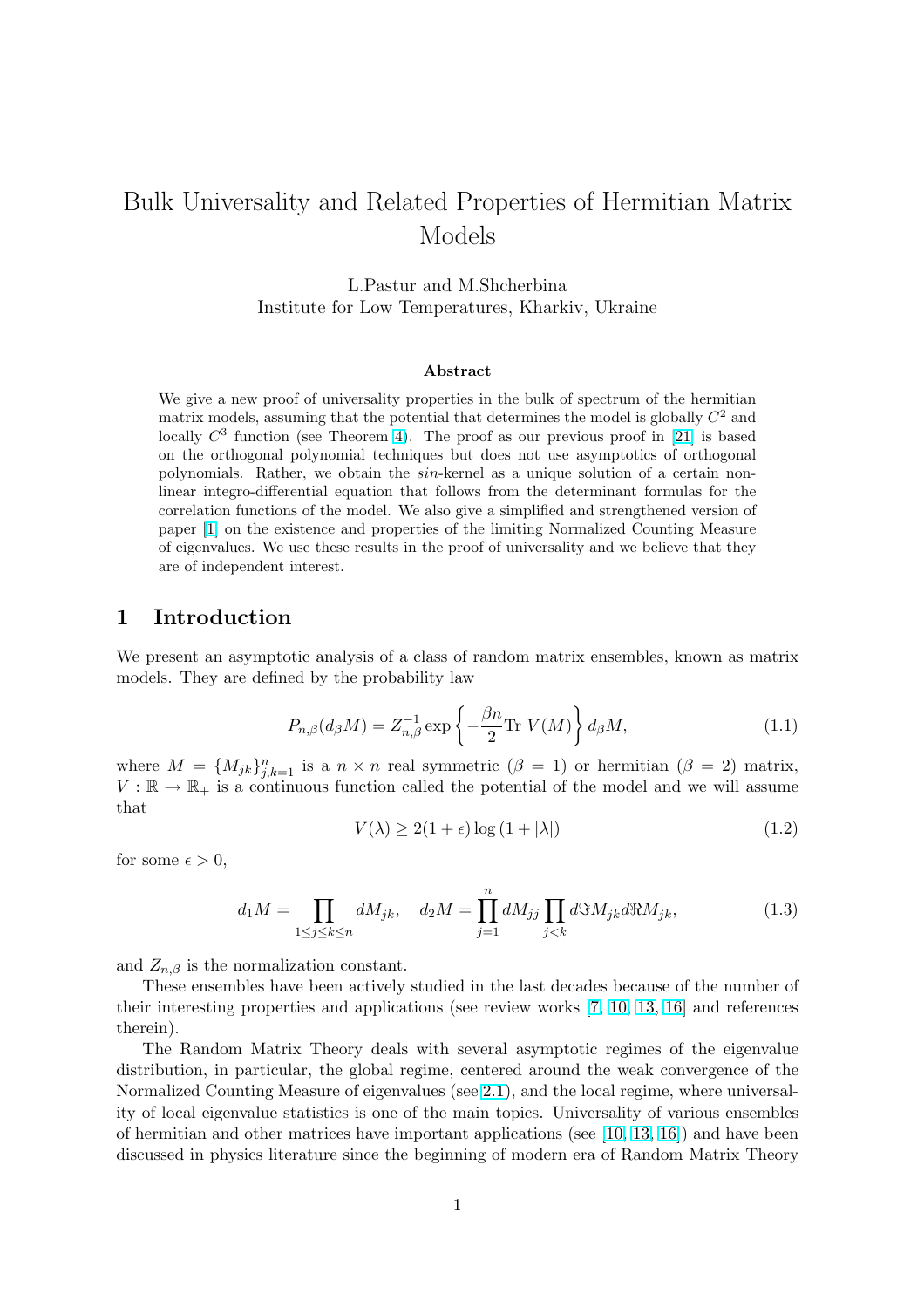<span id="page-1-0"></span>in the early fifties [3, 9, 11, 12, 16, 17, 18, 25]. Rigorous proofs of the universality property for the hermitian matrix models  $(\beta = 2)$  were given in [21] and [6]. Both proofs rely strongly on the orthogonal polynomial techniques, reducing the proof to a certain asymptotic problem (see relation (3.16) below) for a special class of orthogonal polynomials. The reduction is based on remarka[ble formulas](#page-40-0) [for all margin](#page-41-0)als of the joint probability density of eigenvalues known as determinant formulas (see formula 2.4 be[low](#page-41-0)) for  $\beta = 2$ .

In this paper we give a new proof of the bulk universality of local regime of hermitian matrix model[s. Th](#page-25-0)e proof is valid for potentials in  $(1.1)$  that are of the class  $C<sup>2</sup>$  everywhere and have 3 bounded derivatives in a neighborhood of a point, where we prove the universality. We obtain the sin-kernel as a unique solution of a certain nonlinear integro-differential equation, while in our previous paper [21] the kernel was obtained, roughly speaking, as a power series in its arguments. Since our proof of u[nive](#page-0-0)rsality requires a number of facts on limiting Normalized Counting Measure of eigenvalues of matrix models, the paper includes an updated and simplified version of results of [1] on the existence and properties of the measure. Most of simplifications are p[ossib](#page-41-0)le because of systematic use of book [22]

The paper is organized as follows. In Section 2 we treat the global regime and in Section 3 the local regime. In the course of our presentation we will need several technical results from [1, 21]. We will give them here (often impro[vi](#page-40-0)ng) to make the paper self c[onsi](#page-41-0)stent.

# 2 Global regime

#### 2.1 [G](#page-40-0)[en](#page-41-0)eralities

Denote  $\{\lambda_l^{(n)}\}$  $\binom{n}{l}_{l=1}^n$  the eigenvalues of a real symmetric or hermitian matrix M and set for any interval  $\Delta \in \mathbb{R}$ 

$$
N_n(\Delta) = \sharp \{ \lambda_l^{(n)} \in \Delta, l = 1, \dots, n \} / n. \tag{2.1}
$$

This is the Normalized Counting Measure of eigenvalues of M (empirical distribution in mathematical statistics). In this section we study the convergence of the random measure  $N_n$  to a non random limit N which proved to be a probability measure  $(N(\mathbb{R}) = 1)$  called often the Integrated Density of States.

Our starting point is the joint probability density of eigenvalues, corresponding to (1.1)  $- (1.3)$  [16].  $\mathbf{r}$ 

$$
p_{n,\beta}(\lambda_1, ..., \lambda_n) = Q_{n,\beta}^{-1} \exp\left\{-\frac{\beta n}{2} \sum_{i=1}^n V(\lambda_i)\right\} |\Delta_n(\Lambda)|^\beta,
$$
\n(2.2)

w[here](#page-0-0)

$$
\Delta_n(\Lambda) = \prod_{1 \le j < k \le n} (\lambda_i - \lambda_j), \quad \Lambda = (\lambda_1, ..., \lambda_n), \tag{2.3}
$$

and  $Q_{n,\beta}^{-1}$  is the normalization constant.

Let

$$
p_{l,\beta}^{(n)}(\lambda_1,\ldots,\lambda_l) = \int_{\mathbb{R}^{n-l}} p_{n,\beta}(\lambda_1,\ldots,\lambda_l,\lambda_{l+1},\ldots,\lambda_n) d\lambda_{l+1}\ldots d\lambda_n
$$
\n(2.4)

be the *l*-th marginal density of  $p_{n,\beta}$ . Then, in particular,

$$
\overline{N}_n(\Delta) := E\{N_n(\Delta)\} = \int_{\Delta} p_{1,\beta}^{(n)}(\lambda_1) d\lambda_1,\tag{2.5}
$$

or

$$
\overline{N}_n(\Delta) = \int_{\Delta} \rho_n(\lambda) d\lambda, \quad \rho_n = p_{1,\beta}^{(n)}.
$$
\n(2.6)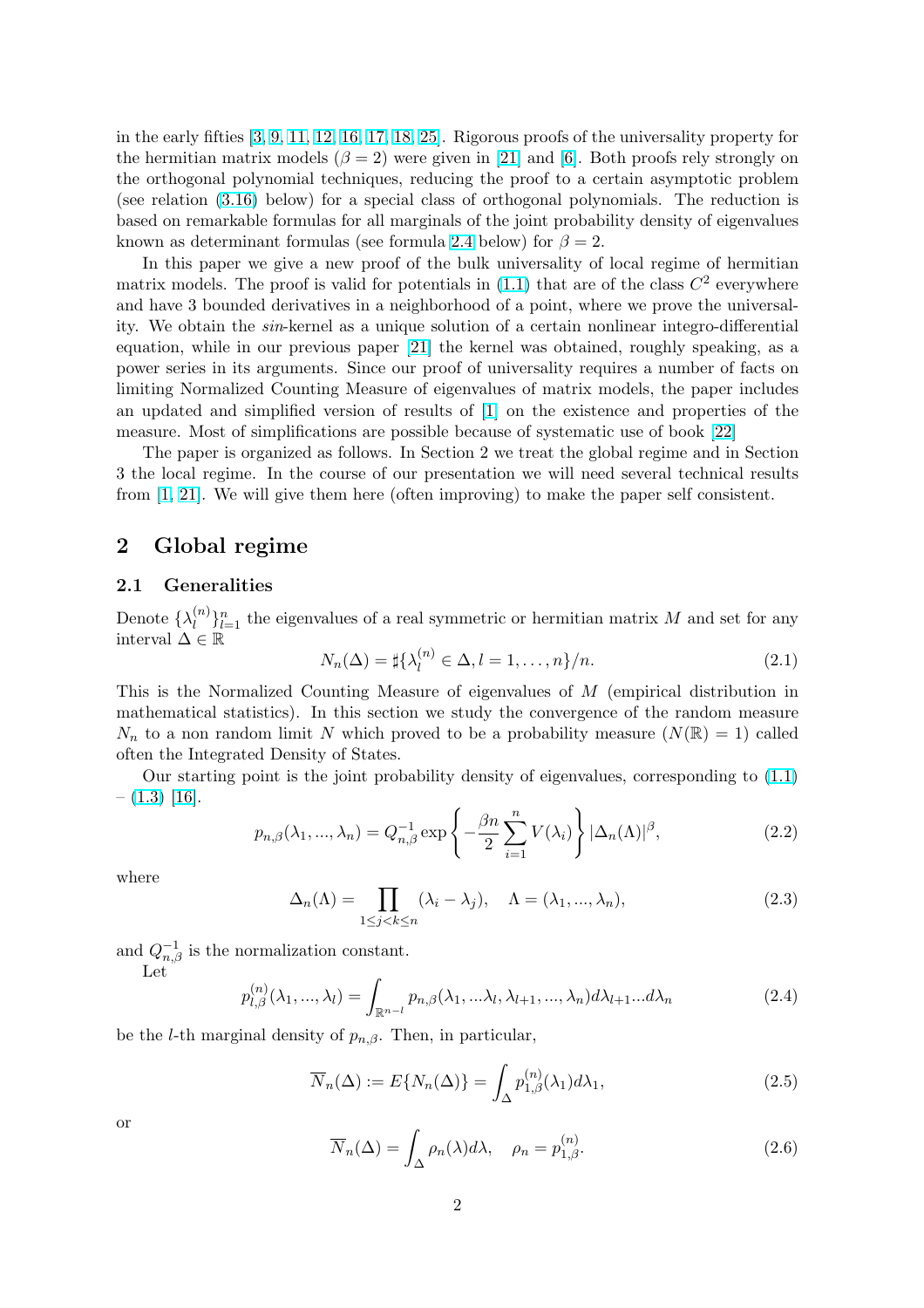<span id="page-2-0"></span>The cases  $\beta = 1$  and  $\beta = 2$  correspond to real symmetric and hermitian matrices. However, the probability density (2.2) is well defined for any  $\beta > 0$  (in particular, the case  $\beta = 4$ corresponds to real quaternion matrices [16]). In this section we will treat the general case of *n*-independent strictly positive  $\beta$ .

According to Wigner (see [25, 8, 16]) the density (2.2) can be written as the density of the canonical Gibbs mea[sure](#page-1-0)

$$
p_{n,\beta}(\Lambda) = Q_{n,\beta}^{-1} e^{-\beta n H(\Lambda)/2}, \quad \Lambda = (\lambda_1, \dots, \lambda_n) \in \mathbb{R}^n,
$$
\n(2.7)

corresponding to a one-dimensional system of  $n$  particles with the Hamiltonian

$$
H(\Lambda) = \sum_{i=1}^{n} V(\lambda_i) - \frac{1}{n} \sum_{i < j} \log |\lambda_i - \lambda_j|,\tag{2.8}
$$

the temperature  $2/\beta n$ , and the partition function

$$
Q_{n,\beta} = \int_{\mathbb{R}^n} e^{-\beta n H(\Lambda)/2} d\Lambda.
$$
 (2.9)

The first term of the r.h.s. of (2.8) is analogous to the energy of particles due to the external field V and the second term is analogous to the interaction (Coulomb repulsion) energy.

It is important that the Hamiltonian  $(2.7) - (2.8)$  contains the factor  $1/n$  in front of the second sum (interaction). This allows us to view  $(2.7) - (2.8)$  as an analog of molecular field models of statistical mechanics. This analogy was implicitly used in physical papers [25, 8, 2]. A rigorous treatment of a rather general class of mean field models was given in [20, 23]. We will use an extension of the treatment to study the limit of NCM  $(2.1)$ , corresponding to  $(2.2)$  $-$  (2.3). We stress a difference of this problem comparing to that of statistical mechanics. In the latter the number of particles is explicitly present only in the Hamiltonian [\(se](#page-41-0)[e th](#page-40-0)e factor $1/n$  in the second term of  $(2.8)$ , while in the former we have n also i[n the G](#page-41-0)ibbs density (2.7). In statistical mechanics terms we have here a me[an fi](#page-1-0)eld model in which [the](#page-1-0) te[mpe](#page-1-0)rature is inverse proportional to the number of particles, while in a standard statistical mechanics treatment the temperature is fixed during the "macroscopic limit"  $n \to \infty$ . This will imply that the free energy of the model has to be divided by  $n^2$  to have a well defined limit as  $n \to \infty$  and that the limit will coincide with the limit as  $n \to \infty$  of the ground state energy, also divided by  $n^2$  (see [1, 14] and formulas  $(2.10) - (2.11)$ , and  $(2.28)$  below).

It is also well known in statistical mechanics that the macroscopic limit of mean field models can be described in terms of certain extremal problems. In our case the problem consists in minimizing the func[tional](#page-40-0)

$$
\mathcal{E}[m] = \int V(\lambda)m(d\lambda) + \int \log \frac{1}{|\lambda - \mu|} m(d\lambda)m(d\mu)
$$
 (2.10)

defined on the set of non-negative unit measures  $\mathcal{M}_1(\mathbb{R})$  (cf (2.8)).

The variational problem (2.10) goes back to Gauss and is called the minimum energy problem in the external field V. The unit measure N minimizing  $(2.10)$  is called the equilibrium measure in the external field V because of its evident electrostatic interpretation as the equilibrium distribution of linear charges on the ideal conductor occupying the axis  $\mathbb R$ and confined by the external electric field of potential  $V$ . We stress that the corresponding variational procedure determine both the (compact) support  $\sigma_N$  of the measure and its form. This should be compared with the widely known variational problem of the theory of logarithmic potential, where the external field is absent but the support is given (see e.g.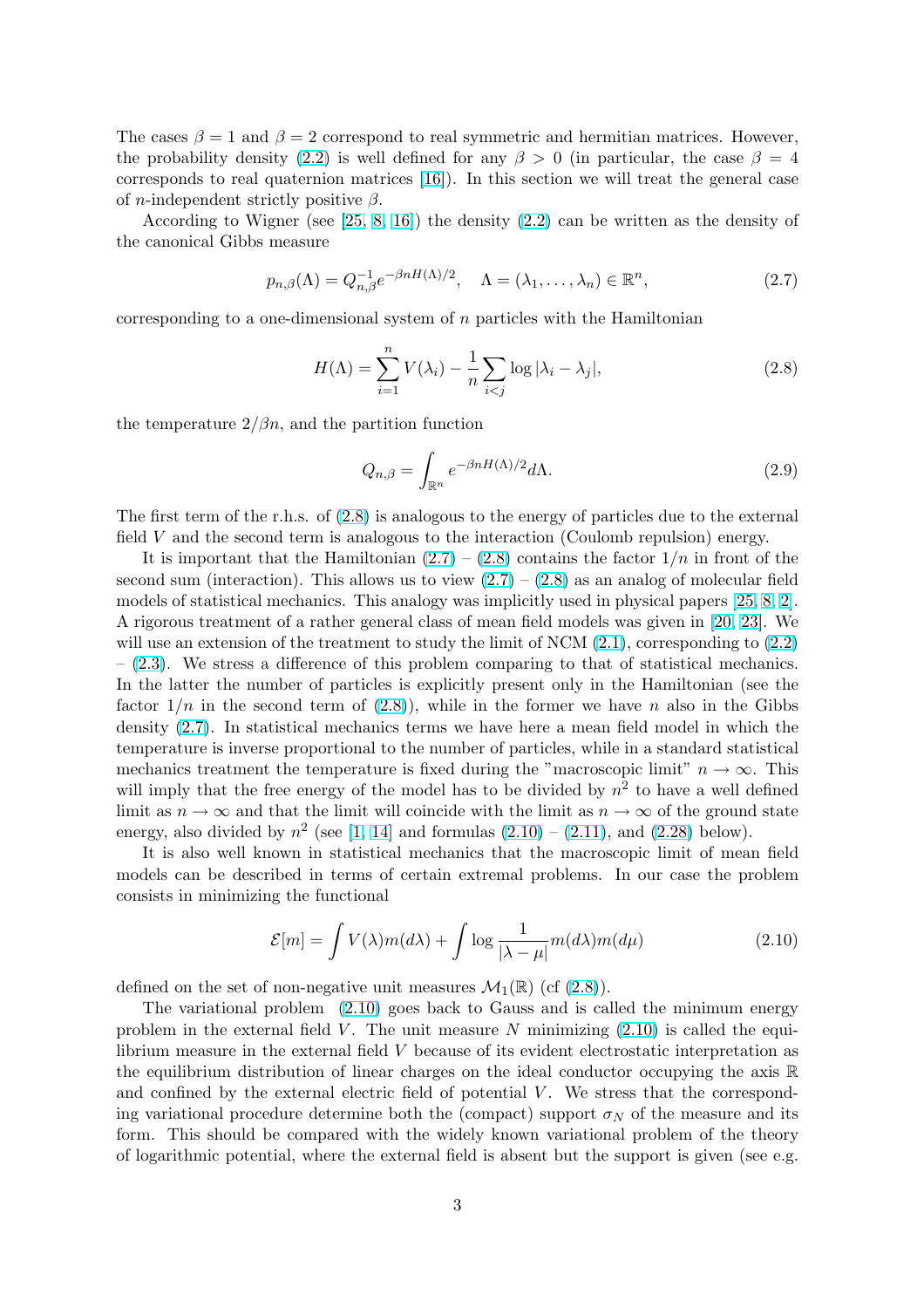<span id="page-3-0"></span>[15]). The minimum energy problem in the external field (2.10) arises in various domains of analysis and its applications (see [22] for a rather complete account of results and references concerning the problem).

Before to start the systematic exposition we will make [notat](#page-2-0)ional conventions that will be [use](#page-41-0)d everywhere below. First, th[e in](#page-41-0)tegrals without limits will denote the integrals over the whole axis. Second, symbols  $C, c, C_1, \ldots$  etc. will denote positive finite quantities that do not depend on  $n$  and spectral variables and whose value is not important in the corresponding argument.

### 2.2 Basic results and their proof

We will need certain properties of the variational problem  $(2.10)$ , given in the following

**Proposition 1** Let  $V : \mathbb{R} \to \mathbb{R}_+$  be a continuous function satisfying (1.2). Then:

(i) there exists one and only one measure  $N \in \mathcal{M}_1(\mathbb{R})$  such that

$$
\inf_{m \in \mathcal{M}_1(\mathbb{R})} \mathcal{E}[m] = \mathcal{E}[N] > -\infty,
$$
\n(2.11)

and N has the finite logarithmic energy

$$
\mathcal{L}[N,N] := \int \log \frac{1}{|\lambda - \mu|} N(d\lambda) N(d\mu) < \infty;\tag{2.12}
$$

(ii) the support  $\sigma_N$  of N is compact;

(iii) a measure  $N \in \mathcal{M}_1(\mathbb{R})$  is as above if and only if the function

$$
u(\lambda; N) = V(\lambda) + 2 \int \log \frac{1}{|\lambda - \mu|} N(d\mu)
$$
\n(2.13)

satisfies the following relations almost everywhere with respect to  $N$  (in fact except the set of zero capacity):

$$
u(\lambda; N) = u_*,\tag{2.14}
$$

where

$$
u_* = \inf_{\lambda \in \mathbb{R}} u(\lambda; N) > -\infty;
$$
\n(2.15)

 $(iv)$  if the potential V satisfies the Hölder condition

$$
|V(\lambda_1) - V(\lambda_2)| \le C(L_1)|\lambda_1 - \lambda_2|^\gamma, \quad |\lambda_{1,2}| \le L_1
$$
\n(2.16)

for some  $\gamma > 0$  and any  $L_1 < \infty$ , then  $u(\lambda; N)$  also satisfies the Hölder condition with the same  $\gamma$ :

$$
|u(\lambda_1; N) - u(\lambda_2; N)| \le C'(L_1) |\lambda_1 - \lambda_2|^\gamma, \quad |\lambda_{1,2}| \le L_1; \tag{2.17}
$$

(v) if m is a finite signed measure of zero charge,  $m(\mathbb{R}) = 0$ , or its support belongs to  $[-1, 1]$ , then

$$
\mathcal{L}[m, m] \ge 0,\tag{2.18}
$$

where for any finite signed measures  $m_{1,2}$  we denote

$$
\mathcal{L}[m_1, m_2] = \int \log \frac{1}{|\lambda - \mu|} m_1(d\lambda) m_2(d\mu), \qquad (2.19)
$$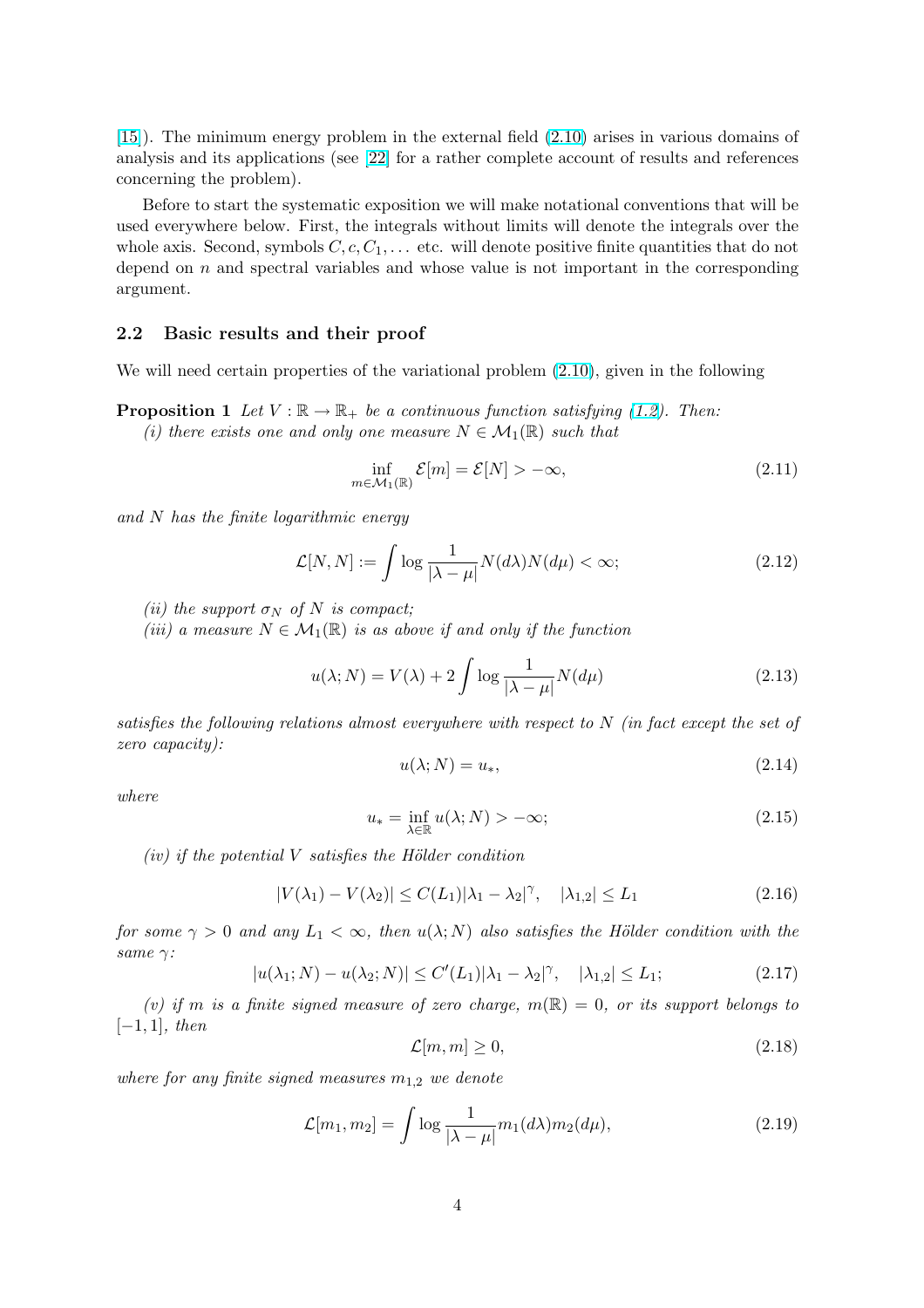<span id="page-4-0"></span> $\mathcal{L}[m,m] = 0$  if and only if  $m = 0$ , we have

$$
|\mathcal{L}[m_1, m_2]|^2 \le \mathcal{L}[m_1, m_1] \mathcal{L}[m_2, m_2],\tag{2.20}
$$

and (2.19) defines a Hilbert structure on the space of signed measures with a scalar product (2.19) in which the convex cone of non negative measures such that  $\mathcal{L}[m,m] < \infty$  is complete, i.e., if  $\{m^{(k)}\}_{k=1}^{\infty}$  is a sequence of non negative measures, satisfying the Cauchy condition with respect to the norm  $(2.18)$ , then there exists a finite non-negative measure m such that  $m^{(k)} \rightarrow m$  in the norm (2.18) and weakly;

[\(v](#page-3-0)i) if  $m_{1,2}$  are finite signed measures with compact supports, and  $m_1(\mathbb{R}) = 0$ , then

$$
\mathcal{L}[m_1, m_2] = \int_0^\infty \frac{\hat{m}_1(p)\hat{m}_2(-p)}{p} dp, \quad \hat{m}_{1,2}(p) = \int e^{ip\lambda} m_{1,2}(d\lambda). \tag{2.21}
$$

**Proof.** Assertions (i) – (iii) are proved in Theorem I.1.3 and I.3.3 of [22] for not necessary continuous V, but it is shown there only that  $u(\lambda; N)$  satisfies (2.14) almost everywhere with respect to N. We will prove now that if V is continuous, then  $u(\lambda; N)$  satisfies condition  $(2.14)$  for all  $\lambda \in \sigma_N$ . To this end consider a point  $\lambda_0 \in \mathbb{R}$  such that

$$
u(\lambda_0; N) > u_* + \varepsilon, \quad \varepsilon > 0.
$$

[Since](#page-3-0) V is continuous, there exists  $\delta_1 > 0$  such that

$$
V(\lambda) - V(\lambda_0) > -\varepsilon/3, \quad |\lambda - \lambda_0| \le \delta_1.
$$

On the other hand, it is known [15] that for any finite positive measure  $m$  the function

$$
\mathcal{L}(\lambda; m) = \int \log \frac{1}{|\lambda - \mu|} m(d\mu)
$$
\n(2.22)

is upper semicontinuous, i.e. if  $\mathcal{L}(\lambda_0; m) < \infty$  $\mathcal{L}(\lambda_0; m) < \infty$  $\mathcal{L}(\lambda_0; m) < \infty$ , then for any  $\varepsilon > 0$  there exists  $\delta_2 > 0$  such that

$$
\mathcal{L}(\lambda; m) > \mathcal{L}(\lambda_0; m) - \varepsilon/3, \quad |\lambda - \lambda_0| \le \delta_2.
$$

Using this property for  $m = N$  we obtain from the above inequalities that

$$
u(\lambda) > u_* + \varepsilon/3, \quad |\lambda - \lambda_0| \le \delta := \min{\delta_1, \delta_2}.
$$

Then (2.14) and (2.15) imply that  $N((\lambda_0 - \delta, \lambda_0 + \delta)) = 0$ , i.e.,  $\lambda_0 \notin \sigma_N$ . For the case  $\mathcal{L}(\lambda_0; N) = \infty$  the proof is the same.

Let us prove assertion (iv) of proposition. It is evident that it suffices to prove that  $\mathcal{L}(\lambda; N)$  of (2.22) is a Hölder function in  $\lambda$ . If  $\lambda_1, \lambda_2 \in \sigma_N$ , then, according to the above  $2\mathcal{L}(\lambda_{1,2}; N) = -V(\lambda_{1,2}) + u_*$  $2\mathcal{L}(\lambda_{1,2}; N) = -V(\lambda_{1,2}) + u_*$  $2\mathcal{L}(\lambda_{1,2}; N) = -V(\lambda_{1,2}) + u_*$ , and (2.17) follows immediately from (2.16).

Since  $\sigma_N$  is compact,  $\mathbb{R} \setminus \sigma_N$  consists of a finite or countable system of open intervals (gaps). Assume that  $\lambda_1, \lambda_2$  belong to the same gap  $(\lambda_1^*, \lambda_2^*)$ :  $\lambda_1^* < \lambda_1 < \lambda_2 < \lambda_2^*$ . Since  $\mathcal{L}''(\lambda; N) > 0, \, \lambda \in (\lambda_1^*, \lambda_2^*), \text{ and } \mathcal{L}(\lambda; N) \geq (u_* - V(\lambda))/2, \text{ we have}$  $\mathcal{L}''(\lambda; N) > 0, \, \lambda \in (\lambda_1^*, \lambda_2^*), \text{ and } \mathcal{L}(\lambda; N) \geq (u_* - V(\lambda))/2, \text{ we have}$  $\mathcal{L}''(\lambda; N) > 0, \, \lambda \in (\lambda_1^*, \lambda_2^*), \text{ and } \mathcal{L}(\lambda; N) \geq (u_* - V(\lambda))/2, \text{ we have}$ 

$$
\frac{1}{2} \left( V(\lambda_1^*) - V(\lambda_1^* + (\lambda_2 - \lambda_1)) \right) \le \mathcal{L}(\lambda_1^* + (\lambda_2 - \lambda_1); N) - \mathcal{L}(\lambda_1^*; N)
$$
\n
$$
\le \mathcal{L}(\lambda_2; N) - \mathcal{L}(\lambda_1; N) \le \mathcal{L}(\lambda_2^*; N) - \mathcal{L}(\lambda_2^* - (\lambda_2 - \lambda_1); N)
$$
\n
$$
\le \frac{1}{2} \left( V(\lambda_2^* - (\lambda_2 - \lambda_1)) - V(\lambda_2^*) \right), \tag{2.23}
$$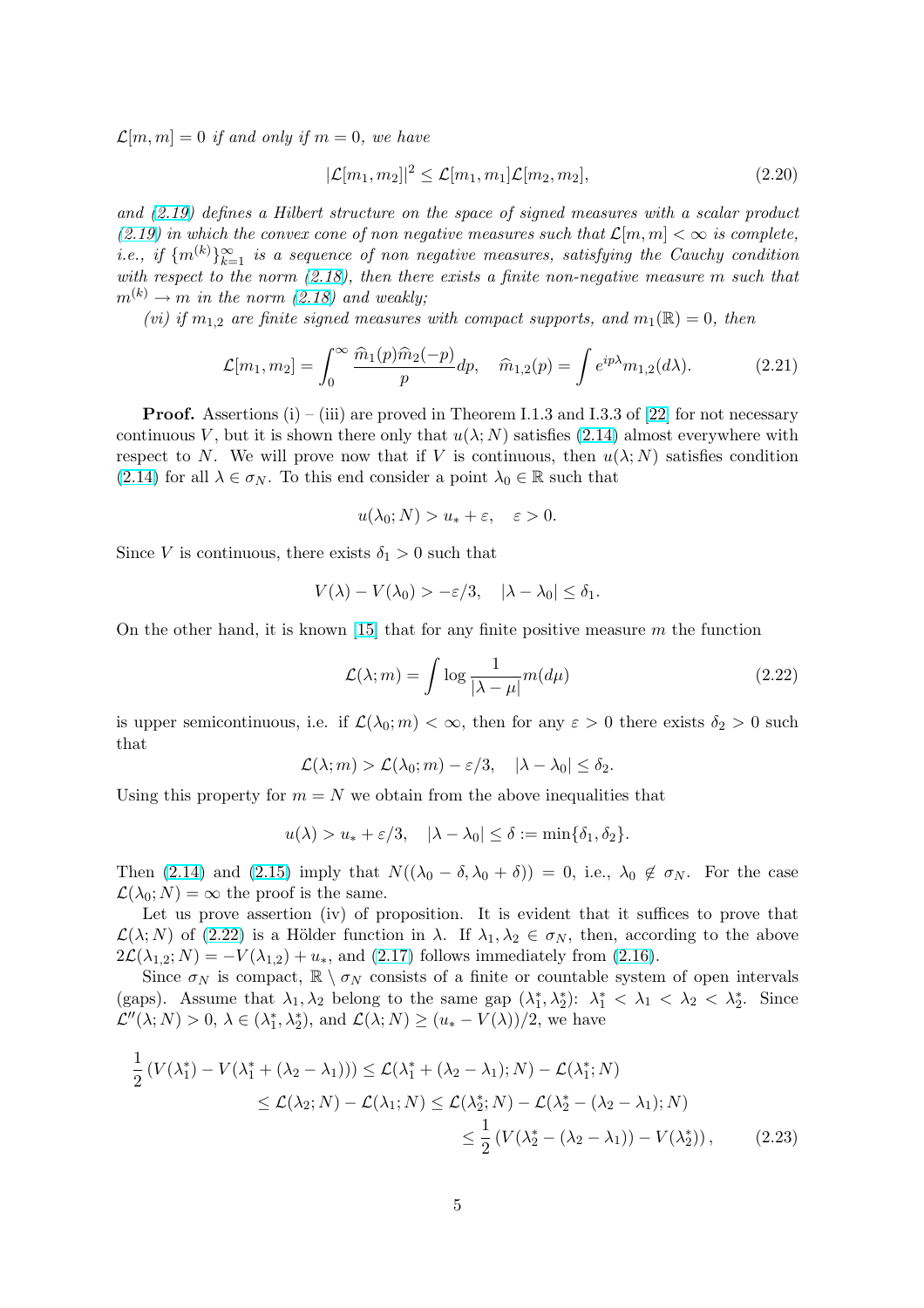<span id="page-5-0"></span>and (2.17) follows from (2.16). Observe now, that this inequality is also valid if  $\lambda_1^* = \lambda_1$  or  $\lambda_2 = \lambda_2^*$ . The case when  $\lambda_1$  or  $\lambda_2$  belongs to semi-infinite gap can be studied similarly. If  $\lambda_1, \lambda_2$  belong to different gaps  $\lambda_1 \in (\lambda_1^*, \lambda_2^*), \lambda_2 \in (\lambda_3^*, \lambda_4^*)$ , then  $(2.23)$  implies

$$
\begin{aligned} |\mathcal{L}(\lambda_1; N) - \mathcal{L}(\lambda_2; N)| &\leq |\mathcal{L}(\lambda_1; N) - \mathcal{L}(\lambda_2^*; N)| + |\mathcal{L}(\lambda_2^*; N) - \mathcal{L}(\lambda_3^*; N)| \\ &+ |\mathcal{L}(\lambda_3^*; N) - \mathcal{L}(\lambda_2; N)| \leq C(|\lambda_1 - \lambda_2^*|^\gamma + |\lambda_2^* - \lambda_3^*|^\gamma + |\lambda_3^* - \lambda_2|^\gamma \\ &\leq 3^{1-\gamma} C |\lambda_1 - \lambda_2|^\gamma. \end{aligned}
$$

This proves assertion (iv).

Assertion (v) is proved in Theorem 1.16 of [15]. Assertion (vi) is proved in Lemma 6.41 of [4] for the case  $m_2(R) = 0$ . This implies (2.21) for a general case of  $m_2$ . The proposition is proved.

We formulate now the main result of this se[ctio](#page-41-0)n.

**T[heo](#page-40-0)rem 1** Consider a collection of rando[m var](#page-4-0)iables  $\{\lambda_l^{(n)}\}$  $\{a^{(n)}\}_{l=1}^n$ , specified by the probability density (2.2) – (2.3) in which  $\beta > 0$  and the potential V satisfies (1.2) and (2.16). Then: (i) there exists  $0 < L < \infty$  such that for any  $|\lambda_1|, |\lambda_2| \geq L$ 

$$
\rho_n(\lambda_1) \le e^{-nCV(\lambda_1)}, \quad p_{2,\beta}^{(n)}(\lambda_1, \lambda_2) \le e^{-nC(V(\lambda_1) + V(\lambda_2))},\tag{2.24}
$$

where  $\rho_n$  and  $p_{2,\beta}^{(n)}$  are defined in (2.6) and (2.4), and L depends on  $\epsilon$  of (1.2) and on

$$
m = \min_{\lambda \in \mathbb{R}} \{ V(\lambda) - 2(1 + \epsilon/2) \log(1 + |\lambda|) \}, \quad M = \max_{\lambda \in [-1/2, 1/2]} V(\lambda); \tag{2.25}
$$

(ii) the Normalized Counting [Mea](#page-1-0)sure ([2.1\)](#page-1-0) of the collection  $\{\lambda_i^{(n)}\}$  $\{a_i^{(n)}\}_{l=1}^n$  [con](#page-0-0)verges in probability to the unique minimizer N of  $(2.10)$  –  $(2.11)$ , and for any differentiable function  $\varphi : [-L, L] \to \mathbb{C}$  we have

$$
\left| \int \varphi(\mu)\rho_n(\mu)d\mu - \int \varphi(\mu)N(d\mu) \right| \le C ||\varphi'||_2^{1/2} ||\varphi||_2^{1/2} \cdot n^{-1/2} \log^{1/2} n, \tag{2.26}
$$

$$
\left| \int \varphi(\lambda)\varphi(\mu)(p_2^{(n)}(\lambda,\mu) - \rho_n(\lambda)\rho_n(\mu))d\lambda d\mu \right| \le C ||\varphi'||_2 ||\varphi||_2 \cdot n^{-1} \log n, \tag{2.27}
$$

where the symbol  $||...||_2$  denotes the  $L^2$ - norm on  $[-L, L]$ ;

(iii) the free energy  $-2(\beta n^2)^{-1} \log Q_{n,\beta}$  of the model (2.7) – (2.9) converges as  $n \to \infty$ to the ground state energy (2.11) and

$$
\left|\frac{2}{\beta n^2}\log Q_{n,\beta} + \mathcal{E}[N]\right| \le Cn^{-1}\log n.
$$
\n(2.28)

**Theorem 2** Let V satisfy (1.2) and V' be such that for any  $A > 0$  there exists  $C(A) > 0$ providing the inequality

$$
|V'(\lambda) - V'(\mu)| \le C(A)|\lambda - \mu|, \quad |\lambda|, |\mu| \le A. \tag{2.29}
$$

Consider the measure N defined by  $(2.11)$  and denote f its Stieltjes transform:

$$
f(z) = \int \frac{N(d\lambda)}{\lambda - z}, \quad \Im z \neq 0.
$$
 (2.30)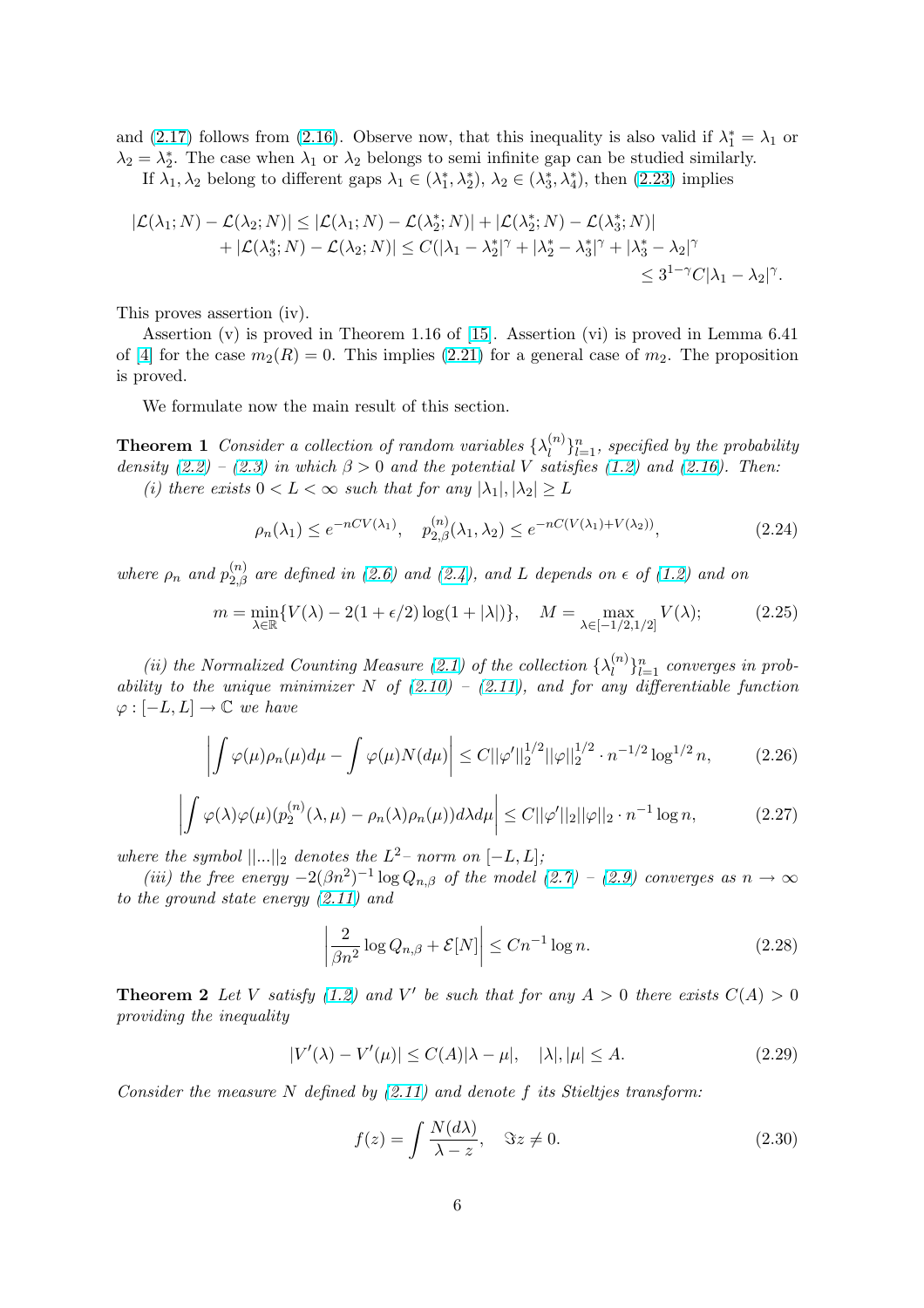<span id="page-6-0"></span>Then f satisfies the equation

$$
f^{2}(z) = \int \frac{V'(\lambda)N(d\lambda)}{\lambda - z},
$$
\n(2.31)

N has a bounded density  $\rho$  which can be represented in the form

$$
\rho(\lambda) = \frac{1}{2\pi} \left( 4Q(\lambda) - V'^2(\lambda) \right)_+^{1/2},\tag{2.32}
$$

where  $(x)_{+} = \max\{x, 0\},\,$ 

$$
Q(\lambda) = \int \frac{V'(\lambda) - V'(\mu)}{\lambda - \mu} \rho(\mu) d\mu,
$$
\n(2.33)

and we have

$$
|\rho^2(\lambda) - \rho^2(\mu)| \le C|\lambda - \mu| \log \frac{1}{|\lambda - \mu|}.
$$
\n(2.34)

The proof of the theorem is based on the ideas of [19] (see also [5]) and is given below, after the proof of Theorem 1.

Remark 1 It follows from the theorem that under condition (2.29) we can differentiate the r.h.s.of  $(2.14)$  with respect to  $\lambda$ . Then we obtain [that](#page-41-0)  $\rho$  solves t[he](#page-40-0) singular integral equation

$$
V'(\lambda) = 2 \int_{\sigma} \frac{\rho(\mu)d\mu}{\lambda - \mu}, \quad \lambda \in \sigma.
$$
 (2.35)

**Theore[m 3](#page-3-0)** Let V satisfy conditions of Theorem 2 and  $u(\lambda) \neq u_*$  for  $\lambda \notin \sigma_N$  (see (2.13),  $(2.14)$ ). Denote by  $\sigma_N^{(\varepsilon)}$  $\sum_{N}^{(\varepsilon)}$  the  $\varepsilon$ -neighborhood of  $\sigma_N$  and

$$
d_n = \int_{\mathbb{R}\setminus\sigma_N} e^{-\beta n(u(\lambda) - u_*)/4} d\lambda, \quad d(\varepsilon) = \sup_{\mathbb{R}\setminus\sigma_N^{(\varepsilon)}} \{ (u_* - u(\lambda))/4 \}
$$
(2.36)

Then there exists an n-independent  $C > 0$  such that for any  $\varepsilon > 0$  (may be depending on n), satisfying condition  $d(\varepsilon) > C(n^{-1/2} \log n + d_n)$  we have the bound (cf (2.24))

$$
\overline{N}_n(\mathbb{R} \setminus \sigma_N^{(\varepsilon)}) \le e^{-nd(\varepsilon)},\tag{2.37}
$$

where  $\overline{N}_n$  is defined in (2.5).

The proof of the theorem is given below after the proof of Theorem 2.

Remark 2 It followsf[rom](#page-1-0) the proof of the theorem that if we replace (2.29) by conditions (2.16) and  $|\sigma_N| \neq 0$ , then Theorem 3 will also be valid.

**Remark 3** Usually  $d_n$  of (2.36) is  $O(n^{-1})$ , but it may happen also that  $d_n \to 0$  vanishes more slowly as  $n \to \infty$ .

Proof of Theorem 1. Following the main idea of [20, 23] we will use the Bogolyubov inequality (a version of the Jensen inequality) to control the free energy of our "mean field" model. The inequality is given by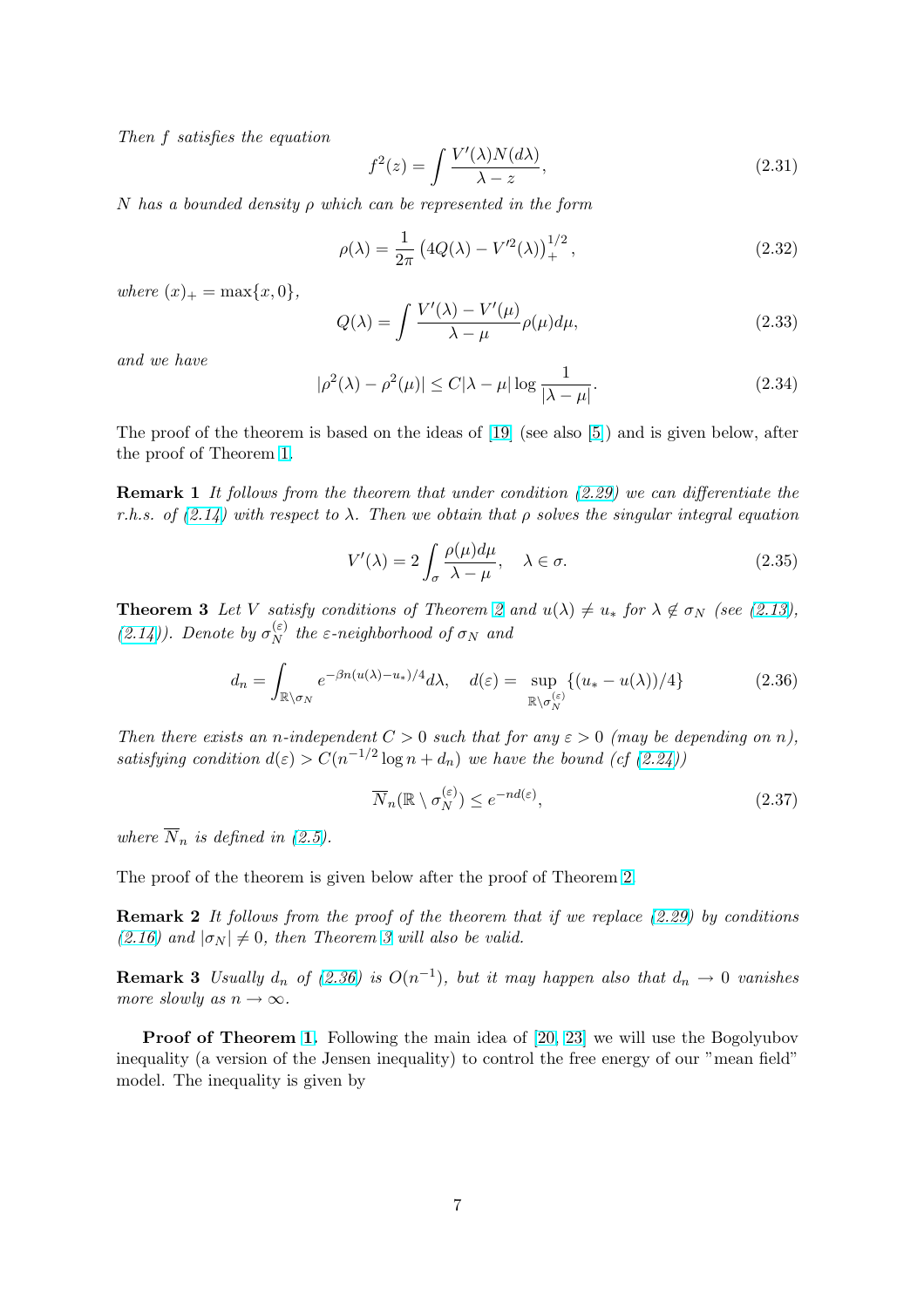<span id="page-7-0"></span>**Lemma 1** Let  $\mathcal{H}_{1,2} : \mathbb{R}^n \to \mathbb{R}$  be such that

$$
Q_{1,2} := \int e^{-\mathcal{H}_{1,2}(\Lambda)/T} d\Lambda < \infty, \quad \Lambda = (\lambda_1, \dots, \lambda_n) \in \mathbb{R}^n, \quad T > 0.
$$

Denote

$$
\langle \dots \rangle_{1,2} = Q_{1,2}^{-1} \int \dots e^{-\mathcal{H}_{1,2}(\Lambda)/T} d\Lambda.
$$

Then

$$
\langle \mathcal{H}_1 - \mathcal{H}_2 \rangle_1 \le T \log Q_2 - T \log Q_1 \le \langle \mathcal{H}_1 - \mathcal{H}_2 \rangle_2. \tag{2.38}
$$

The proof of the lemma is given in the next subsection.

Since the proof of assertion (i) is independent of the proof of (central) assertion (ii), we will give the proof assertion (i) in the next subsection. We will use however assertion (i) in the proof of assertion (ii).

According to assertion (i) the limiting measure  $N$  of (2.5), if it exists, has its support strictly inside  $[-L, L]$ . Let us show that the limiting measure does not depend on values of the potential outside  $[-L, L]$ . To this end consider potentials  $V_1$  and  $V_2$ , verifying conditions  $(1.2)$  and  $(2.16)$ . Then the potential

$$
V(\lambda, t) = tV_1(\lambda) + (1 - t)V_2(\lambda)
$$
\n(2.39)

[also](#page-0-0) satisfi[es \(1.](#page-3-0)2) and (2.16). Denote  $\overline{N}_n(\cdot,t)$ ,  $\rho_n(\cdot,t)$ , and  $p_{2,\beta}^{(n)}(\cdot,\cdot,t)$  the measure (2.6), its density, and the second marginal of  $(2.2)$  corresponding to  $(2.39)$ . Then it is easy to find from  $(2.2) - (2.4)$  that

$$
\frac{\partial}{\partial t}\rho_n(\lambda, t) = -n\delta V(\lambda)\rho_n(\lambda, t) - n(n-1) \int \delta V(\mu) p_{2,\beta}^{(n)}(\lambda, \mu, t) d\mu
$$
\n
$$
+ n^2 \rho_n(\lambda, t) \int \delta V(\mu)\rho_n(\mu, t) d\mu,
$$
\n(2.40)

where  $\delta V = V_1 - V_2$ . This implies the bound

$$
\left|\frac{\partial}{\partial t}\overline{N}_n(\Delta,t)\right| \leq 2n^2 \int |\delta V(\mu)| \rho_n(\mu,t) d\mu,
$$

valid for any  $\Delta \in \mathbb{R}$ . Now, if  $V_1(\lambda) = V_2(\lambda)$ ,  $|\lambda| < L$ , then in view of (2.24) and (1.2) we have:

$$
\left| \overline{N}_n(\Delta) \right|_{V=V_1} - \overline{N}_n(\Delta) \left| \sum_{V=V_2} \right| \le 2n^2 \int_{|\lambda| > L} d\lambda |V_1(\lambda) - V_2(\lambda)| \int_0^1 e^{-nCV(\lambda, t)} dt
$$
  

$$
\le 2C^{-1} n \int_{|\lambda| > L} (e^{-nCV_1(\lambda)} + e^{-nCV_2(\lambda)}) d\lambda = O(e^{-nC'}).
$$
\n(2.41)

We conclude that without loss of generality we can assume that the potential satisfies the Hölder condition on the whole axis with the same exponent as in  $(2.16)$ :

$$
|V(\lambda_1) - V(\lambda_2)| \le C|\lambda_1 - \lambda_2|^\gamma, \ \lambda_1, \lambda_2 \in \mathbb{R}.\tag{2.42}
$$

Furthermore, we can also assume without loss of generality that th[e para](#page-3-0)meter L of assertion (i) of the theorem is less than  $1/2$  and that the support  $\sigma_N$  of the minimizer N of (2.10) – (2.11) and all the points  $\lambda_k^*$  such that  $u(\lambda_k^*) = u_*$  are contained in the interval  $[-1/2+\delta, 1/2-\delta]$ for some  $\delta > 0$ .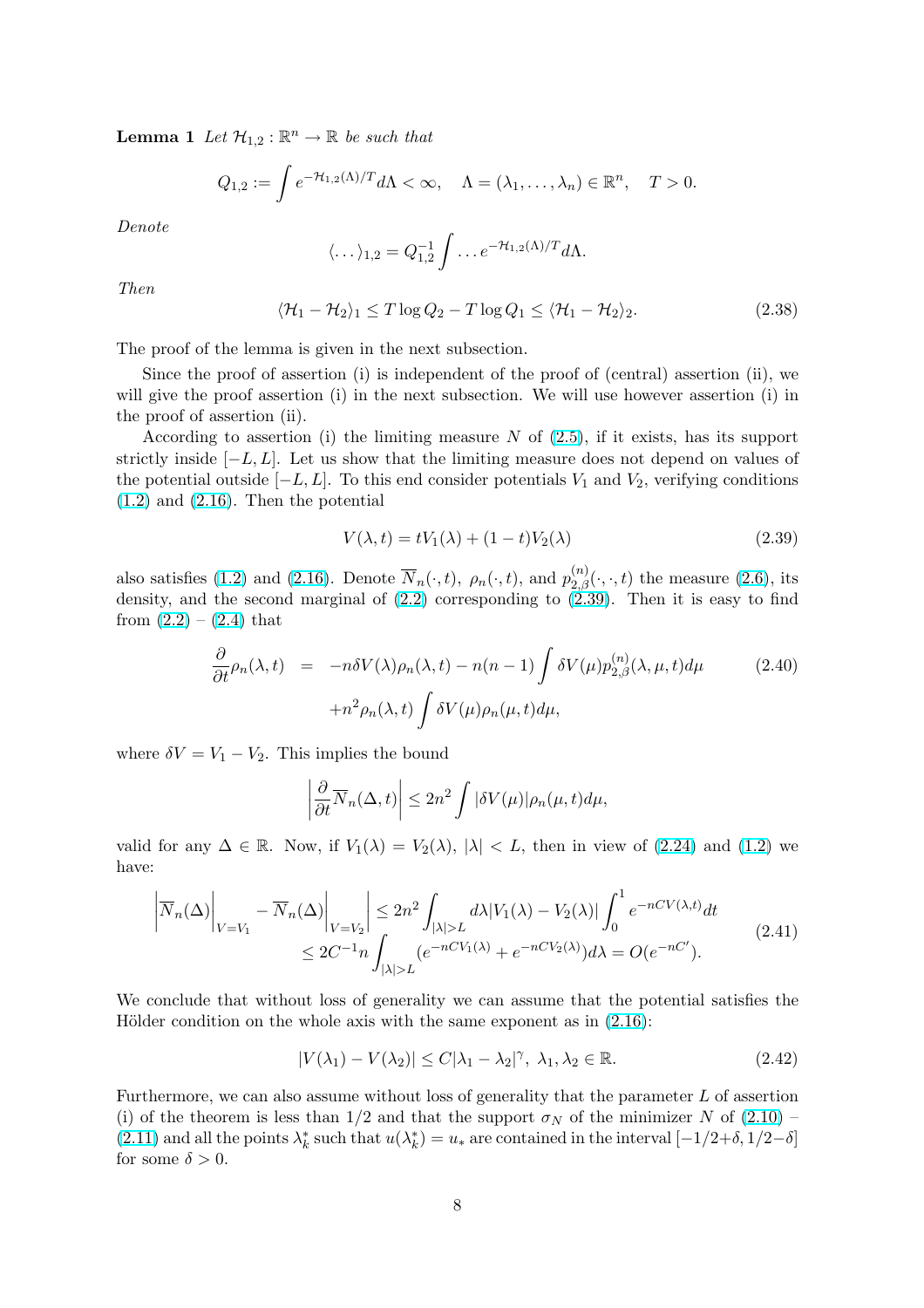<span id="page-8-0"></span>Let us prove (2.26). Denote by  $\mathcal{C}^*$  the cone of measures on R satisfying the conditions:

$$
m(d\lambda) \ge 0
$$
, supp  $m \subset [-1/2, 1/2]$ ,  $\mathcal{L}[m, m] < \infty$ ,  $m(\mathbb{R}) \le 1$ . (2.43)

For any  $m \in \mathcal{C}^*$  [we int](#page-5-0)roduce the "approximating" Hamiltonian

$$
H_a(\Lambda; m) = \sum_{i=1}^n u_n(\lambda_i; m) - (n-1)\mathcal{L}[m, m],
$$
\n(2.44)

where  $(cf (2.13))$ 

$$
u_n(\lambda; m) = V(\lambda) + 2\frac{n-1}{n}\mathcal{L}(\lambda; m), \qquad (2.45)
$$

and  $\mathcal{L}(\lambda; m)$  $\mathcal{L}(\lambda; m)$  $\mathcal{L}(\lambda; m)$ ,  $\mathcal{L}[m, m]$  are defined by (2.22) and (2.19). Consider the functional  $\Phi_n : \mathcal{C}^* \to \mathbb{R}$ , defined as

$$
\Phi_n[m] = \frac{2}{\beta n^2} \log \int e^{-\beta n H_a(\Lambda; m)/2} d\Lambda = \frac{(n-1)}{n} \mathcal{L}[m, m] + \frac{2}{\beta n} \log \int e^{-\beta n u_n(\lambda; m)/2} d\lambda. \quad (2.46)
$$

Taking in (2.38)  $\mathcal{H}_1 = H$ ,  $\mathcal{H}_2 = H_a$  and  $T = 2/\beta n$ , we obtain

$$
R[m] \le \Phi_n[m] - \frac{2}{\beta n^2} \log Q_{n,\beta} \le R_a[m],\tag{2.47}
$$

where

$$
R[m] = 2(\beta n^2 Q_{n,\beta})^{-1} \int (H - H_a) e^{-\beta n H/2} d\Lambda,
$$
  
\n
$$
R_a[m] = 2(\beta n^2)^{-1} e^{-\beta n^2 \Phi_n[m]/2} \int (H - H_a) e^{-\beta n H_a(\Lambda; m)/2} d\Lambda,
$$

and  $Q_{n,\beta}$  is defined in (2.9). Since H and  $H_a$  are symmetric, we can rewrite  $R[m]$  as follows

$$
R[m] = \frac{n-1}{n} \left( \int \log \frac{1}{|\lambda - \mu|} (p_{2,\beta}^{(n)}(\lambda, \mu) - \rho_n(\lambda)\rho_n(\mu)) d\lambda d\mu + \mathcal{L}[\overline{N}_n - m, \overline{N}_n - m] \right), \quad (2.48)
$$

where  $p_{2,\beta}^{(n)}$ ,  $\rho_n$ , and  $\overline{N}_n$  are defined in  $(2.4)$ ,  $(2.5)$  –  $(2.6)$ . To obtain  $R_a$ , we have to replace  $\rho_n(\lambda)$  and  $p_{2,\beta}^{(n)}(\lambda,\mu)$  in (2.48) by  $\rho_n^{(a)}(\lambda;m)$  and  $\rho_n^{(a)}(\lambda;m)\rho_n^{(a)}(\mu;m)$ , the correlation functions of the approximating Hamiltonian (2.44), where

$$
\rho_n^{(a)}(\lambda;m) = e^{-\beta nu_n(\lambda;m)/2} \left( \int d\lambda e^{-\beta nu_n(\lambda;m)/2} \right)^{-1}.
$$
\n(2.49)

This yields:

$$
R_a[m] = \frac{n-1}{n} \mathcal{L}[N_n^{(a)} - m, N_n^{(a)} - m],
$$
\n(2.50)

where

$$
N_n^{(a)}(d\lambda; m) = \rho_n^{(a)}(\lambda; m)d\lambda.
$$
\n(2.51)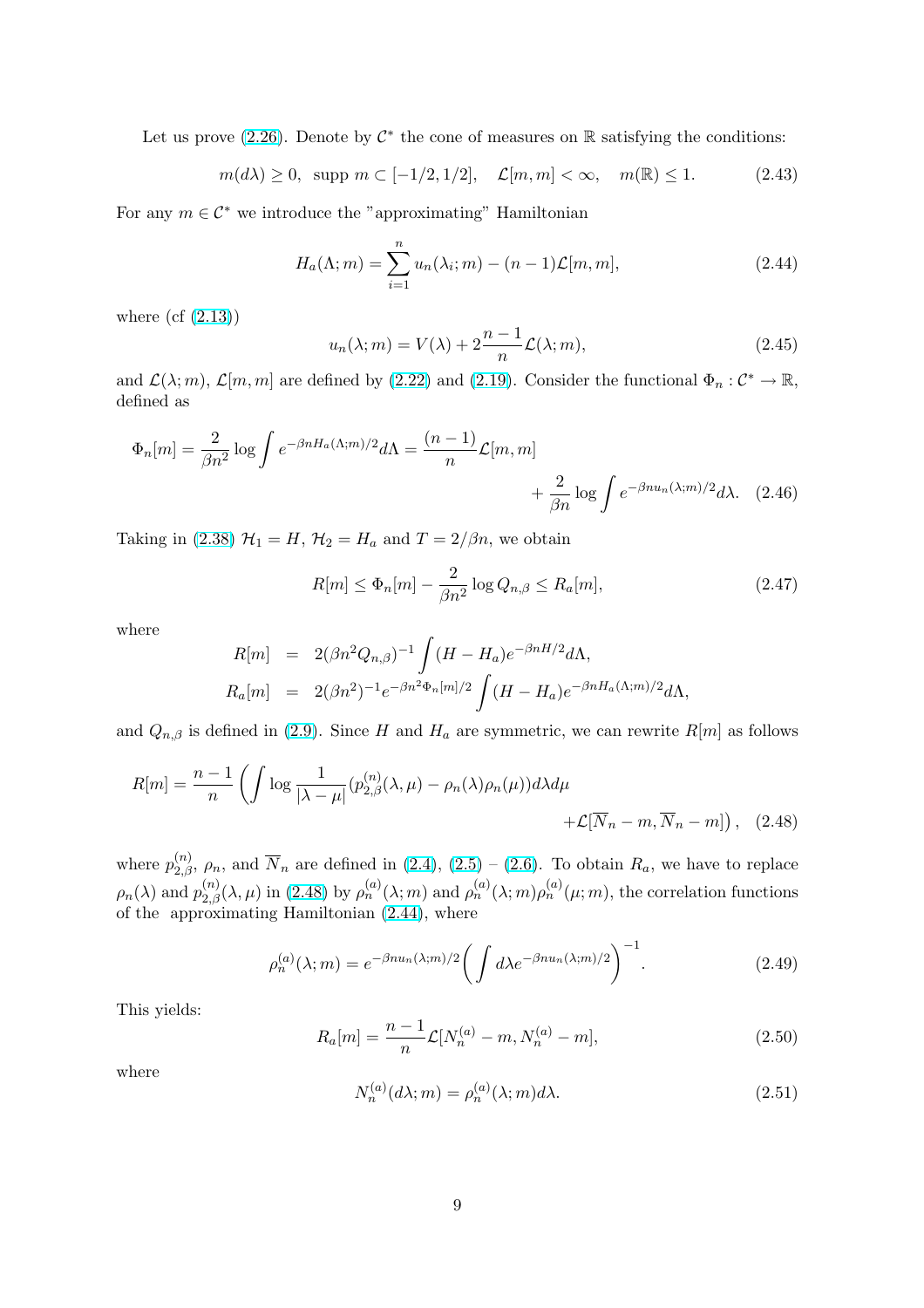<span id="page-9-0"></span>**Lemma 2** Let  $\mathcal{C}^*$  be the cone of measures defined by (2.43) and the functional  $\Phi_n : \mathcal{C}^* \to \mathbb{R}$ , be given by  $(2.46)$ . Then,

(i)  $\Phi_n$  attains its minimum at a unique point  $m_n \in \mathcal{C}^*$  and

$$
\mathcal{L}[N_n^{(a)} - m_n, N_n^{(a)} - m_n] \le e^{-nc};\tag{2.52}
$$

(ii) if N [is a](#page-8-0) measure, defined by  $(2.8) - (2.13)$ , then

$$
0 \le \Phi_n[N] - \Phi_n[m_n] \le Cn^{-1} \log n. \tag{2.53}
$$

The proof of Lemma 2 is given in the [nex](#page-2-0)t su[bsect](#page-3-0)ion.

On the basis of  $(2.47)$ , Lemma 2, and  $(2.50)$  we obtain

$$
R[N] \leq \Phi_n[N] - \frac{2}{\beta n^2} \log Q_{n,\beta}
$$
\n
$$
= (\Phi_n[N] - \Phi_n[m_n]) + (\Phi_n[m_n] - \frac{2}{\beta n^2} \log Q_{n,\beta})
$$
\n
$$
\leq Cn^{-1} \log n + R_a[m_n] \leq Cn^{-1} \log n + Ce^{-nc}.
$$
\n(2.54)

This and (2.48) lead to the inequality

$$
\int \log \frac{1}{|\lambda - \mu|} (p_2^{(n)}(\lambda, \mu) - \rho_n(\lambda)\rho_n(\mu)) d\lambda d\mu + \mathcal{L}[\overline{N}_n - N, \overline{N}_n - N]) \le Cn^{-1} \log n.
$$
\n(2.55)

Since  $\mathcal{L}[\overline{N}_n - N, \overline{N}_n - N] \ge 0$  by Proposition 1 (v), we have the bound

$$
\int \log \frac{1}{|\lambda - \mu|} G_n(\lambda, \mu) d\lambda d\mu \le C \frac{\log n}{n}, \quad G_n(\lambda, \mu) = p_2^{(n)}(\lambda, \mu) - \rho_n(\lambda) \rho_n(\mu). \tag{2.56}
$$

We will prove now that there exists an *n*-inde[pe](#page-3-0)ndent  $C > 0$  such that

$$
\int \log \frac{1}{|\lambda - \mu|} G_n(\lambda, \mu) d\lambda d\mu, \geq -C \frac{\log n}{n}, \tag{2.57}
$$

and, as a result, that

$$
\int \log \frac{1}{|\lambda - \mu|} G_n(\lambda, \mu) d\lambda d\mu = O(n^{-1} \log n). \tag{2.58}
$$

Note that (2.58) and (2.54) yield assertion (iii) of Theorem 1. Indeed, it follows from (2.55) and (2.58) that

$$
\mathcal{L}[\overline{N}_n - N, \overline{N}_n - N] = O(n^{-1}\log n). \tag{2.59}
$$

This and (2.54) imply

$$
\Phi_n[N] - \frac{2}{\beta n^2} \log Q_{n,\beta} = O(n^{-1} \log n). \tag{2.60}
$$

Since according to (2.17)  $\mathcal{L}(\lambda; N)$  is a Hölder function, it is easy to find by the Laplace method that

$$
\Phi_n[N] = \frac{n-1}{n} \mathcal{L}[N; N] - \min_{\lambda} \{u(\lambda; N)\} + O(n^{-1} \log n)
$$
  
= 
$$
\frac{n-1}{n} \mathcal{L}[N; N] - \int u(\lambda; N)N(d\lambda) + O(n^{-1} \log n)
$$
  
= 
$$
-\mathcal{E}[N] + O(n^{-1} \log n).
$$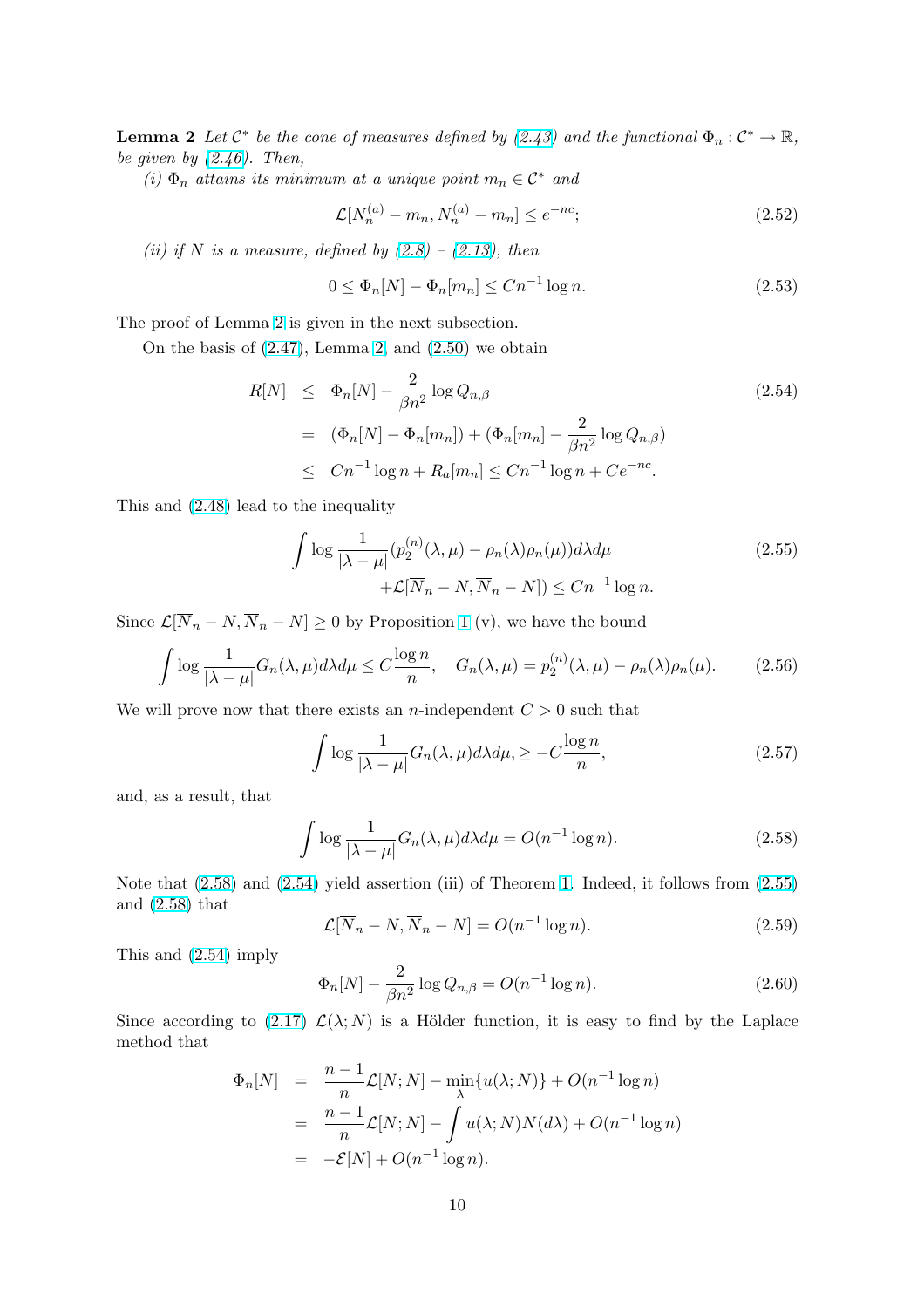<span id="page-10-0"></span>Here  $u(\lambda; N)$  is defined by (2.13) and we have used (2.14). The two last relations yield (2.28).

To prove (2.57) we need certain upper bounds for  $\rho_n$  and  $p_2^{(n)}$  $\chi_2^{(n)}$ . Changing variables  $\lambda_i \rightarrow$  $\lambda_i - x$  and using (2.42) we find that for any  $|x| \leq h := n^{-3/\gamma}$ 

$$
\left| \rho_n(\lambda_1 + x) - \rho_n(\lambda_1) \right| = Q_{n,\beta}^{-1} \left| \int d\lambda_2 \dots d\lambda_n \cdot |\Delta(\Lambda)|^\beta \right|
$$
  
 
$$
\times e^{-nV(\lambda_1 + x)} \prod_{i=2}^n e^{-nV(\lambda_i - x)} - \prod_{i=2}^n e^{-nV(\lambda_i)} \left| \le Cn^2 x^\gamma \rho_n(\lambda_1).
$$
 (2.61)

Now we use the simple identity valid for any interval [a, b] and any integrable function  $v(\lambda)$ 

$$
v(\lambda) = (b - a)^{-1} \int_{a}^{b} (v(\lambda) - v(\mu)) d\mu + (b - a)^{-1} \int_{a}^{b} v(\mu) d\mu.
$$
 (2.62)

The identity with  $v(\lambda) = \rho_n(\lambda)$ ,  $a = \lambda$ ,  $b = \lambda + h$ , (2.61), and the normalization condition

$$
\int \rho_n(\lambda)d\lambda = 1\tag{2.63}
$$

lead to the inequality

$$
\rho_n(\lambda) \le Cn^{-1} \rho_n(\lambda) + n^{3/\gamma},
$$

implying

$$
\rho_n(\lambda) \le C n^{3/\gamma}.\tag{2.64}
$$

Similarly we have for  $p_2^{(n)}$  $_{2}^{(n)}$  of (2.4), and  $G_n$  of (2.56):

$$
p_2^{(n)}(\lambda,\mu) \le C n^{6/\gamma}, \quad \int G_n^2(\lambda,\mu) d\lambda d\mu \le C n^{6/\gamma}.
$$
 (2.65)

Furthermore, we can write th[e eq](#page-1-0)uality

$$
\log|t|^{-1} = \sum_{k=-\infty}^{\infty} l^{(k)} e^{ikt\pi}, \quad |t| \le 1,
$$
\n(2.66)

valid in  $L^2([-1,1])$  and in which

$$
\frac{C_2}{|k|} < l^{(k)} = \frac{1}{\pi |k|} \int_0^{\pi |k|} \frac{\sin x}{x} dx < \frac{C_1}{|k|}, \ k \neq 0,\tag{2.67}
$$

Besides, since for any bounded continuous function  $f : \mathbb{R} \to \mathbb{C}$  we have

$$
\int \left| \frac{1}{n} \sum_{i=1}^{n} (f(\lambda_i) - \langle f \rangle) \right|^2 p_n(\Lambda) d\Lambda \ge 0, \quad \langle f \rangle = \int f(\lambda) \rho_n(\lambda) d\lambda,
$$

the symmetry of  $p_n$  of  $(2.2)$  implies:

$$
\int f(\lambda)\overline{f}(\mu)G_n(\lambda,\mu)d\lambda d\mu + (n-1)^{-1}\langle |f|^2\rangle \ge 0.
$$
 (2.68)

We now write integral [in \(2](#page-1-0).57) as that over the square  $\{|\lambda| \leq 1/2, |\mu| \leq 1/2\}$  and over the complement of the square. The second integral is  $O(e^{-nc})$  by (2.24) and (2.65). In the first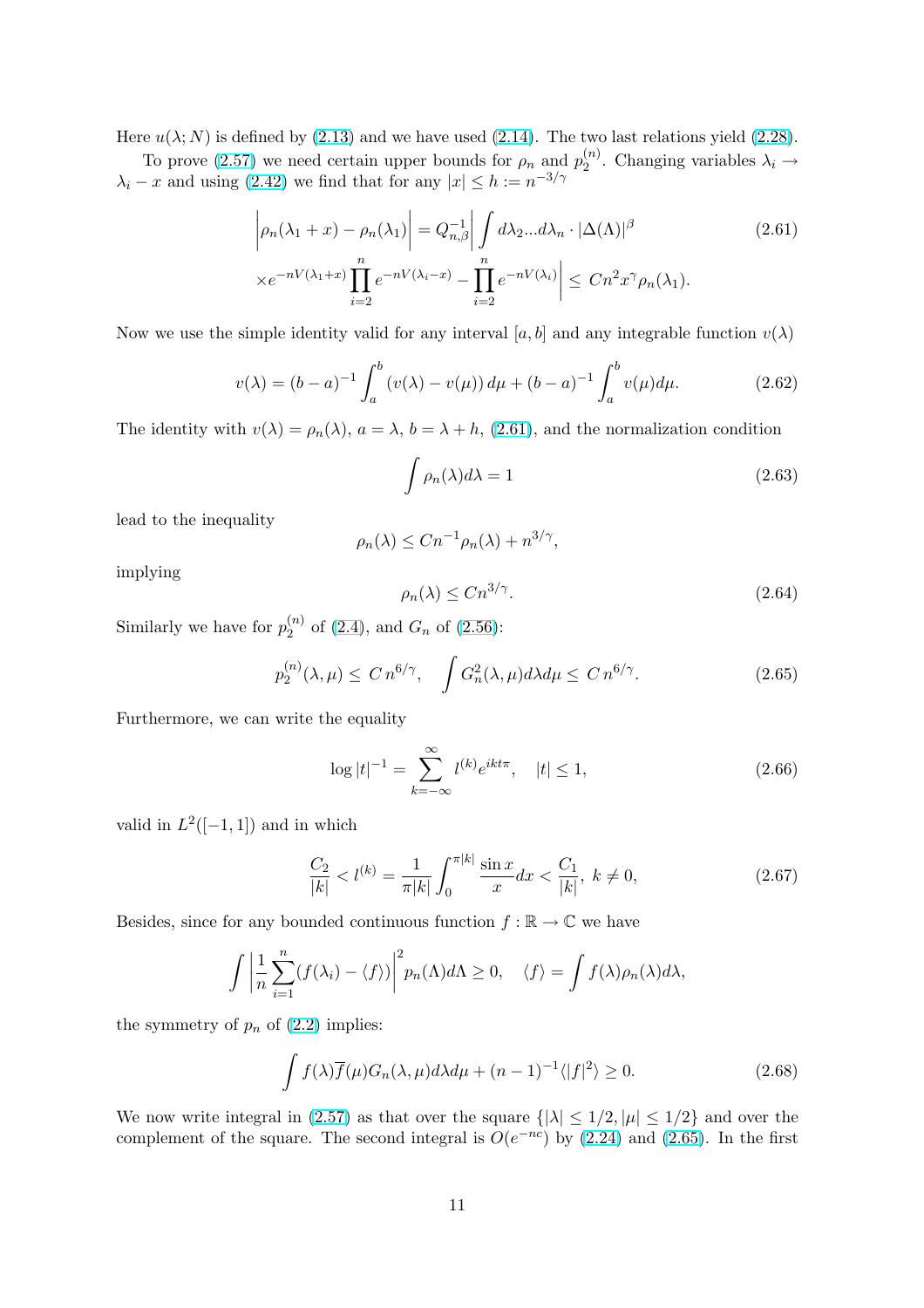<span id="page-11-0"></span>integral we replace  $\log |\lambda - \mu|^{-1}$  by the r.h.s. of (2.66) with  $t = \lambda - \mu$ . Thus, choosing  $M = n^{2+6/\gamma}$ , we get:

$$
\int \log \frac{1}{|\lambda - \mu|} G_n(\lambda, \mu) d\lambda d\mu = O(e^{-nc}) + \sum_{k \neq 0} G_n^{(k,k)} l^{(k)}
$$
\n
$$
= \sum_{k < M} (G_n^{(k,k)} + (n-1)^{-1}) l^{(k)} - (n-1)^{-1} \sum_{k < M} l^{(k)} + R_M
$$
\n
$$
\geq -Cn^{-1} \log n + R_M.
$$
\n(2.69)

Here

$$
G_n^{(k,m)}=\int_{-1/2}^{1/2} e^{ik\pi\lambda-im\pi\mu}G_n(\lambda,\mu)d\lambda d\mu,
$$

and we use (2.24) implying  $G_n^{(0,0)} = O(e^{-Cn})$  and (2.68) implying  $G_n^{(k,k)} + n^{-1} \geq 0$ . To estimate  $R_M$  we use (2.67) and (2.65) to write

$$
|R_M| \le \sum_{k>M} |G_n^{(k,k)} l^{(k)}| \le \left[\sum_{k,m} |G_n^{(k,m)}|^2\right]^{1/2} \left[\sum_{k>M} |l^{(k)}|^2\right]^{1/2} \le C \frac{n^{3/\gamma}}{M^{1/2}}.\tag{2.70}
$$

The bound  $(2.58)$  follows from  $(2.69)$  and  $(2.70)$ .

Consider now a function  $\varphi : [-1/2, 1/2] \to \mathbb{C}$  such that  $\varphi' \in L_2[-1/2, 1/2]$  and denote

$$
\varphi_1(\lambda) = \varphi(\lambda) \mathbf{1}_{|\lambda| \le 1/2} + 2\varphi(-1/2)(1+\lambda) \mathbf{1}_{\lambda < -1/2} + 2\varphi(1/2)(1-\lambda) \mathbf{1}_{\lambda > 1/2},
$$
  
\n
$$
\varphi^{(k)} = \frac{1}{2} \int_{-1}^{1} \varphi_1(\lambda) e^{ik\pi \lambda} d\lambda,
$$
  
\n
$$
d^{(k)} = \frac{1}{2} \int_{-1}^{1} e^{ik\pi \lambda} (N(d\lambda) - \overline{N}_n(d\lambda)).
$$

Then, using (2.24), (2.67), and the Parseval equation, we get

$$
\left| \int \varphi(\lambda)(N(d\lambda) - \overline{N}_n(d\lambda)) \right|^2 = \left| O(e^{-nc}) + \sum_{k \in \mathbb{Z}} \varphi^{(k)} d^{(k)} \right|^2
$$
  

$$
\leq C \sum_{k \in \mathbb{Z}} l^{(k)} |d^{(k)}|^2 \sum_{k \in \mathbb{Z}} |k| |\varphi^{(k)}|^2 + O(e^{-nc})
$$
  

$$
\leq C \mathcal{L}[N - \overline{N}_n, N - \overline{N}_n] \cdot ||\varphi||_2 ||\varphi'||_2 + O(e^{-nc}).
$$

This inequality and (2.59) imply (2.26). The inequality (2.27) can be proved similarly.

We will prove now that for any finite interval  $\Delta \subset \mathbb{R}$   $N_n(\Delta)$  of (2.1) converges in probability to  $N(\Delta)$  of (2.11) as  $n \to \infty$ , i.e. that for any  $\varepsilon > 0$ 

$$
\lim_{n \to \infty} \mathbf{P}\{|N(\Delta) - N_n(\Delta)| > \varepsilon\} = 0,
$$

where  $\mathbf{P}\{\ldots\}$  deno[tes th](#page-3-0)e probability, corresponding to (2.2). This is the first part of assertion (ii) of Theorem 1.

Denote  $\Delta = (a, b), -\infty < a < b < \infty, \chi$  the indicator of  $\Delta$ , and  $\chi_{+}$  the continuous function, coinciding with  $\chi$  on  $(a, b)$ , equal zero outside  $(a - \delta, b + \delta)$  for a sufficiently small δ and linear on  $(a - \delta, a)$  and  $(b, b + \delta)$ . Let  $\chi$ <sub>-</sub> be t[he a](#page-1-0)nalogous function for the interval  $(a + \delta, b - \delta)$ . T[he](#page-5-0)n

$$
\chi_{-} \le \chi \le \chi_{+}, \quad ||\chi_{\pm}||_{2}^{2} \le b - a + \delta, \quad ||\chi_{\pm}'||_{2}^{2} \le 2\delta^{-1}.
$$
 (2.71)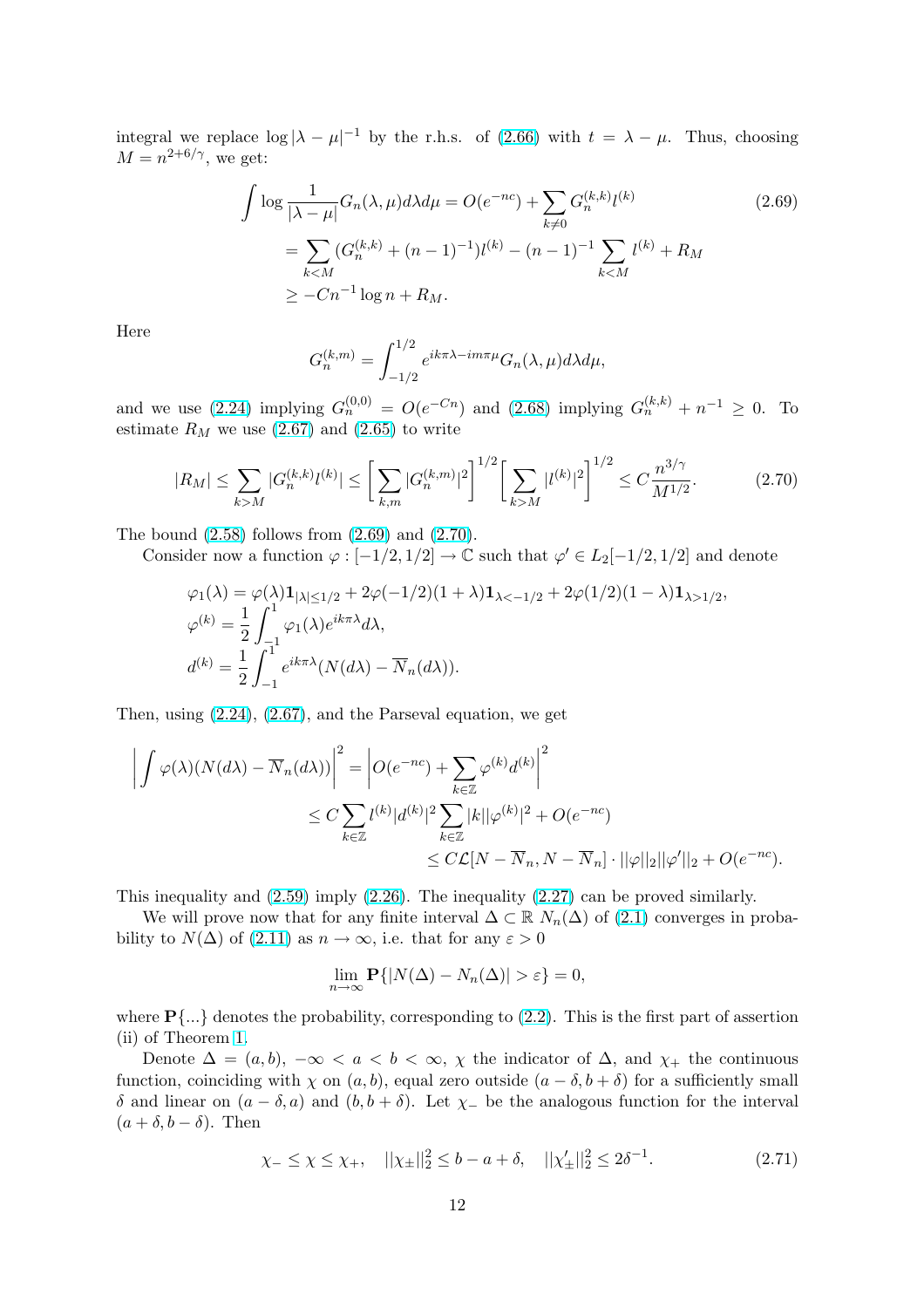<span id="page-12-0"></span>Hence

$$
N_n[\chi_{-}] \le N_n[\chi] \le N_n[\chi_{+}],\tag{2.72}
$$

where we denote for any  $\varphi : \mathbb{R} \to \mathbb{C}$ 

$$
N_n[\varphi] = n^{-1} \sum_{l=1}^n \varphi(\lambda_l^{(n)}) = \int \varphi(\lambda) N_n(d\lambda).
$$
 (2.73)

This is a normalized linear statistics of random variables  $\{\lambda_l^{(n)}\}$  $\binom{n}{l}_{l=1}^n$ , corresponding to the test function  $\varphi$ . We have in particular  $N_n[\chi] = N_n(\Delta)$ . By using this notation, we can rewrite (2.26) as

$$
|\mathbf{E}\{N_n[\varphi]\} - N[\varphi]| \le Cn^{-1/2} \log^{1/2} n ||\varphi||_2^{1/2} ||\varphi'||_2^{1/2},\tag{2.74}
$$

where  $\mathbf{E}\{\ldots\}$  denotes the expectation with respect to  $(2.2)$  and

$$
N[\varphi] = \int \varphi(\lambda) N(d\lambda).
$$

Choosing in (2.74)  $\varphi = \chi_{\pm}$ , taking into account (2.71[\) an](#page-1-0)d the continuity of N and making first the limit  $n \to \infty$  and then  $\delta \to 0$ , we obtain

$$
\lim_{n \to \infty} \mathbf{E}\{N_n(\Delta)\} = N(\Delta). \tag{2.75}
$$

Likewise, denoting

$$
\mathbf{Var}\{N_n[\varphi]\} = \mathbf{E}\{N_n^2[\varphi]\} - \mathbf{E}^2\{N_n[\varphi]\},\
$$

we obtain from (2.27)

$$
\mathbf{Var}\{N_n[\varphi]\} \le Cn^{-1}\log n \, ||\varphi||_2 ||\varphi'||_2. \tag{2.76}
$$

Using this bound,  $(2.71)$  and  $(2.72)$  we obtain

$$
\lim_{n \to \infty} \mathbf{Var}\{N_n(\Delta)\} = 0. \tag{2.77}
$$

Formulas (2.75) an[d \(2.7](#page-11-0)7) imply the convergence of the sequence  $\{N_n[\Delta]\}\$  in probability to the non random limit  $N(\Delta)$  for any finite  $\Delta \subset \mathbb{R}$ . Theorem 1 is proved.

Remark 4 Inspecting the above proof of Theorem 1, we conclude that its assertions remain valid if we replace the potential V in (2.2) by  $V + \varepsilon_n V_1$ , where  $V_1$  satisfies (1.2) and (2.16) and  $\varepsilon_n = O(n^{-1} \log n)$  $\varepsilon_n = O(n^{-1} \log n)$  $\varepsilon_n = O(n^{-1} \log n)$ . If  $\varepsilon_n \to 0$  more slowly, than  $n^{-1/2} \log^{-1/2} n$  and  $n^{-1} \log^{-1} n$  in the r.h.s. of (2.26) and (2.27) should be replaced by  $\varepsilon_n^{1/2}$  and  $\varepsilon_n$  respectively.

Proof of Theorem 2. We follo[w th](#page-1-0)e idea of [19] (see also [5]). Cons[ider](#page-0-0) a coll[ection](#page-3-0) of random variables  $\{\lambda_l^{(n)}\}$  $\binom{n}{l}_{l=1}^n$ , specified by the probability density  $(2.2) - (2.3)$  for  $\beta = 2$ . We rema[rk firs](#page-5-0)t that [with](#page-5-0)out loss of generality we can assume that  $V(\lambda)$  is a linear function outsideof the interval  $[-L, L]$  $[-L, L]$  $[-L, L]$ , where L is defined i[n a](#page-41-0)ssertion (i) [o](#page-40-0)f Theorem 1 and hence, in view of (2.29), that

$$
\sup_{\lambda \in \mathbb{R}} |V'(\lambda)| \le C < \infty.
$$
\n(2.78)

Indeed, it suffices to repeat the argument, leading to  $(2.42)$ .

We hav[e from](#page-5-0)  $(2.2) - (2.4)$  for  $\beta = 2$  and  $l = 1$ :

$$
\rho_n(\lambda) = Q_{n,2}^{-1} \int e^{-nV(\lambda)} \prod_{j=2}^n d\lambda_j e^{-nV(\lambda_j)} (\lambda - \lambda_j)^2 \prod_{2 \le j < k \le n} (\lambda_j - \lambda_k)^2. \tag{2.79}
$$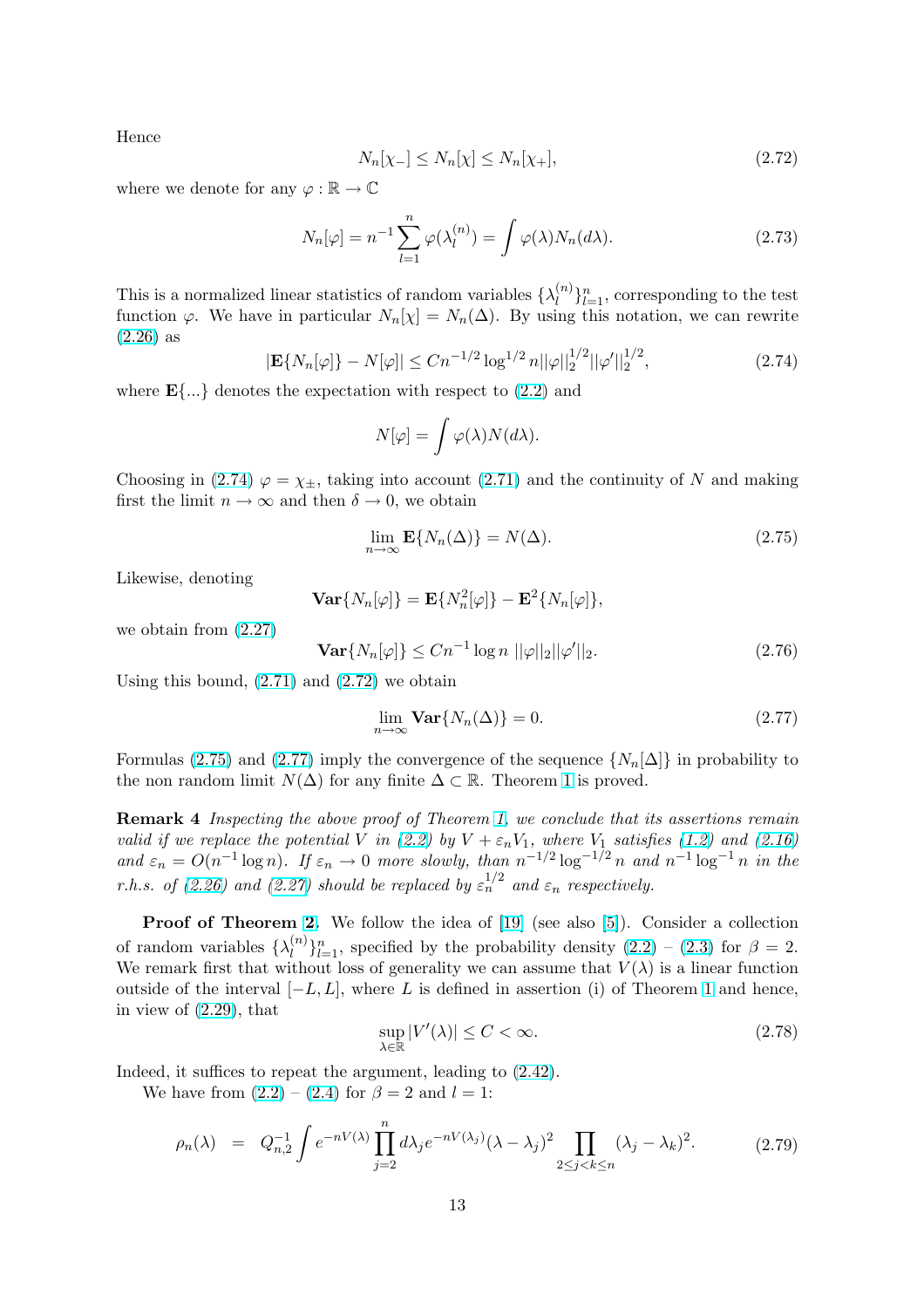<span id="page-13-0"></span>Then, taking any z with  $\Im z \neq 0$  and integrating by parts, we obtain from (2.79) that

$$
\int \frac{V'(\lambda)\rho_n(\lambda)}{\lambda - z} d\lambda = -\frac{1}{n} \int \frac{\rho_n(\lambda)}{(\lambda - z)^2} d\lambda + \frac{2(n - 1)}{n} \int \frac{p_2^{(n)}(\lambda, \mu) d\lambda d\mu}{(\lambda - \mu)(\lambda - z)}.
$$
 (2.80)

Since  $p_2^{(n)}$  $2^{(n)}_{2}(\lambda,\mu) = p_{2}^{(n)}$  $\binom{n}{2}(\mu,\lambda)$ , we have

$$
2\int \frac{p_2^{(n)}(\lambda,\mu)d\lambda d\mu}{(\lambda-\mu)(\lambda-z)} = -\int \frac{p_2^{(n)}(\lambda,\mu)d\lambda d\mu}{(\lambda-z)(\mu-z)},
$$

and (2.80) takes the form

$$
\int \frac{V'(\lambda)\rho_n(\lambda)}{\lambda - z} d\lambda = -\frac{1}{n} \int \frac{\rho_n(\lambda)}{(\lambda - z)^2} d\lambda - \frac{n - 1}{n} \int \frac{G_n(\lambda, \mu)}{(\mu - z)(\lambda - z)} d\lambda d\mu - \frac{n - 1}{n} \left( \int \frac{\rho_n(\lambda)}{\lambda - z} d\lambda \right)^2,
$$
\n(2.81)

where  $G_n(\lambda, \mu)$  was defined in (2.56). Thus, denoting

$$
f_n(z) = \int \frac{\rho_n(\lambda)d\lambda}{\lambda - z} \tag{2.82}
$$

the Stieltjes transform of  $\rho_n$ , w[e der](#page-9-0)ive from (2.81) for  $z = \lambda_0 + i\eta$ ,  $\eta \neq 0$ :

$$
\frac{n-1}{n}f_n^2(z) + \int \frac{V'(\lambda)\rho_n(\lambda)}{\lambda - z}d\lambda = -\frac{1}{n}\int \frac{\rho_n(\lambda)d\lambda}{(\lambda - z)^2} - \frac{n-1}{n}\int \frac{G_n(\lambda,\mu)d\lambda d\mu}{(\mu - z)(\lambda - z)},
$$

and the second integral in the l.h.s. is well defined, since  $V$  is linear for large absolute values of its argument (see the beginning of proof of the theorem). Moreover, this and (2.26) allow us to pass to the limit  $n \to \infty$  in this term. The first term in the r.h.s. of (2.83) is  $O(n^{-1})$ for any fixed z,  $\Im z \neq 0$ . According to (2.27) the second term in the r.h.s. of (2.83) also vanishes in the limit  $n \to \infty$  and, according to (2.26),  $f_n(z) \to f(z)$  as  $n \to \infty$  uniformly on a compact set of  $\mathbb{C} \setminus \mathbb{R}$ . Therefore, taking the limit  $n \to \infty$  in (2.83), we get equa[tion](#page-5-0) (2.31). Setting  $z = \lambda + i\eta$ , we rewrite the equation as

$$
f^{2}(z) + V'(\lambda)f(z) + \int \frac{V'(\mu) - V'(\lambda)}{\mu - z} N(d\mu) = 0.
$$
 (2.83)

Solving this quadratic equation in  $f$  and using the inversion formula for the Stieltjes transform, we obtain  $(2.32) - (2.33)$ .

Note that (2.32) and (2.29) imply that  $\rho(\lambda)$  is bounded, because

$$
|Q(\lambda)| \le \int \frac{|V'(\lambda) - V'(\mu)|}{|\lambda - \mu|} \rho(\mu) d\mu \le C \int \rho(\mu) d\mu = C.
$$

It is also clea[r from](#page-6-0)  $(2.29)$  and  $(2.32)$  that to prove  $(2.34)$  it suffices to prove the same inequality for  $Q(\lambda)$ . To this end we take any  $h > 0$  and write

$$
|Q(\lambda + h) - Q(\lambda)|
$$
  
\n
$$
\leq \int_{|\lambda - \mu| \leq 2h} \left( \frac{|V'(\lambda) - V'(\mu)|}{|\lambda - \mu|} + \frac{|V'(\lambda + h) - V'(\mu)|}{|\lambda + h - \mu|} \right) \rho(\mu) d\mu
$$
  
\n
$$
+ \int_{|\lambda - \mu| > 2h} \left( \frac{|V'(\lambda + h) - V'(\lambda)|}{|\lambda + h - \mu|} + \frac{|V'(\lambda) - V'(\mu)|h}{|\lambda - \mu| \cdot |\lambda + h - \mu|} \right) \rho(\mu) d\mu
$$
  
\n
$$
\leq C \sup_{\lambda \in \mathbb{R}} \rho(\lambda) h(|\log h| + 1).
$$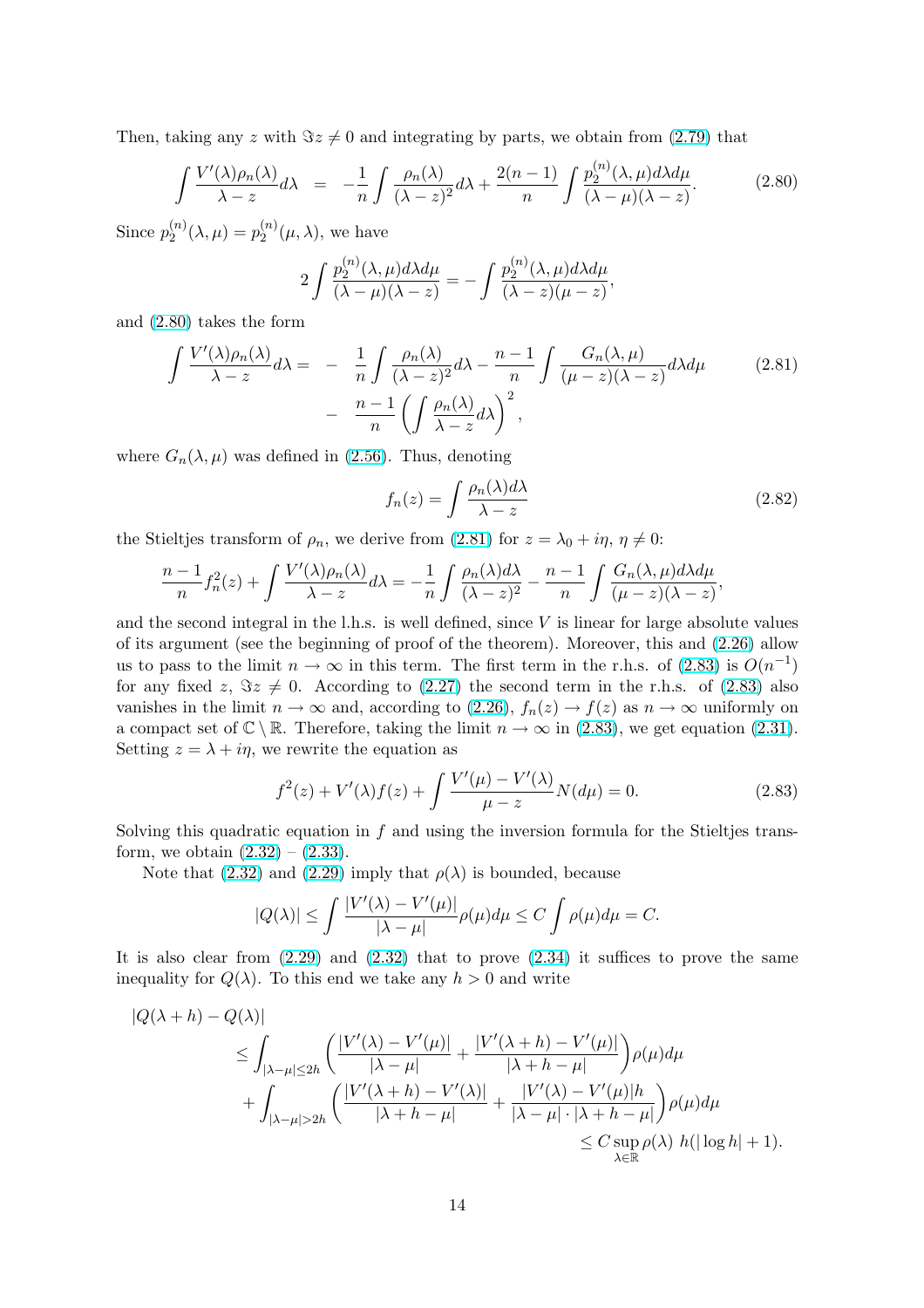<span id="page-14-0"></span>Theorem 2 is proved.

#### Proof of Theorem 3. Set

$$
V_1(\lambda) = \frac{1}{2}(u(\lambda; N) - u_*)
$$
\n
$$
u_1(\lambda) = u(\lambda; N) - V_1(\lambda)
$$
\n(2.84)

where  $u(\lambda; N)$  and  $u_*$  ar[e d](#page-6-0)efined by  $(2.13) - (2.14)$ . It is easy to see that  $V_1(\lambda) = 0, \lambda \in \sigma_N$ ,  $V_1(\lambda) \geq 0, \ \lambda \notin \sigma_N$ , and  $u_1(\lambda)$  attains its minimum  $u_*$  for  $\lambda \in \sigma_N$ .

Consider the Hamiltonians:

$$
H_n^{(1)}(\Lambda) = -V_1(\lambda_1) + \sum_{i=1}^n V(\lambda_i) - \frac{2}{n} \sum_{1 \le i < j \le n} \log |\lambda_i - \lambda_j|,
$$
  

$$
H_n^{(1a)}(\Lambda) = \frac{n-1}{n} u_1(\lambda_1) + \frac{1}{n} (V(\lambda_1) - V_1(\lambda_1)) + \sum_{i=2}^n V(\lambda_i) - \frac{2}{n} \sum_{2 \le i < j \le n} \log |\lambda_i - \lambda_j|.
$$
 (2.85)

Denote

$$
p_{n,\beta}^{\natural}(\Lambda) = (Q_{n,\beta}^{\natural})^{-1} \exp\{-\beta n H_n^{\natural}(\Lambda)/2\}, \quad \natural = (1), (1a)
$$

the corresponding probability densities  $(cf (2.2))$ .

Using the r.h.s inequality in (2.38) for  $\mathcal{H}_1 = H_n^{(1)}$ ,  $\mathcal{H}_2 = H_n^{(1a)}$  and  $T = 2/\beta n$ , we get

$$
\log Q_{n,\beta}^{(1)} - \log Q_{n,\beta}^{(1a)} \le I_1 + I_2,\tag{2.86}
$$

where

$$
I_1 = \beta \sum_{i=2}^n \int \log |\lambda_1 - \lambda_i| (p_2^{(n,1)}(\lambda_1, \lambda_i) - \rho_n^{(1)}(\lambda_1)\rho_n^{(2)}(\lambda_i)) d\lambda_1 d\lambda_i,
$$
  
\n
$$
I_2 = \beta(n-1) \int \log |\lambda_1 - \lambda_2| (\overline{N}_n^{(2)}(d\lambda_2) - N(d\lambda_2)) \rho_n^{(1)}(\lambda_1) d\lambda_1,
$$

 $\rho_n^{(1)}$ , and  $\rho_n^{(2)}$  are the first marginal densities corresponding to  $\lambda_1$  and  $\lambda_i$ ,  $i=2,\ldots,n$  for the Hamiltonian  $H_n^{(1)}$ ,  $\overline{N}_n^{(\alpha)}$  $n_n^{(\alpha)}(d\lambda) = \rho_n^{(\alpha)}(\lambda)d\lambda, \ \alpha = 1,2$  (note that  $\rho_n^{(1)} \neq \rho_n^{(2)}$  since  $H_n^{(1)}$  is not symmetric in  $\lambda_1$  and  $\lambda_i$ ,  $i = 2, ..., n$ ),  $p_2^{(n,1)}$  $p_2^{(n,1)}$  and  $p_2^{(n,2)}$  $n^{(n,2)}$  are the second marginal densities, corresponding to  $\lambda_1, \lambda_i, i = 2, \ldots, n$  and  $\lambda_i, \lambda_j, 2 \leq i < j \leq n$  (note that  $p_2^{(n,1)}$ )  $p_2^{(n,1)} \neq p_2^{(n,2)}$  $2^{(n,2)}$  and  $p_2^{(n,1)}$  $\binom{n,1}{2}$  is not symmetric because of the same reason).

Repeating the argument that leads to formulas (2.96) and (2.97) below, we get analogs of (2.24) for  $\rho_n^{(1)}$  and  $\rho_n^{(1)}$  that allow us to restrict integration in the r.h.s. of (2.86) to [−1/2, 1/2]. Besides, using (2.66) for  $\log |\lambda - \mu|^{-1}$  we obtain similarly to (2.69) and (2.70)

$$
|I_{1}| \leq O(e^{-nc}) + \beta \Big| \sum_{|k| < M} l^{(k)} \Big\langle e^{ikr\lambda_{1}} \sum_{j=2}^{n} (e^{ikr\lambda_{j}} - \langle e^{ikr\lambda_{j}} \rangle) \Big\rangle + |R_{M}| \qquad (2.87)
$$
  

$$
\leq \beta \Big[ \sum_{|k| < M} l^{(k)} \Big]^{1/2} \Big[ \sum_{|k| < M} l^{(k)} \Big\langle \Big| \sum_{j=2}^{n} (e^{ikr\lambda_{j}} - \langle e^{ikr\lambda_{j}} \rangle) \Big|^{2} \Big\rangle \Big]^{1/2} + |R_{M}|
$$
  

$$
\leq C \log^{1/2} M \Big[ O(\log^{1/2} M) + n^{2} \int_{-1}^{1} \log \frac{1}{|\lambda - \mu|} G_{n}^{(2)}(\lambda, \mu) d\lambda d\mu - R_{M}^{(1)} \Big]^{1/2},
$$

where we denote (cf (2.56)

$$
\langle \dots \rangle := \int (\dots) p_{n,\beta}^{(1)}(\Lambda) d\Lambda, \quad G_n^{(2)}(\lambda,\mu) = p_2^{(n,2)}(\lambda,\mu) - \rho_n^{(2)}(\lambda) \rho_n^{(2)}(\mu),
$$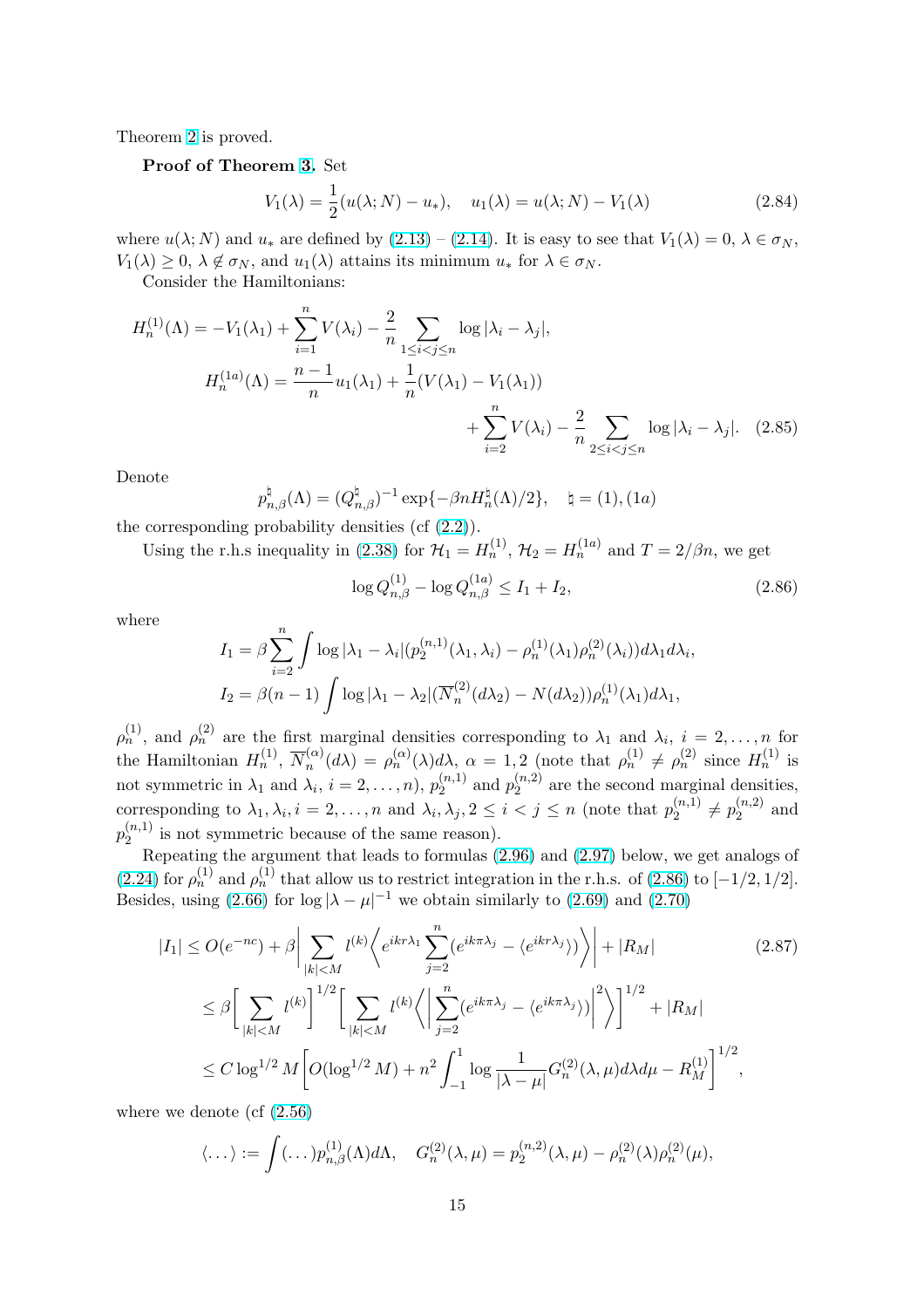$M = n^{2+6/\gamma}$  and  $R_M$  and  $R_M^{(1)}$  are the remainder terms which are the contributions of sums from  $|j| = M + 1$  to  $\infty$  in the Fourier series (see (2.70) for the estimate of such terms).

Likewise, considering  $H_a^{(1)}$  of the form (2.44) with  $V(\lambda_1)$  replaced by  $V(\lambda_1) - V_1(\lambda_1)$  and repeating the arguments, leading to (2.58) and (2.59), we obtain analogs of these inequalities for the Hamiltonian  $H_n^{(1)}$ :

$$
\int \log \frac{1}{|\lambda - \mu|} G_n^{(2)}(\lambda, \mu) d\lambda d\mu = O(\frac{\log n}{n}),
$$
  
\n
$$
0 \le \mathcal{L}[\overline{N}_n^{(2)} - N, \overline{N}_n^{(2)} - N] \le \frac{C \log n}{n}.
$$
\n(2.88)

This and (2.87) yield  $I_1 = O(n^{1/2} \log n)$ . Similarly, on the basis of the second line of (2.88) and the Schwarz inequality we get  $I_2 = O(n^{1/2} \log n)$ . Plugging these estimates in (2.86), we obtain

$$
\log Q_{n,\beta}^{(1)} - \log Q_{n,\beta}^{(1a)} \le C n^{1/2} \log n. \tag{2.89}
$$

Now we use the r.h.s inequality in (2.38) for  $\mathcal{H}_1 = H_n^{(1a)}$ ,  $\mathcal{H}_2 = H_n$  and  $T = 2/\beta n$  [to get](#page-14-0) the bound

$$
\log Q_{n,\beta}^{(1a)} - \log Q_{n,\beta} \le \beta n \int V_1(\lambda) \rho_n^{(1a)}(\lambda) d\lambda
$$
  
+  $\beta(n-1) \int \log |\lambda_1 - \lambda_2| (\rho_n^{(2a)}(\lambda_2) d\lambda_2 - N(d\lambda_2)) \rho_n^{(1a)}(\lambda_1) d\lambda_1,$  (2.90)

where  $\rho_n^{(1a)}$  and  $\rho_n^{(2a)}$  are the first marginal densities of the Hamiltonian  $H_n^{(1a)}$ , corresponding to  $\lambda_1$  and  $\lambda_i$ ,  $i = 2, \ldots, n$ . It is easy to see that (cf (2.49))

$$
\rho_n^{(1a)}(\lambda) = \frac{\exp\{\beta[-(n-1)u_1(\lambda)/2 + V_1(\lambda) - V(\lambda)]\}}{\int \exp\{\beta[-(n-1)u_1(\lambda)/2 + V_1(\lambda) - V(\lambda)]\}d\lambda}.
$$
\n(2.91)

According to definitions (2.84) and (2.13)  $V_1(\lambda) = 0$  for  $\lambda \in \sigma_N$  and in view of (1.2) and Proposition 1) (see (2.17)), the function  $V_1 - V$  admits the bounds:

$$
V_1(\lambda) - V(\lambda) \le C, \quad \lambda \in \mathbb{R},
$$
  
 
$$
V_1(\lambda) - V(\lambda) \ge -C, \quad \lambda \in \sigma_N.
$$

Besides, the integral in the denominator of (2.91) is bounded from below by the integral over  $\sigma_N$ , which is bounded from below by  $|\sigma_N| \exp{-\beta(n-1)u_*/2 - C}$  and according to Theorem 2  $|\sigma_N| \neq 0$ , where  $|\sigma_N|$  is the Lebesgue measure of  $\sigma_N$ . Taking into account the above bounds, and denoting  $I'_1$  the first term in the r.h.s. of (2.90), we obtain

$$
|I_1'| \le e^{2C} d_n/|\sigma_N|,
$$

where  $d_n$  is defined in  $(2.36)$ .

The second term in the r.h.s. of (2.90) can be estimated by Schwarz inequality (2.20):

$$
\int \log |\lambda_1 - \lambda_2| (\rho_n^{(2a)}(\lambda_2) d\lambda_2 - N(d\lambda_2)) \rho_n^{(1a)}(\lambda_1) d\lambda_1
$$
  
=  $-\mathcal{L}[\rho_n^{(2a)} d\lambda - N, \rho_n^{(1a)} d\lambda]$   
 $\leq \mathcal{L}^{1/2}[\rho_n^{(2a)} d\lambda - N, \rho_n^{(2a)} d\lambda - N] \mathcal{L}^{1/2}[\rho_n^{(1a)} d\lambda, \rho_n^{(1a)} d\lambda].$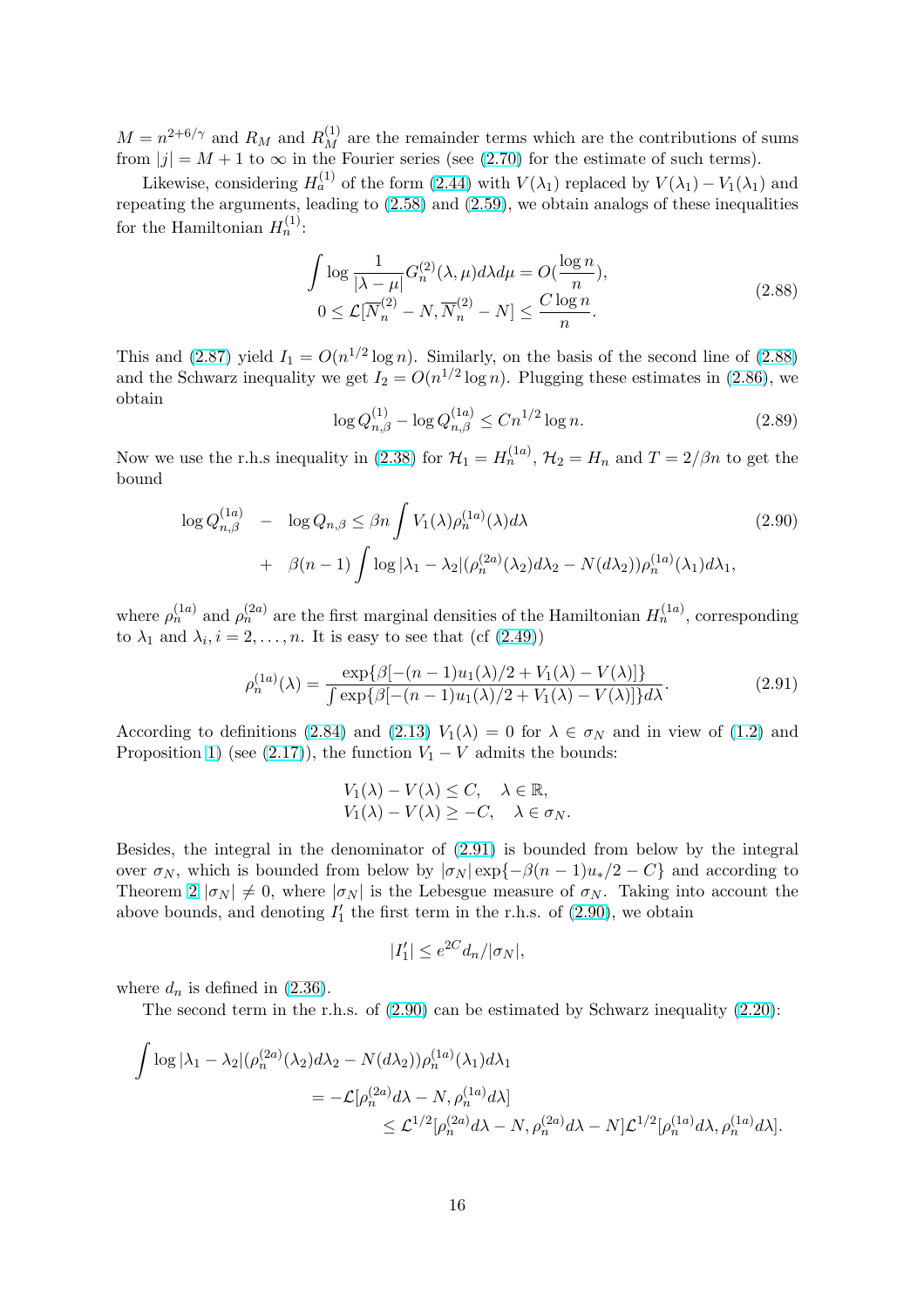<span id="page-16-0"></span>According to the above  $\rho_n^{(1a)}$  is bounded and decays at infinity as  $C_1 \exp\{-nC_2V(\lambda)\}\$ , hence the second factor is bounded. To estimate the first factor we note that  $\rho_n^{(2a)}$  coincides with the first marginal density of the Hamiltonian

$$
H'_n(\lambda_2, ..., \lambda_n) = \sum_{i=2}^n V(\lambda_i) - \frac{2}{n} \sum_{2 \le i < j} \log |\lambda_i - \lambda_j|.
$$

Thus, the bound for the second factor follows from (2.26) with  $\rho_n$  replaced by  $\rho_n^{(2a)}$ . Finally, from  $(2.89)$  and  $(2.89)$  we derive

$$
\log \frac{Q_{n,\beta}^{(1)}}{Q_{n,\beta}} = \log \frac{Q_{n,\beta}^{(1)}}{Q_{n,\beta}^{(1a)}} + \log \frac{Q_{n,\beta}^{(1a)}}{Q_{n,\beta}} \le C \left( n^{1/2} \log n + nd_n \right). \tag{2.92}
$$

The assertion of Theorem 3 follows.

#### 2.3 Auxiliary results

**Proof of Lemma 1.** De[fin](#page-6-0)e  $F : [0,1] \to \mathbb{R}_+$  as

$$
F(t) = T \log \int \exp\{-T^{-1}((1-t)\mathcal{H}_1(\Lambda) - t\mathcal{H}_2(\Lambda))\} d\Lambda
$$

It is evident that  $F''(t) \geq 0$ . Therefore we have for all  $t \in [0,1]$ :

$$
F'(0) \le F'(t) \le F'(1),
$$

and integrating with respect to  $t$ , we get

$$
F'(0) \le F(1) - F(0) \le F'(1).
$$

Inequality (2.38) follows.

**Proof of Theorem 1 (i).** We prove first that there exists some *n*-independent  $C$ , such that

$$
\int \rho_n(\lambda)V(\lambda)d\lambda \le C. \tag{2.93}
$$

Choosing in (2.38)  $T = 2/\beta n$ ,  $H_1 = H$  and  $H_1 = H^{(\epsilon)}$ , where  $H^{(\epsilon)}$  has the form (2.8) with a function V replaced by  $(1 - \epsilon_1)V$ ,  $\epsilon_1 = \epsilon/2(1 + \epsilon)$ , we get from  $(2.38)$ 

$$
\epsilon_1 \int \rho_n(\lambda) V(\lambda) d\lambda \leq \frac{2}{n^2 \beta} \log Q_{n,\beta}^{(\epsilon)} - \frac{2}{n^2 \beta} \log Q_{n,\beta}.
$$

Now (2.93) follows from the inequalities:

$$
\frac{2}{n^2\beta}\log Q_{n,\beta}^{(\epsilon)}\leq -m, \quad \frac{2}{n^2\beta}\log Q_{n,\beta}\geq -M-3/2
$$

with M and m defined in  $(2.25)$ . The first can be easily obtained by the Laplace method, if we use the bound

$$
\log|\lambda - \mu| \le \log(1 + |\lambda|) + \log(1 + |\mu|),\tag{2.94}
$$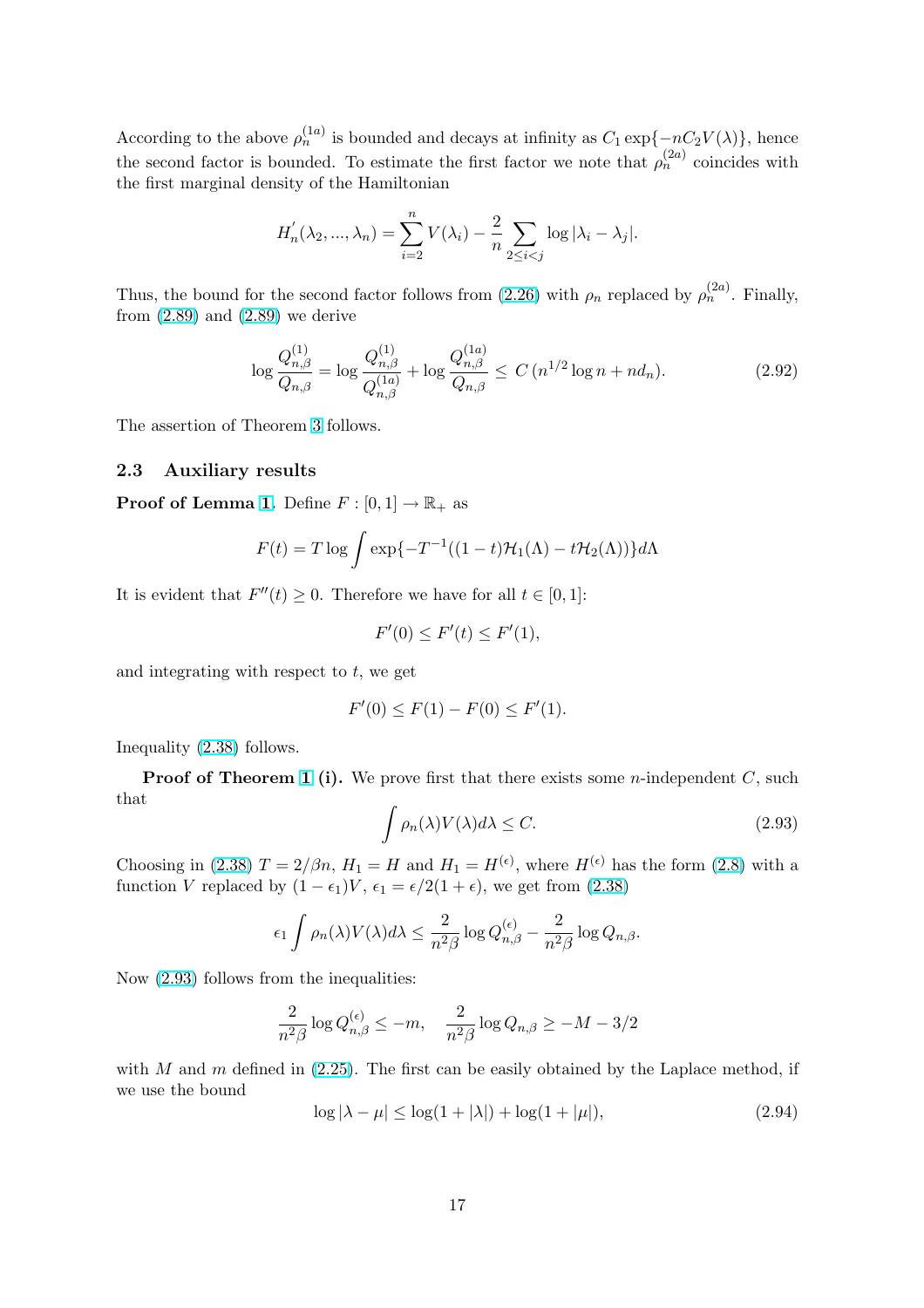<span id="page-17-0"></span>and the fact that  $(1-\epsilon_1)V$  satisfies (1.2). And the second follows from the Jensen inequality:

$$
Q_{n,\beta}^{(\epsilon)} > \int_{-1/2}^{1/2} \dots \int_{-1/2}^{1/2} d\Lambda \exp\{-H(\Lambda)\}\
$$
  

$$
\ge \exp\left\{-\int_{-1/2}^{1/2} \dots \int_{-1/2}^{1/2} H(\Lambda) d\Lambda\right\} \ge e^{\beta n^2 C_1/2}
$$

with  $\Lambda = (\lambda_1, \ldots, \lambda_n)$  and

$$
C_1 = -\int_{-1/2}^{1/2} |V(\lambda)| d\lambda + \int_{-1/2}^{1/2} \log |\lambda - \mu| d\lambda d\mu \ge -M - 3/2.
$$

Denote for the moment  $H(\lambda_1, \ldots, \lambda_n)$  of (2.8) as  $H_n(\lambda_1, \ldots, \lambda_n)$ . Then (2.8) implies

$$
\frac{\beta n}{2}H_n(\lambda_1,\ldots,\lambda_n) = \frac{\beta(n-1)}{2}H_{n-1}(\lambda_2,\ldots,\lambda_n) + \frac{\beta n}{2}V(\lambda_1) + \frac{\beta}{2}\sum_{i=2}^n (V(\lambda_i) - 2\log|\lambda_1 - \lambda_i|),\tag{2.95}
$$

and in view of  $(2.94)$  and  $(1.2)$  we obtain

$$
\frac{\beta n}{2}H_n(\lambda_1,\ldots,\lambda_n) \ge \frac{\beta(n-1)}{2}H_{n-1}(\lambda_2,\ldots,\lambda_n) + \frac{\beta n}{2}V(\lambda_1) - \beta(n-1)\log(1+|\lambda_1|).
$$

This and (2.9) yield:

$$
\int Q_{n-1,\beta}^{-1} \exp\left\{-\frac{\beta(n-1)}{2} H_{n-1}(\lambda_2, ..., \lambda_n)\right\} d\lambda_2 ... d\lambda_n
$$
\n
$$
\leq \exp\left\{-\frac{\beta n}{2} V(\lambda_1) + \beta(n-1) \log(1+|\lambda_1|)\right\}
$$
\n
$$
\leq \exp\left\{-\frac{\beta n\epsilon}{2(1+\epsilon)} V(\lambda_1)\right\}.
$$
\n(2.96)

On the other hand, by using again (2.95) and the Jensen inequality for the "Gibbs" measure  $e^{-\beta(n-1)H_{n-1}/2}Q_{n-1,\beta}^{-1}$ , we obtain

$$
Q_{n-1,\beta}^{-1}Q_{n,\beta} \ge \int_{-1/2}^{1/2} d\lambda_1 \exp\bigg\{-\frac{\beta n}{2}u_n(\lambda_1; \overline{N}_{n-1}) -\frac{\beta(n-1)}{2}\int V(\lambda)\rho_{n-1}(\lambda)d\lambda\bigg\},\,
$$

where  $\overline{N}_{n-1}$  is defined in  $(2.5) - (2.6)$  and  $u_n$  is defined in  $(2.45)$ .

Using the Jensen inequality with respect to  $\nu_0$ , the Lebesgue measure on the interval  $[-1/2, 1/2]$ , we get further

$$
Q_{n-1,\beta}^{-1}Q_{n,\beta} \ge e^{-(n-1)\beta C/2} \exp\Big\{-\frac{n\beta}{2} \int_{-1/2}^{1/2} V(\lambda) d\lambda - (n-1)\beta \mathcal{L}[\nu_0, \overline{N}_{n-1}]\Big\}.
$$
 (2.97)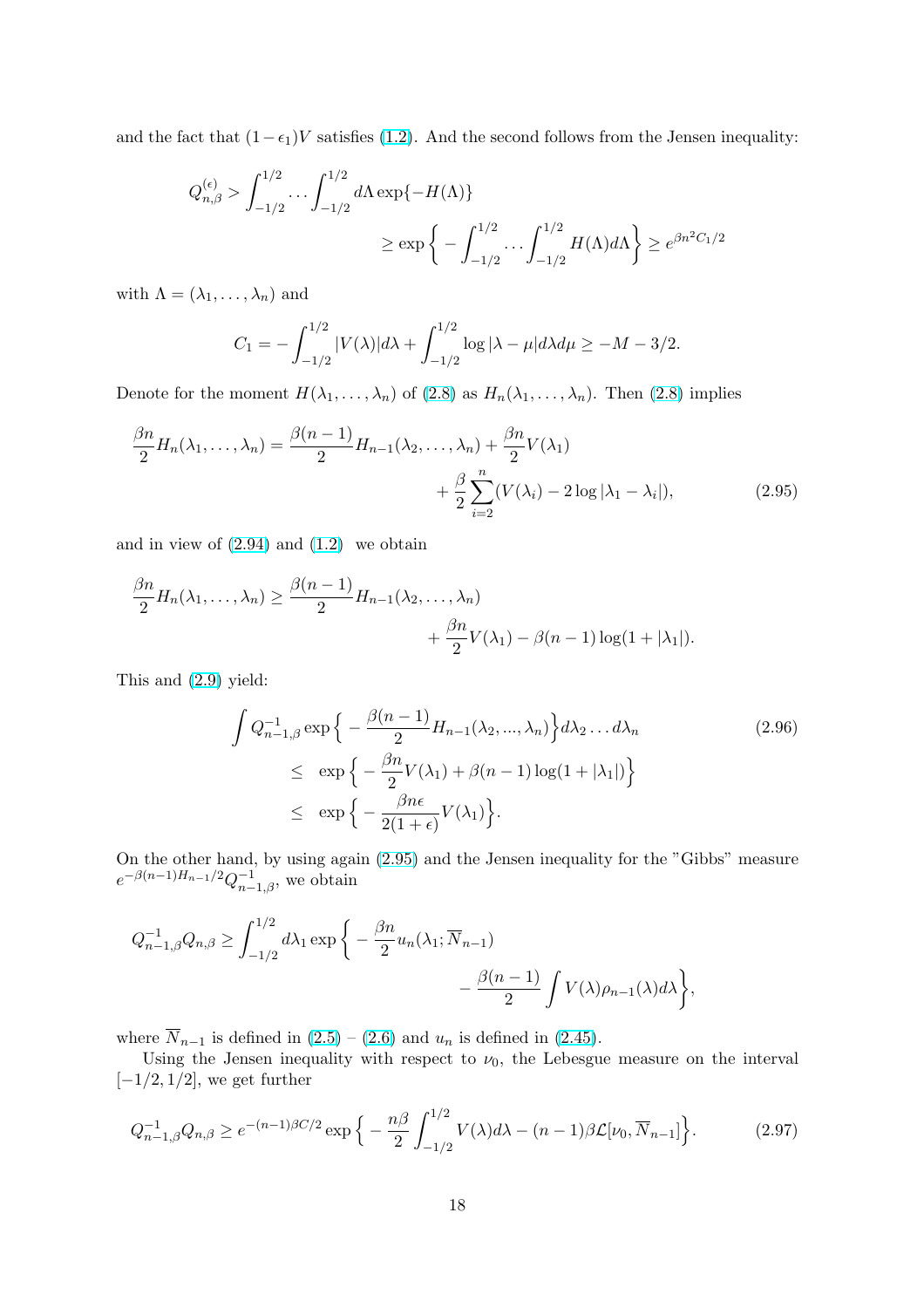<span id="page-18-0"></span>where  $C$  is defined in  $(2.93)$ . But since

$$
-\mathcal{L}(\lambda; \nu_0) = (1/2 - \lambda) \log(1/2 - \lambda) + (1/2 + \lambda) \log(1/2 + \lambda) - 1 \ge -1 - \log 2, \quad (2.98)
$$

we have

$$
-\mathcal{L}[\nu_0, \overline{N}_{n-1}] = -\int \mathcal{L}(\lambda; \nu_0) \overline{N}_{n-1}(d\lambda) \ge -1 - \log 2,
$$

hence

$$
Q_{n-1,\beta}^{-1}Q_{n,\beta} \ge e^{-n\beta C_1/2}, \quad C_1 = C + 2 + 2\log 2 + M,\tag{2.99}
$$

and

$$
\rho_n(\lambda) = \frac{Q_{n-1,\beta}}{Q_{n,\beta}} Q_{n-1,\beta}^{-1} \int e^{-\beta n H(\lambda_1,\dots,\lambda_n)/2} d\lambda_2 \dots d\lambda_n
$$
\n
$$
\leq e^{\beta n C_1} e^{-\beta n \epsilon V(\lambda)/2(1+\epsilon)} \leq e^{-\beta n \epsilon V(\lambda)/4(1+\epsilon)}, \quad |\lambda| > L,
$$
\n(2.100)

if L is big enough. This proves the first bound in (2.24). The bound (2.24) for  $p_{2,\beta}^{(n)}$  can be proved analogously.

**Proof of Lemma 2.** (i) Using (2.18), it is easy to see that  $\Phi_n(m)$  is convex, i.e.,

$$
\Phi_n\left[\frac{m^{(1)} + m^{(2)}}{2}\right] \le \frac{\Phi_n[m^{(1)}] + \Phi_n[m^{(2)}]}{2}.
$$
\n(2.101)

Let us show that  $\Phi_n[m]$  $\Phi_n[m]$  $\Phi_n[m]$  is bounde[d from](#page-3-0) below. Let  $\nu_0$  be the Lebesgue measure on the interval  $[-1/2, 1/2]$ . Then, using the Jensen inequality and then (2.98), we get similarly to  $(2.97) - (2.99)$ 

$$
\frac{2}{\beta n} \log \int_{-1/2}^{1/2} \exp \left\{ -\frac{\beta n}{2} V(\lambda) - \beta (n-1) \mathcal{L}(\lambda, m) \right\} d\lambda \tag{2.102}
$$
\n
$$
\geq -\int \mathcal{L}(\lambda; \nu_0) m(d\lambda) - \int_{-1/2}^{1/2} V(\lambda) d\lambda > -(1 + \log 2) - \int_{-1/2}^{1/2} V(\lambda) d\lambda.
$$

Combining this inequality with (2.18) we conclude that inf  $\Phi_n[m] > -\infty$ .

Consider a minimizing sequence  $\{m^{(k)}\}$  of measures, satisfying (2.43) and such that

$$
\lim_{k \to \infty} \Phi_n[m^{(k)}] = \inf_{m \in \mathcal{C}^*} \Phi_n[m] := \Phi_n^*.
$$

Then for any  $\varepsilon > 0$  there exists  $k_{\varepsilon}$  such that

$$
\Phi_n^* + \varepsilon \ge \Phi_n[m^{(k)}] \ge \Phi_n^*, \quad k > k_{\varepsilon}.
$$

This and (2.101) yield for  $k, l > k_{\varepsilon}$ ,

$$
\Phi_n^* + \varepsilon \ge \frac{\Phi_n[m^{(k)}] + \Phi_n[m^{(l)})]}{2} \ge \Phi_n\left[\frac{m^{(k)} + m^{(l)}}{2}\right] \ge \Phi_n^*.
$$

Besides, it follows from (2.46) that

$$
\Phi_n[m] = \frac{n-1}{n} \mathcal{L}[m, m] + \Psi_n[m],
$$

where  $\Psi_n$  is also convex[. Usin](#page-8-0)g the convexity of  $\Psi_n$  and the previous inequality, we obtain:

$$
\mathcal{L}[m^{(k)} - m^{(l)}, m^{(k)} - m^{(l)}] \le 4 \left( \frac{\Phi_n[m^{(k)}] + \Phi_n[m^{(l)}]}{2} - \Phi_n \left[ \frac{m^{(k)} + m^{(l)}}{2} \right] \right) \le 2\varepsilon. \quad (2.103)
$$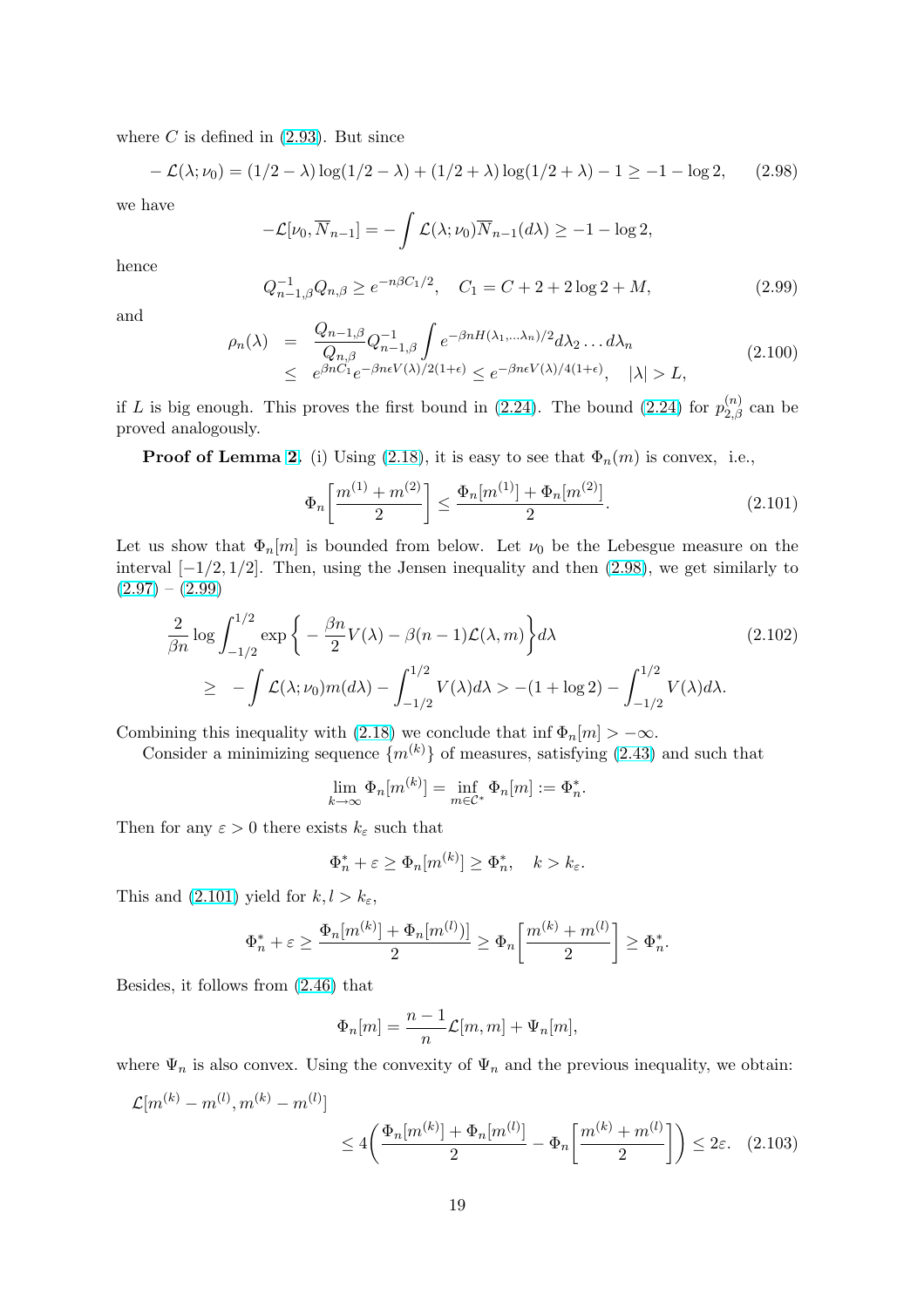<span id="page-19-0"></span>In other words, the sequence  $\{m^{(k)}\}, m^{(k)} \subset \mathcal{C}^*$  of (2.43) satisfies the Cauchy condition with respect to the norm  $||m||_* = \mathcal{L}^{1/2}[m,m]$  and, as a result, has a limit point  $m_n$  in this cone by Proposition 1 (v). This point  $m_n$  is a minimum point for  $\Phi_n$ . Besides, since the second derivative of  $\Phi_n$  in any direction is bounded from be[low b](#page-8-0)y a positive constant,  $m_n$  is a unique minimum point.

Consider the measure  $N_n^{(a)}(d\lambda; m_n)$ , defined by (2.51) for  $m = m_n$ . Taking the derivative of  $\Phi_n(m_n + t(m - m_n))$  $\Phi_n(m_n + t(m - m_n))$  $\Phi_n(m_n + t(m - m_n))$  with respect to t at  $t = 0$  it is easy to find that for any  $m \in \mathcal{C}^*$ 

$$
\mathcal{L}[m_n - N_n^{(a)}, m - m_n] = 0. \tag{2.104}
$$

Let us show that for any  $m \in \mathcal{C}^*$  we have for  $\rho_n^{(a)}$  of  $(2.49)$ 

$$
\rho_n^{(a)}(\lambda; m) \le e^{-nCV(\lambda)}, \quad |\lambda| > 1/2. \tag{2.105}
$$

Since supp  $m \subset [-1/2, 1/2]$  and  $m(\mathbb{R}) \leq 1$ , we have

$$
-\mathcal{L}(\lambda; m) \leq \log(1 + |\lambda|).
$$

This and  $(1.2)$  yield for the numerator of  $(2.49)$ 

$$
e^{-\beta nu_n(\lambda,m)} \le e^{-\beta n \epsilon V(\lambda)/2(1+\epsilon)}.
$$

To estima[te t](#page-0-0)he denominator in (2.49) w[e use](#page-8-0) (2.102). Then, using the last inequality in

 $(2.100)$  we get  $(2.105)$ . We recall here that we use the scaling of the  $\lambda$ -axis such that  $L < 1/2$ .

Consider now the measure

$$
\widetilde{N}_n^{(a)}(\lambda) = N_n^{(a)}(\lambda; m_n) \mathbf{1}_{|\lambda| < 1/2}.
$$

It follows from (2.105) that

$$
|\mathcal{L}(\lambda; \widetilde{N}_n^{(a)}) - \mathcal{L}(\lambda; N_n^{(a)})| \le e^{-nc}/2.
$$
 (2.106)

Thus

$$
\mathcal{L}[N_n^{(a)} - \widetilde{N}_n^{(a)}, N_n^{(a)} - \widetilde{N}_n^{(a)}] \le e^{-nc}/2.
$$

Besides, replacing in (2.104) m by  $\widetilde{N}_n^{(a)}$ , we get

$$
\mathcal{L}[m_n - N_n^{(a)}, m_n - \widetilde{N}_n^{(a)}] = 0,
$$

hence (2.52) follows.

(ii) Define (cf  $(2.46)$ )

$$
\Phi_n^{(1)}[m] = \frac{(n-1)}{n} \mathcal{L}[m,m] + \frac{2}{\beta n} \log \int_{-1/2}^{1/2} d\lambda e^{-\beta nu_n(\lambda;m)/2},\tag{2.107}
$$

where  $u_n$  is given by (2.45). Then (2.105) implies for any  $\Phi_n$  of (2.46) and  $m \in \mathcal{C}^*$  of (2.43)

$$
\left|\Phi_n^{(1)}[m] - \Phi_n[m]\right| \le e^{-nc}.\tag{2.108}
$$

Repeating the proof o[f exis](#page-8-0)tence of a minimizer  $\Phi_n$  in (i), we obta[in tha](#page-8-0)t there exists a [uniqu](#page-8-0)e measure  $m_n^{(1)} \in \mathcal{C}^*$  such that

$$
\Phi_n^{(1)}[m_n^{(1)}] = \inf_{m \in \mathcal{C}^*} \Phi_n^{(1)}[m].\tag{2.109}
$$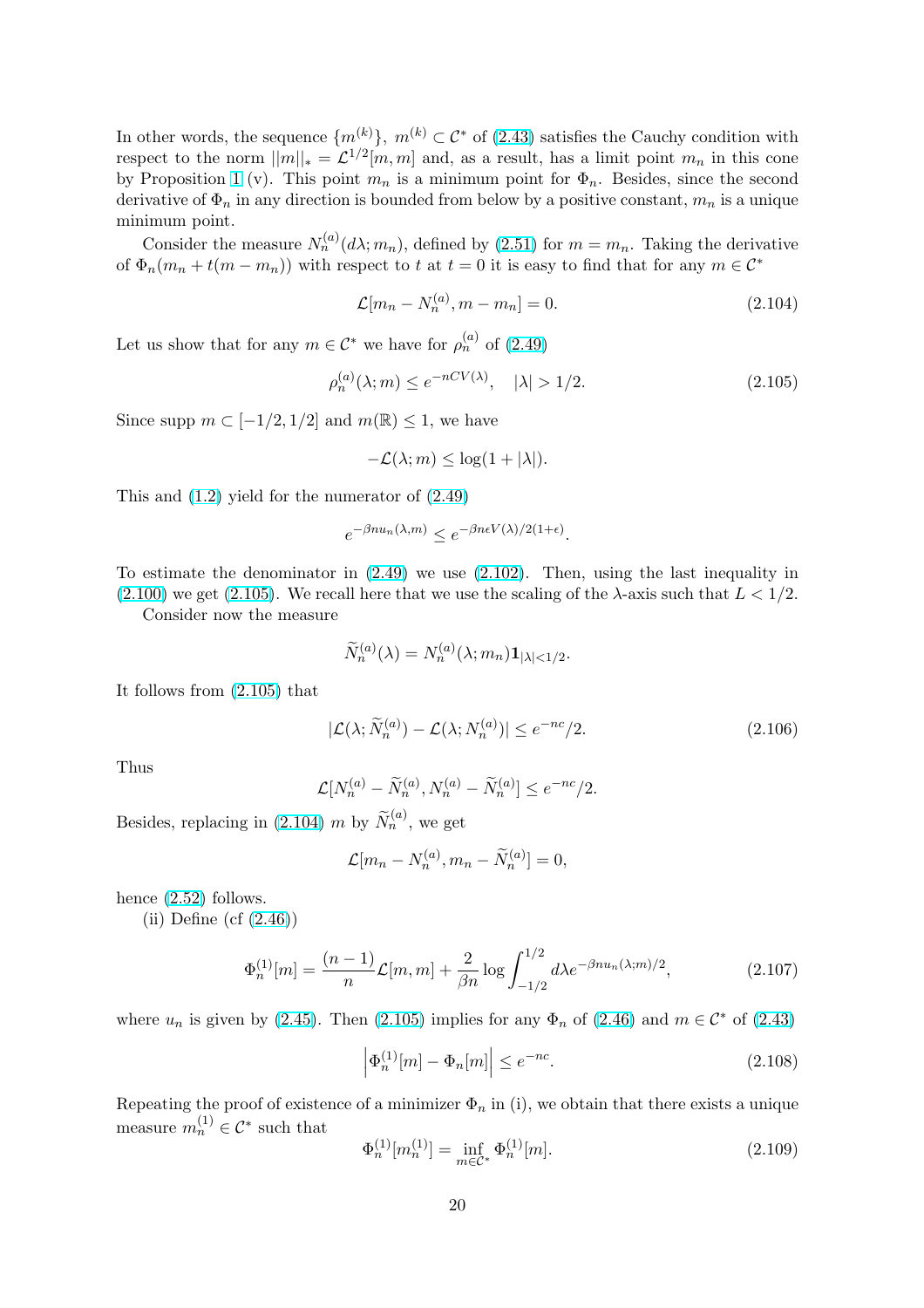<span id="page-20-0"></span>Now, if we define (cf (2.49), (2.51))

$$
N_n^{(a,1)}(d\lambda) = e^{-\beta nu_n(\lambda; m_n^{(1)})/2} \mathbf{1}_{|\lambda| \le 1/2} \left( \int_{-1/2}^{1/2} e^{-\beta nu_n(\lambda; m_n^{(1)})/2} d\lambda \right)^{-1},\tag{2.110}
$$

then the analog of  $(2.104)$  for  $\Phi_n^{(1)}$  implies the equation

$$
m_n^{(1)} = N_n^{(a,1)}.\t\t(2.111)
$$

Consider  $F : [0,1] \to \mathbb{R}$ [, g](#page-19-0)iven by

$$
F(t) = \frac{(n-1)}{n} \mathcal{L}[m_n^{(1)} + t(N - m_n^{(1)}), m_n^{(1)} + t(N - m_n^{(1)})]
$$
(2.112)  

$$
-(1-t) \int u_n(\lambda; m_n^{(1)}) m_n^{(1)}(d\lambda) - t \int u(\lambda; N) N(d\lambda),
$$

where u and  $u_n$  are defined in (2.13) and (2.45). It is evident, that  $F''(t) \ge 0$  and we obtain in view of  $(2.12) - (2.13)$ 

$$
F(1) - F(0) \leq F'(1) = 2\frac{n-1}{n} \mathcal{L}[N, N - m_n^{(1)}]
$$
\n
$$
+ \int u_n(\lambda; m_n^{(1)}) m_n^{(1)}(d\lambda) - \int V(\lambda)N(d\lambda) - 2\mathcal{L}[N, N]
$$
\n
$$
= \int u_n(\lambda; m_n^{(1)}) m_n^{(1)}(d\lambda) - \int u_n(\lambda; m_n^{(1)}) N(d\lambda) + O(n^{-1}).
$$
\n(2.113)

This inequality and (2.108) imply

$$
0 \leq \Phi_n[N] - \Phi_n[m_n] = (\Phi_n^{(1)}[N] - F(1)) + (F(1) - F(0)) +
$$
  
+ 
$$
(F(0) - \Phi_n^{(1)}[m_n^{(1)}]) + O(e^{-nc}) \leq (\Phi_n^{(1)}[N] - F(1))
$$
  
+ 
$$
\int u_n(\lambda; m_n^{(1)}) m_n^{(1)}(d\lambda) - \int u_n(\lambda; m_n^{(1)}) N(d\lambda)
$$
  
+ 
$$
(F(0) - \Phi_n^{(1)}[m_n^{(1)}]) + O(n^{-1}),
$$
 (2.114)

where  $\Phi_n^{(1)}(m)$  and  $m_n^{(1)}$  are defined in (2.107) and (2.109).

Therefore to prove (2.53) it suffices to have the inequalities:

$$
\Phi_n^{(1)}[N] - F(1) \le 0; \n\int u_n(\lambda; m_n^{(1)}) m_n^{(1)}(d\lambda) - \int u_n(\lambda; m_n^{(1)}) N(d\lambda) \le Cn^{-1} \log n; \nF(0) - \Phi_n^{(1)}[m_n^{(1)}] \le Cn^{-1} \log n.
$$
\n(2.115)

The first inequality follows from  $(2.105)$ ,  $(2.14) - (2.15)$  and the simple bound

$$
\frac{2}{\beta n} \log \int_{-1/2}^{1/2} e^{-\beta nu(\lambda;N)/2} d\lambda \leq -\min_{\lambda \in \mathbb{R}} u(\lambda;N) = -\int u(\lambda;N) N(d\lambda),
$$

where the last equality follows from  $(2.14)$ .

To prove the second inequality in (2.115) we introduce the function

$$
\delta_n(\lambda) = \frac{n^{1/\gamma}}{2} \mathbf{1}_{|\lambda| < n^{-1/\gamma}},\tag{2.116}
$$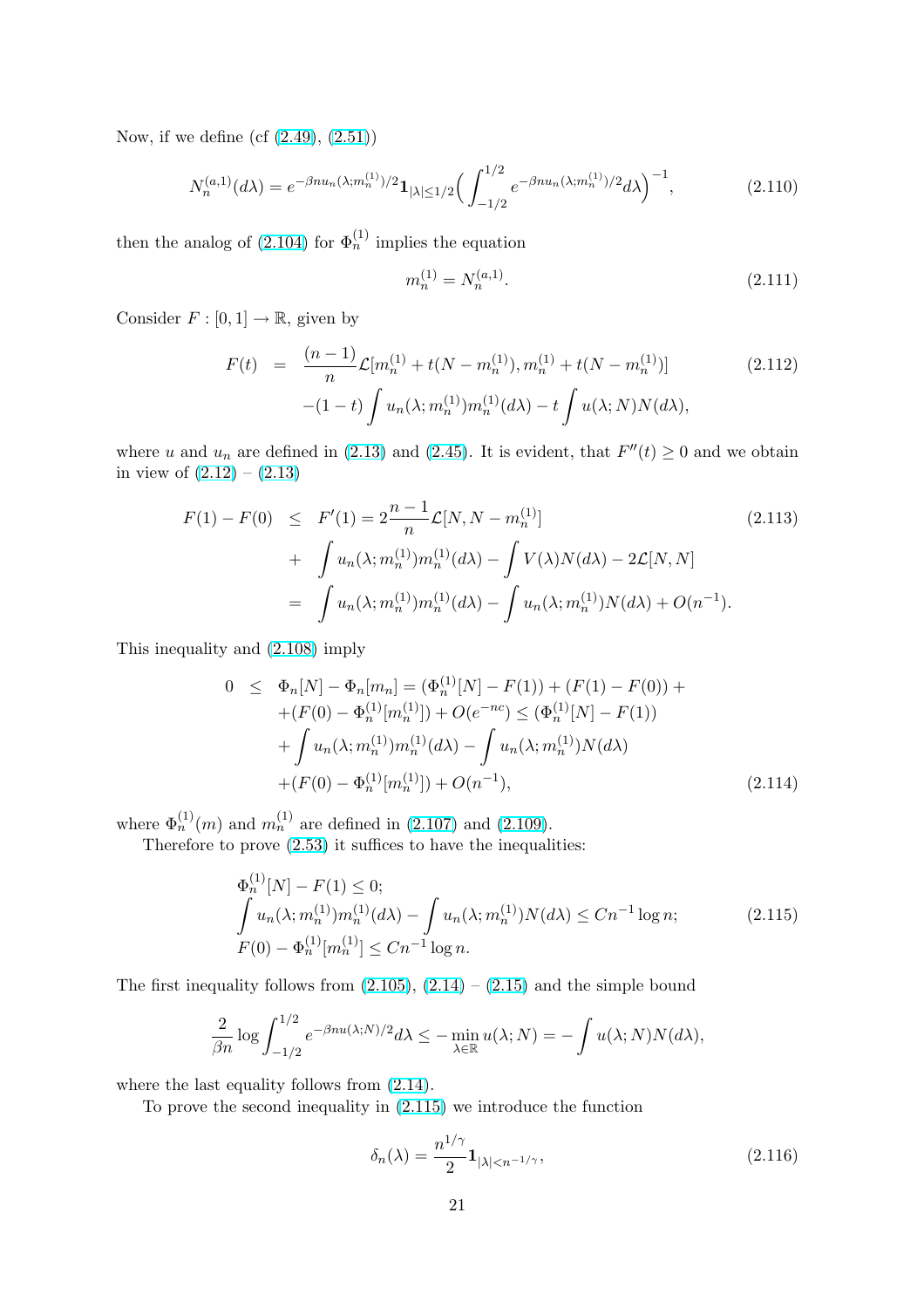<span id="page-21-0"></span>and consider the convolution operator  $\delta_n^*$  defined for any finite measure m as

$$
(\delta_n^* m)(\Delta) = \int_{\Delta} \frac{n^{1/\gamma}}{2} (m(\lambda + n^{-1/\gamma}) - m(\lambda - n^{-1/\gamma})) d\lambda, \quad m(\lambda) = m((-\infty, \lambda]).
$$

It is evident that for any non-negative measure m such that  $m(\mathbb{R}) \leq 1$  the measure  $\delta_n^* m$  has a density bounded by  $n^{1/\gamma}$ . This implies, in particular, that

$$
\left| \mathcal{L}(\lambda + h; \delta_n^* m) - \mathcal{L}(\lambda; \delta_n^* m) \right| \le n^{1/\gamma} \int_{-1}^1 \left| \log \left| 1 + \frac{h}{\lambda - \mu} \right| \right| d\lambda \le C h^{1/2} n^{1/\gamma}.
$$
 (2.117)

Besides, if the measure m is absolutely continuous and its density is  $\rho$ , then  $\delta_n^* m$  has the density

$$
(\delta_n * \rho)(\lambda) = \int \delta_n(\lambda - \mu)\rho(\mu)d\mu,
$$

the convolution of  $\delta_n$  and  $\rho$ . We will also use below the following estimate valid for any function  $v : \mathbb{R} \to \mathbb{C}$ , satisfying the Hölder condition with the exponent  $\gamma$ :

$$
|(\delta_n * v)(\lambda) - v(\lambda)| \le (2n^{-1/\gamma})^{-1} \int_{|\mu| \le n^{-1/\gamma}} |v(\lambda + \mu) - v(\lambda)| d\mu \le Cn^{-1/\gamma}.
$$
 (2.118)

Moreover, for any  $m$  with finite energy  $(2.12)$  we have

$$
\int \delta_n(\lambda - \mu) \mathcal{L}(\mu; m) d\mu = \mathcal{L}(\lambda; \delta_n^* m), \tag{2.119}
$$

and in view of the relations

$$
\widehat{\delta}_n(p) := \int e^{ip\lambda} \delta_n(\lambda) d\lambda = \frac{\sin pn^{-1/\gamma}}{pn^{-1/\gamma}}, \quad |\widehat{\delta}_n(p)| \le 1,
$$

and (2.21) we obtain

$$
\mathcal{L}[\delta_n^* m - m, m] = \int_0^\infty \frac{|\widehat{m}(p)|^2}{p} (\widehat{\delta}_n(p) - 1) dp \le 0,
$$

henc[e](#page-4-0)

$$
\mathcal{L}[\delta_n^* m, m] \le \mathcal{L}[m, m]. \tag{2.120}
$$

Now we are ready to prove the second and the third inequality in (2.115). Using (2.111), (2.38) with  $H_1 = u_n(\lambda; m_n^{(1)})$ ,  $H_2 = 0$  and  $T = 2/(\beta n)$ , and then (2.108) we have

$$
-\int u_n(\lambda; m_n^{(1)})m_n^{(1)}(d\lambda) = -\int u_n(\lambda; m_n^{(1)})N_n^{(a,1)}(d\lambda)
$$
(2.121)  

$$
\geq \frac{2}{\beta n} \log \int_{-1/2}^{1/2} e^{-\beta nu_n(\lambda; m_n^{(1)})/2} d\lambda - \frac{2}{\beta n} \log \int_{-1/2}^{1/2} d\lambda
$$
  

$$
= \frac{2}{\beta n} \log \int e^{-\beta nu_n(\lambda; m_n^{(1)})/2} d\lambda + O(e^{-nc}).
$$

Besides, we have by Jensen inequality

$$
\frac{2}{\beta n} \log \int e^{-\beta n u_n(\lambda; m_n^{(1)})/2} d\lambda = \frac{2}{\beta n} \log \int \delta_n(\lambda - \mu) e^{-\beta n u_n(\lambda; m_n^{(1)})/2} d\mu d\lambda
$$
  

$$
\geq \frac{2}{\beta n} \log \int e^{-\beta n \check{u}_n(\mu)/2} d\mu,
$$
 (2.122)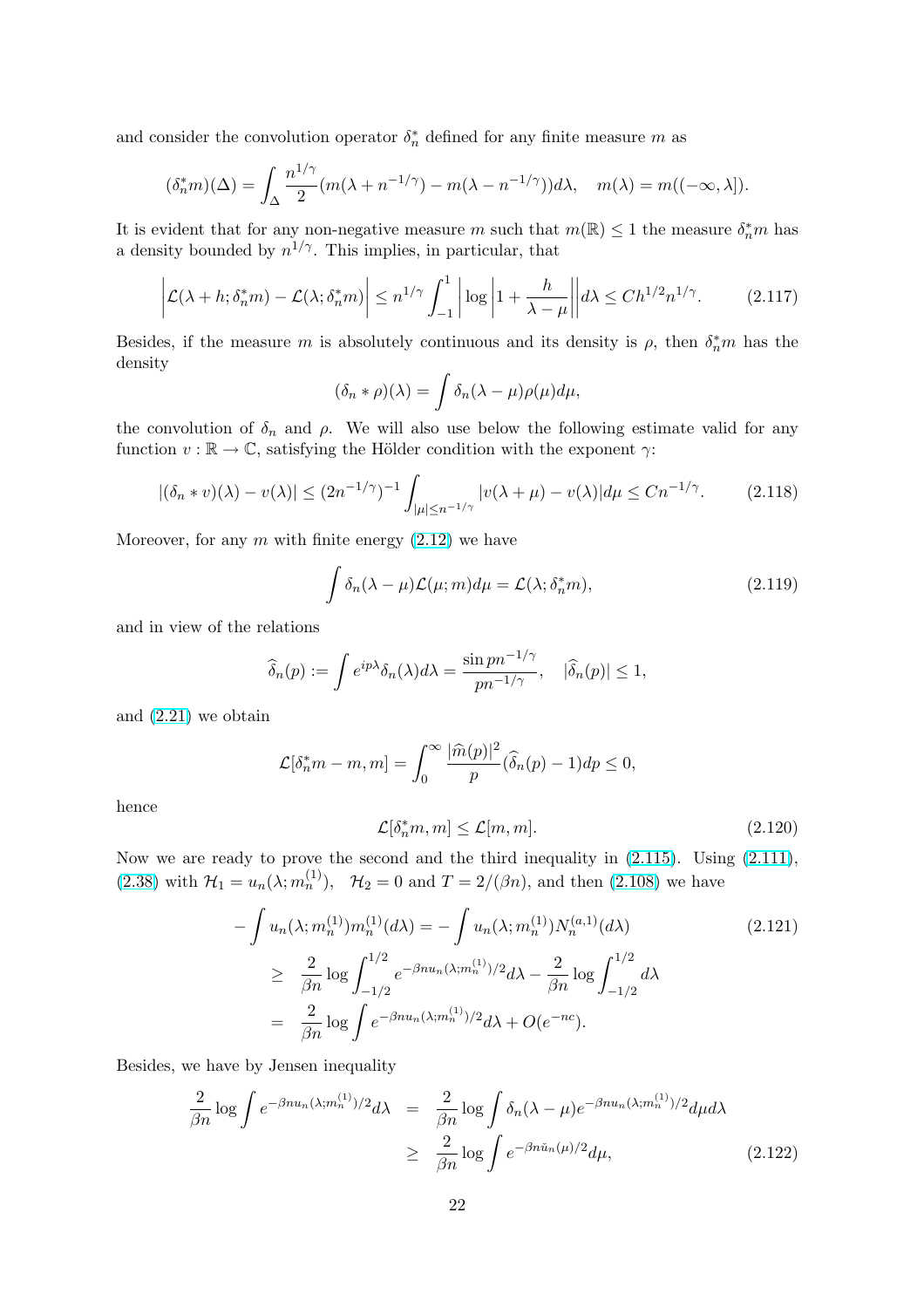where

$$
\check{u}_n(\lambda) = (\delta_n * V)(\lambda) + 2\frac{n-1}{n} \mathcal{L}(\lambda; \delta_n^* m_n^{(1)}).
$$

Observe also that if

$$
\check{u}_n^* := \min_{\lambda \in \mathbb{R}} \check{u}_n(\lambda) = \check{u}_n(\lambda^*),
$$

then (2.117) with  $h = n^{-6/\gamma}$  implies

$$
\check{u}_n(\lambda) < \check{u}_n^* + Cn^{-2}, \quad |\lambda - \lambda^*| \le n^{-6/\gamma},
$$

thus

$$
\int d\lambda e^{-\beta n \check{u}_n(\lambda)/2} \ge n^{-6/\gamma} e^{-\beta n \check{u}_n^*/2 - Cn^{-1}}.
$$

This bound, (2.121), and (2.122) yield

$$
-\int u_n(\lambda; m_n^{(1)}) m_n^{(1)}(d\lambda)
$$
\n
$$
\geq \frac{2}{\beta n} \log \int_{-1/2}^{1/2} e^{-\beta n \check{u}_n(\lambda)/2} d\lambda + O(e^{-nc}) \geq -\check{u}_n^* - Cn^{-1} \log n.
$$
\n(2.123)

Using this inequality and (2.118) for  $v(\lambda) = \mathcal{L}(\lambda; N)$  and  $v(\lambda) = V(\lambda)$ , we obtain in view of  $(2.17), (2.45), \text{ and } (2.116)$ 

$$
-\int u_n(\lambda; m_n^{(1)})m_n^{(1)}(d\lambda) \ge -\int \check{u}_n(\lambda)N(d\lambda) - Cn^{-1}\log n
$$
  
=  $-2\frac{n-1}{n}\int (\delta_n * \mathcal{L}(\cdot; N))(\lambda)m_n^{(1)}(d\lambda) - \int (\delta_n * V)(\lambda)N(d\lambda)$   
 $- Cn^{-1}\log n = -2\frac{n-1}{n}\mathcal{L}[N, m_n^{(1)}] - \int V(\lambda)N(d\lambda) + O(n^{-1})$   
 $- Cn^{-1}\log n = -\int u_n(\lambda; m_n^{(1)})N(d\lambda) + O(n^{-1}\log n).$ 

Hence, we have proved the second inequality in (2.115).

By a similar argument we derive from (2.122), (2.123), (2.118) and (2.120) that

$$
\frac{2}{\beta n} \log \int_{-1/2}^{1/2} e^{-\beta n u_n(\lambda; m_n^{(1)})/2} d\lambda
$$
  
\n
$$
\geq -2 \frac{n-1}{n} \mathcal{L}[\delta_n^* m_n^{(1)}, m_n^{(1)}] - \int (\delta_n * V)(\lambda) m_n^{(1)}(d\lambda) - Cn^{-1} \log n
$$
  
\n
$$
\geq -2 \frac{n-1}{n} \mathcal{L}[m_n^{(1)}, m_n^{(1)}] - \int V(\lambda) m_n^{(1)}(d\lambda) + O(n^{-1}) - Cn^{-1} \log n
$$
  
\n
$$
\geq -\int u_n(\lambda; m_n^{(1)}) m_n^{(1)}(d\lambda) + O(n^{-1} \log n).
$$

In view of (2.107) and (2.112)

$$
F(0) - \Phi^{(1)}[m_n^{(1)}] = -\int u_n(\lambda; m_n^{(1)})m_n^{(1)}(d\lambda) - \frac{2}{\beta n} \int_{-1/2}^{1/2} e^{-\beta nu_n(\lambda; m_n^{(1)})/2} d\lambda
$$

and the third inequality of (2.115) follows. Lemma 2 is proved.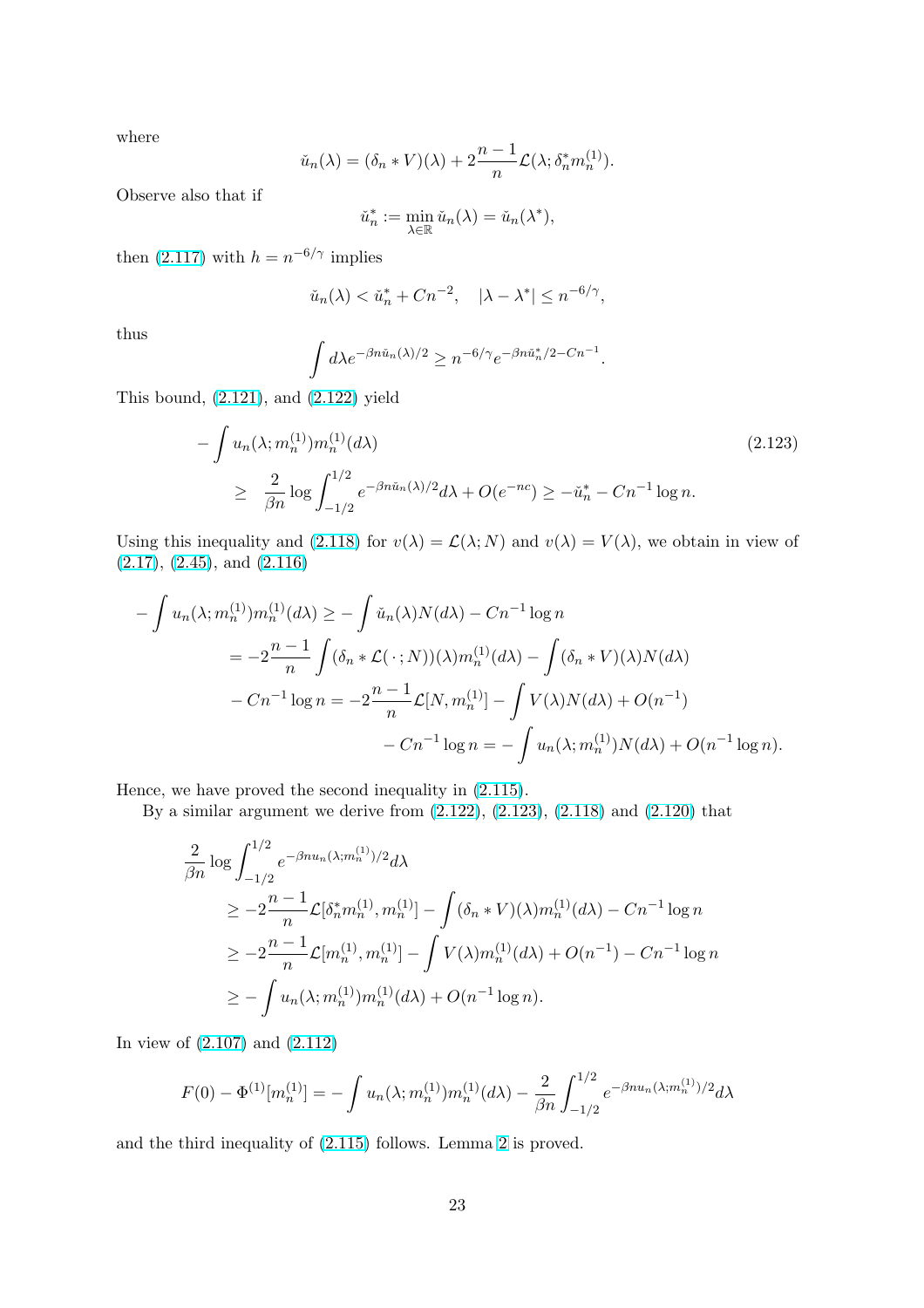# <span id="page-23-0"></span>3 Bulk universality of local eigenvalue statistics.

### 3.1 Generalities

Universality is an important asymptotic property of spectra of random matrices of large size n. According to the property (see e.g.  $[10, 13, 16]$ ) the probabilistic description of eigenvalues on the scale of typical spacing does not depend on the matrix probability law (ensemble) in the limit  $n \to \infty$  and may only depend on the type of matrices (real symmetric, hermitian, or quaternion real in the case of real eigen[valu](#page-40-0)[es a](#page-41-0)nd orthogonal, unitary or symplectic in the case of the eigenvalues on the unit cir[cle\).](#page-40-0)

In a more concrete setting of the bulk of the spectrum of hermitian matrix models  $(1.1)$  – (1.3) the property can be described as follows. Assume that the limiting Normalized Counting Measure of eigenvalues  $N$  (see e.g. Theorem 1 for its existence) possesses a continuous density  $ρ$  (see e.g. Theorem 2). Choose  $λ_0$  belonging to the bulk of the support of N, i.e., such that  $0 < \rho(\lambda_0) < \infty$ , and assume that  $\rho_n$  of (2.6) converges uniformly to  $\rho$  in a neighborh[ood](#page-0-0) of  $\lambda_0$ [.](#page-0-0) Then we have to have the following li[mit](#page-5-0)ing relation for any marginal density (2.4) for  $\beta = 2$ :

$$
\lim_{n \to \infty} [\rho_n(\lambda_0)]^{-l} p_{l,2}^{(n)} \left( \lambda_0 + \frac{x_1}{n \rho_n(\lambda_0)}, \dots, \lambda_0 + \frac{x_l}{n \rho_n(\lambda_0)} \right) \n= \det \left\{ S(x_1 - x_k) \right\}_{j,k=1}^l,
$$
\n(3.1)

where

$$
S(x) = \frac{\sin \pi x}{\pi x}.
$$
\n(3.2)

In other words, the limit in the r.h.s. of  $(3.1)$  should not depend on V in  $(1.1)$  (modulo some weak conditions) for all  $\lambda_0$  that belong to the bulk of the spectrum. Note that the r.h.s. of  $(3.1)$  does not depend on  $\lambda_0$ .

Thus the limit  $(3.1)$  for arbitrary V has to coincide with that for the archetype Gaussian Unitary Ensemble, corresponding to  $V(\lambda) = \lambda^2/2$ . For this case (3.1) [is k](#page-0-0)nown since the early sixties (see [16] for corresponding results and discussions).

In addition, an analogous properties has to be valid for the "hole" probability

$$
E_{n,2}(\Delta) = \mathbf{P}\{\lambda_l^{(n)} \notin \Delta, l = 1, ..., n\}, \quad \Delta \subset \mathbb{R}.
$$
 (3.3)

Namely, we have to have for any  $s > 0$ :

$$
\lim_{n \to \infty} E_{n,2}([\lambda_0, \lambda_0 + s/n\rho_n(\lambda_0)]) = \det(1 - S_s)
$$
\n(3.4)

where  $S_s$  is the integral operator, defined by the kernel  $S(x - y)$  on the interval [0, s].

We will prove the following

**Theorem 4** Consider a matrix model  $(1.1) - (1.3)$  for  $\beta = 2$  and assume that its potential V satisfies  $(1.2)$ , V' is a Lipschitz function (see  $(2.29)$ ) and there exists a closed interval  $[a, b] \subset \sigma = \text{supp } N \text{ such that}$ 

$$
\sup_{\lambda \in [a,b]} |V'''(\lambda)| \le C_1 < \infty, \quad 0 < \inf_{\lambda \in [a,b]} \rho(\lambda). \tag{3.5}
$$

Then for any  $d > 0$  the universality properties (3.1) and (3.4) are true for any  $\lambda_0 \in [a +$  $d, b - d$ ). More precisely

(i) (3.1) is true uniformly in  $(x_1,...x_l)$ , varying on a compact set of  $\mathbb{R}^l$ ;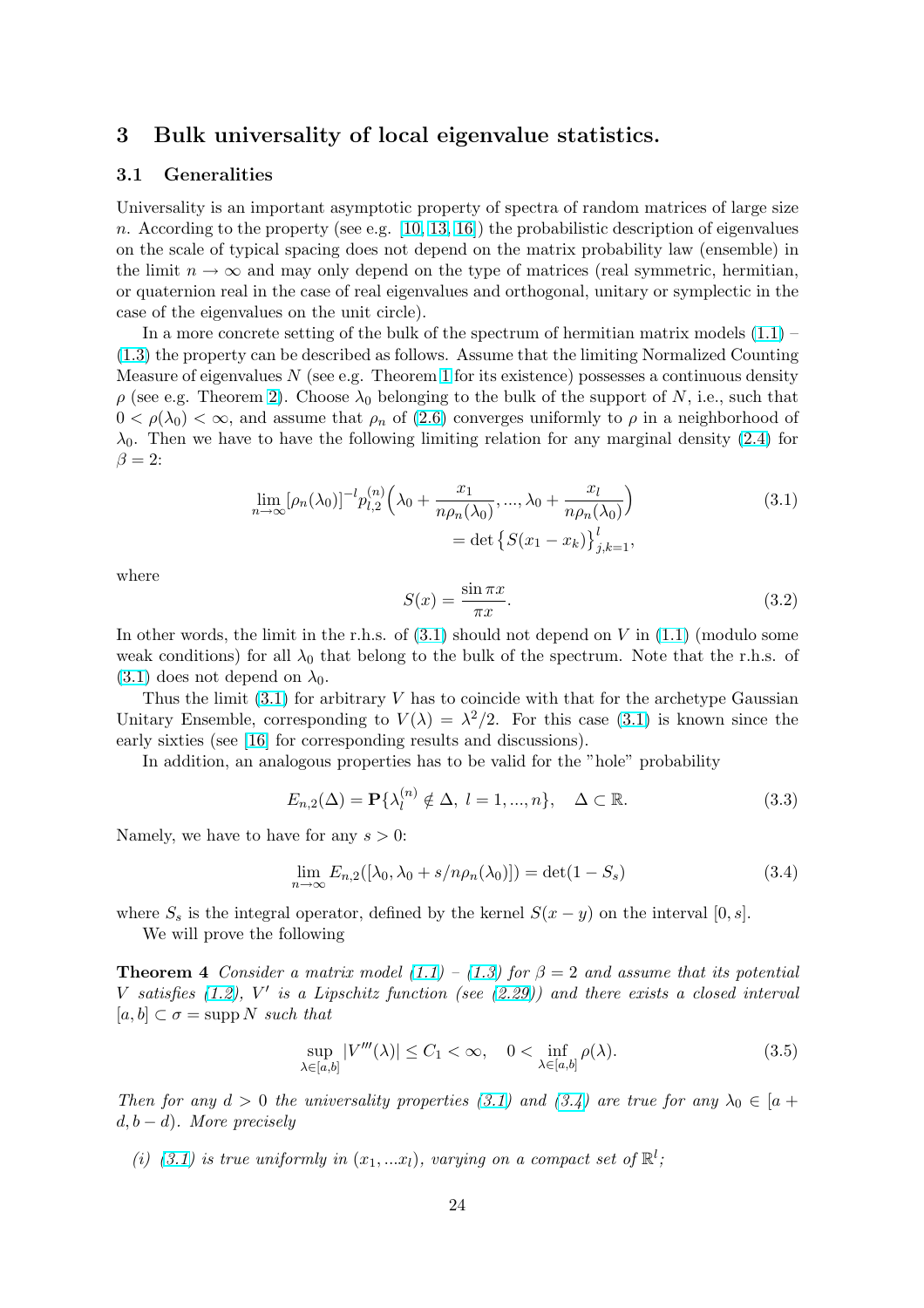<span id="page-24-0"></span>(ii) (3.4) is true uniformly in s, varying on a compact set of  $[0, \infty)$ .

The theorem will be proved in this and the next subsections. An important technical mean of the proof is a remarkable formula for all marginals (2.4) of the joint eigenvalue proba[bility](#page-23-0) density (2.2) for  $\beta = 2$ . The formula is known as the determinant formula (see e.g [16] for details).

Assume that V satisfies (1.2) and consider polynomials  $\{P_l^{(n)}\}$  $\ell_l^{(n)}(\lambda)\}_{l\geq 0}$  $\ell_l^{(n)}(\lambda)\}_{l\geq 0}$  $\ell_l^{(n)}(\lambda)\}_{l\geq 0}$  orthogonal on R with respect to the [weig](#page-1-0)ht

$$
w_n(\lambda) = e^{-nV(\lambda)}.\tag{3.6}
$$

We have

$$
\int P_l^{(n)}(\lambda)P_m^{(n)}(\lambda)e^{-nV(\lambda)}d\lambda = \delta_{l,m},\tag{3.7}
$$

or, denoting

$$
\psi_l^{(n)}(\lambda) = \exp\{-nV(\lambda)/2\} P_l^{(n)}(\lambda), \ l = 0, 1, ..., \tag{3.8}
$$

we obtain the corresponding orthogonal functions in  $L^2(\mathbb{R})$ :

$$
\int \psi_l^{(n)}(\lambda)\psi_m^{(n)}(\lambda)d\lambda = \delta_{l,m}.
$$
\n(3.9)

Then marginal densities (2.4) have the determinant form [16]

$$
p_{l,2}^{(n)}(\lambda_1, ..., \lambda_l) = \frac{(n-l)!}{n!} \det\{K_n(\lambda_j, \lambda_k)\}_{j,k=1}^l,
$$
\n(3.10)

where

$$
K_n(\lambda,\mu) = \sum_{l=0}^{n-1} \psi_l^{(n)}(\lambda)\psi_l^{(n)}(\mu), \quad \int K_n(\lambda,\nu)K_n(\nu,\mu)d\mu = K_n(\lambda,\mu) \tag{3.11}
$$

is known as the reproducing kernel of system (3.8). In particular,

$$
\rho_n(\lambda) := p_{1,2}^{(n)}(\lambda) = n^{-1} K_n(\lambda, \lambda) = n^{-1} \sum_{l=0}^{n-1} (\psi_l^{(n)}(\lambda))^2.
$$
 (3.12)

We mention also the Christoffel-Darboux formula [24]:

$$
K_n(\lambda, \mu) = J_{n-1}^{(n)} \frac{\psi_n^{(n)}(\lambda)\psi_{n-1}^{(n)}(\mu) - \psi_{n-1}^{(n)}(\lambda)\psi_n^{(n)}(\mu)}{\lambda - \mu},
$$
\n(3.13)

where

$$
J_k^{(n)} = \int \lambda \psi_k^{(n)}(\lambda) \psi_{k+1}^{(n)}(\lambda) d\lambda, \ k = 0, 1, \dots
$$
 (3.14)

are the off-diagonal coefficients of the Jacobi matrix, associated with these orthogonal polynomials.

Write the hole probability as

$$
E_{n,\beta}(\Delta) = \mathbf{E} \left\{ \prod_{l=1}^n \left( 1 - \chi_{\Delta} \left( \lambda_l^{(n)} \right) \right) \right\},\,
$$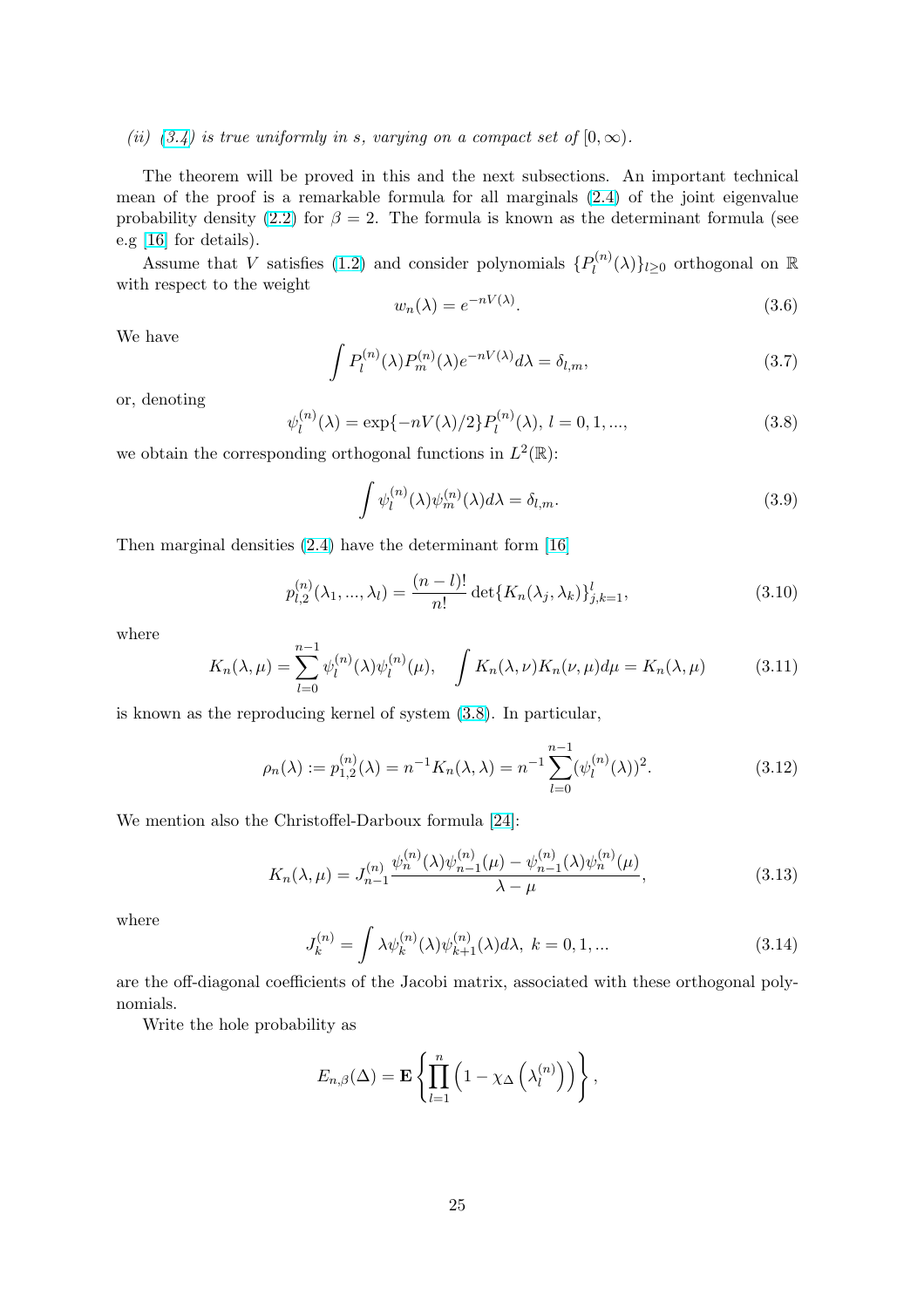<span id="page-25-0"></span>where  $\chi_{\Delta}$  is the indicator of  $\Delta \subset \mathbb{R}$ , use the symmetry of (2.2) in its arguments, (3.10), and the scaling of the l.h.s. of (3.4). This yields for  $\Delta = [\lambda_0, \lambda_0 + s/n\rho(\lambda_0)]$ :

$$
E_{n,2}([\lambda_0, \lambda_0 + s/n\rho_n(\lambda_0)]) = \det(I - K_n\chi_\Delta)
$$
  
=  $1 + \sum_{l=1}^{\infty} \rho_n^{-l}(\lambda_0) \int_{[0,s]^l} dx_1 \dots dx_l \det \left\{ K_n \left( \lambda_0 + \frac{x_i}{n\rho_n(\lambda_0)}, \lambda_0 + \frac{x_i}{n\rho_n(\lambda_0)} \right) \right\}_{i,j=1}^l$  (3.15)

where  $K_n$  is the integral operator with the kernel  $K_n$  of (3.11) and  $\chi_{\Delta}$  is the multiplication operator by  $\chi_{\Delta}$ . In view of (3.10) and (3.15) the proof of the universality properties (3.1) and (3.4) for the random matrix ensemble  $(1.1) - (1.3)$  with  $\beta = 2$  reduces in essence to the proof of the limiting relation

$$
\lim_{n \to \infty} (n\rho_n(\lambda_0))^{-1} K_n(\lambda_0 + x/n\rho_n(\lambda_0), \lambda_0 + y/n\rho_n(\lambda_0)) = \frac{\sin \pi (x - y)}{\pi (x - y)}.
$$
\n(3.16)

In paper [6] the asymptotic formulas for  $\psi_n^{(n)}$ ,  $\psi_{n-1}^{(n)}$ ,  $J_{n-1}^{(n)}$  as  $n \to \infty$  were found in the case of a real analytic potential, and the limits (3.1) and (3.4) were obtained by using above formulas, (3.13) for in particular. In paper [21] a certain integral representation for  $K_n(\lambda,\mu)$ was used (see formula  $(3.31)$  below) to obtain the sin-kernel of the r.h.s. of  $(3.16)$  as a series in its argu[m](#page-40-0)ent. In this paper we start from the same representation of the reproducing kernel and derive an integro-differential equation for t[he li](#page-23-0)mit o[f the](#page-23-0) l.h.s of (3.16). We then show that a uni[que s](#page-24-0)olution of t[he](#page-41-0) equation is the  $sin$ -kernel of the r.h.s. of  $(3.16)$ . It turns out that this requires weak[er co](#page-27-0)nditions (see Theorem 4) than the potential to be a real analytic function. In view of this and the importance of the universality properties (3.1) and (3.4) it seems reasonable to present one more proof of the property.

#### 3.2 Proof of basic results.

An important ingredient of our proof is the uniform convergence of  $\rho_n$  of (2.6) to  $\rho$  of (2.32) in a neighborhood of  $\lambda_0$ .

**Theorem 5** Under conditions of Theorem 4 we have for any  $d > 0$ :

$$
\sup_{\lambda \in [a+d,b-d]} |\rho_n(\lambda) - \rho(\lambda)| \le Cn^{-2/9}
$$
\n(3.17)

with some positive and finite C.

**Proof.** We note first again that we can assume without loss of generality that V is linear for large absolute values of its argument, i.e., that (2.78) is valid (see the beginning of the proof of Theorem 2). Using in (2.83) representation (3.10) for  $p_2^{(n)}$  $\binom{n}{2}(\lambda,\mu)$ , we obtain for  $z = \lambda + i\eta, \, \eta > 0$ :

$$
f_n^2(z) + V'(\lambda)f_n(z) + Q_n(\lambda, \eta) = -\frac{1}{n^2} \int K_n^2(\lambda, \mu) \left(\frac{1}{\lambda - z} - \frac{1}{\mu - z}\right)^2 d\lambda d\mu, \tag{3.18}
$$

where  $f_n(z)$  was defined in (2.82), and

$$
Q_n(\lambda, \eta) = \int \frac{V'(\mu) - V'(\lambda)}{\mu - z} \, \rho_n(\mu) d\mu.
$$

is well defined due to (3.22)[, \(2.7](#page-13-0)8), and our conditions on  $V(\lambda)$  (see Theorem 4).

To proceed further we need two lemmas, whose proof will be given in the next subsection.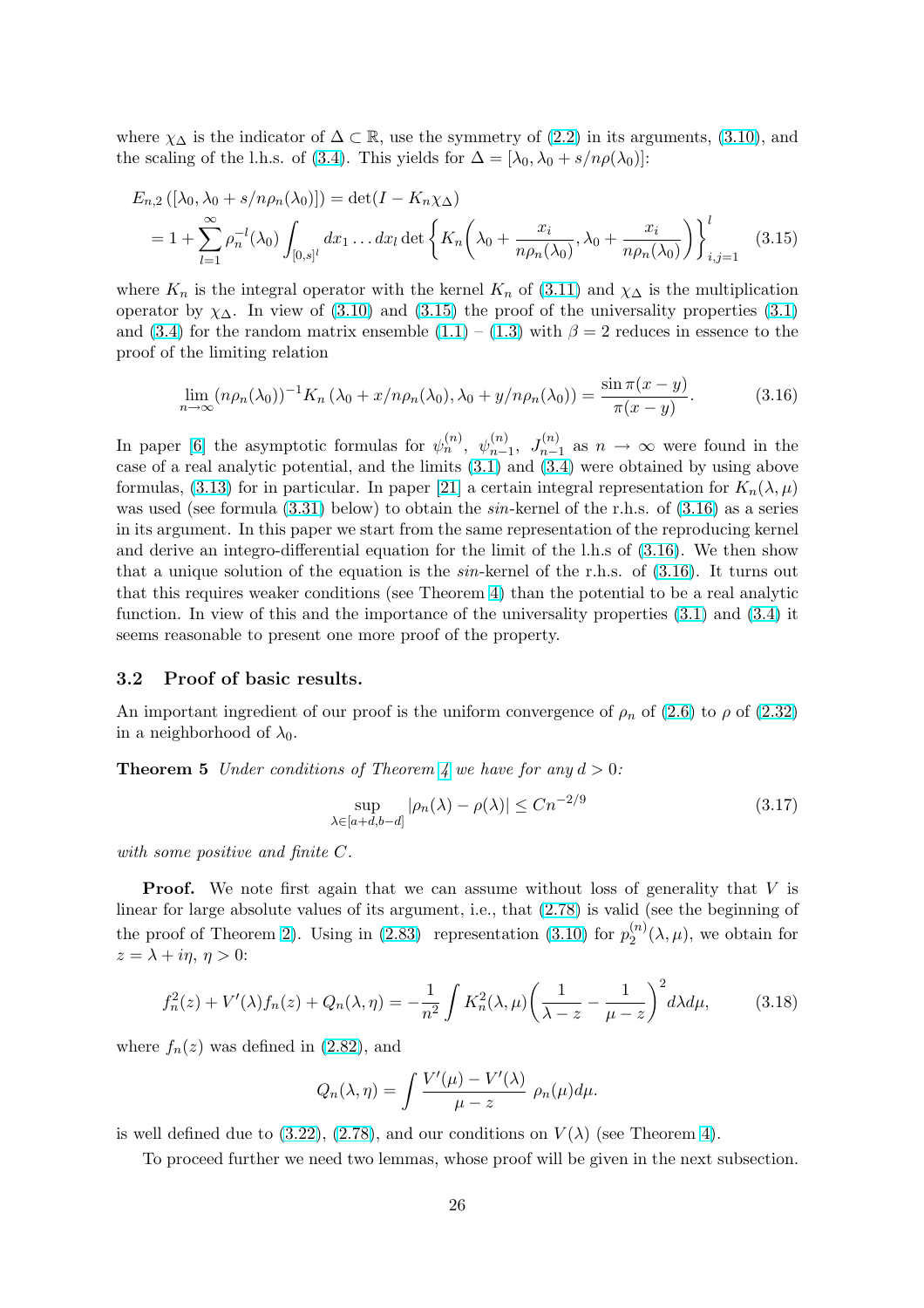<span id="page-26-0"></span>**Lemma 3** Let  $K_n(\lambda, \mu)$  be defined by (3.11). Then for any  $\delta > 0$  we have under conditions of Theorem 1:

$$
\int (\lambda - \mu)^2 K_n^2(\lambda, \mu) d\lambda d\mu \le C, \quad \int_{|\lambda - \mu| > \delta} K_n^2(\lambda, \mu) d\lambda d\mu \le C\delta^{-2}, \tag{3.19}
$$

$$
\left| \int (\lambda - \mu)^{\alpha} K_n^2(\lambda, \mu) d\mu \right| \le C \left( [\psi_{n-1}^{(n)}(\lambda)]^2 + [\psi_n^{(n)}(\lambda)]^2 \right), \quad \alpha = 1, 2, \quad (3.20)
$$

$$
\int_{|\lambda-\mu|>\delta} K_n^2(\lambda,\mu)d\mu \le C\delta^{-2}\bigg([\psi_{n-1}^{(n)}(\lambda)]^2 + [\psi_n^{(n)}(\lambda)]^2\bigg). \tag{3.21}
$$

**Lemma 4** Under the conditions of Theorem 4 we have uniformly in  $\lambda \in [a+d, b-d]$  for any  $d > 0$ 

$$
\rho_n(\lambda) \le C,\tag{3.22}
$$

$$
\left|\frac{d\rho_n(\lambda)}{d\lambda}\right| \le C\left([\psi_{n-1}^{(n)}(\lambda)]^2 + [\psi_n^{(n)}(\lambda)]^2\right) + C,\tag{3.23}
$$

$$
\int_{|\mu-\lambda| \le n^{-1/4}} d\mu \left( [\psi_{n-1}^{(n)}(\mu)]^2 + [\psi_n^{(n)}(\mu)]^2 \right) \le Cn^{-1/4},\tag{3.24}
$$

$$
\frac{1}{n} \left( [\psi_{n-1}^{(n)}(\lambda)]^2 + [\psi_n^{(n)}(\lambda)]^2 \right) \le Cn^{-1/8}.
$$
\n(3.25)

It follows then from (3.18) and (3.19) that

$$
f_n^2(z) + V'(\lambda)f_n(z) + Q_n(\lambda, \eta) = O(n^{-2}\eta^{-4}),
$$
\n(3.26)

where  $\eta = |\Im z|$ . Obs[erve n](#page-25-0)ow that if  $\lambda \in [a+d, b-d]$ , then we have for sufficiently small  $\eta$ in view of (2.29), (2.78), and (3.22):

$$
|Q_n(\lambda, \eta) - Q_n(\lambda, 0)| \le \eta \int_{|\mu - \lambda| > d/2} \frac{|V'(\mu) - V'(\lambda)| \rho_n(\mu) d\mu}{|\mu - \lambda| |(\mu - \lambda)^2 + \eta^2|^{1/2}} + C\eta \int_{|\mu - \lambda| < d/2} \frac{d\mu}{|(\mu - \lambda)^2 + \eta^2|^{1/2}} \le C\eta d^{-2} + C\eta \log \eta^{-1}.
$$

Besides, applying (2.26), we get

$$
Q_n(\lambda, 0) = Q(\lambda) + O(n^{-1/2} \log^{1/2} n),
$$

where  $Q$  is defined by  $(2.33)$ . The last two bounds yield

$$
Q_n(\lambda, \eta) = Q(\lambda) + O(n^{-1/2} \log^{1/2} n) + O(\eta \log \eta^{-1}).
$$
\n(3.27)

Combining (3.26) and [\(3.27\)](#page-6-0), we find for any  $\eta \geq n^{-3/8}$  that

$$
f_n(\lambda + i\eta) = -\frac{1}{2}V'(\lambda) + \left[V'^2(\lambda)/4 - Q(\lambda) + O(\eta \log \eta^{-1}) + O(n^{-1/2}\log^{1/2} n) + O(n^{-2}\eta^{-4})\right]^{1/2}.
$$
\n(3.28)

This and (2.32) yield for  $\eta = n^{-4/9}$ :

$$
\pi^{-1} \Im f_n(\lambda + i\eta) = \rho(\lambda) + O(n^{-2/9}).
$$
\n(3.29)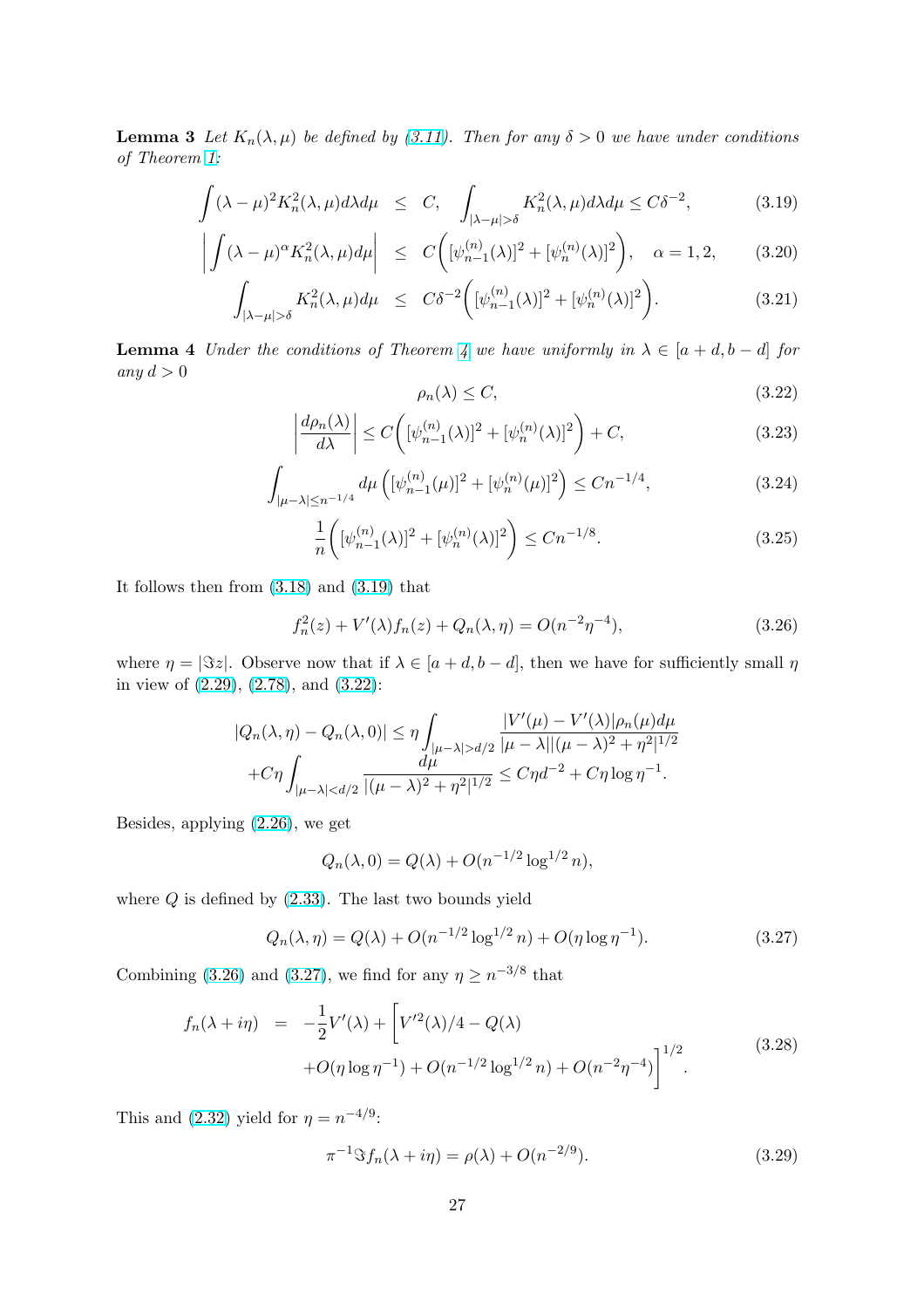<span id="page-27-0"></span>On the other hand, integrating by parts and using  $(3.28)$  and Lemma 4, we obtain for  $\eta =$  $n^{-4/9}$ 

$$
\begin{split} |\pi^{-1} \Im f_n(\lambda + i\eta) - \rho_n(\lambda)| \\ &\leq \frac{\eta}{\pi} \left( \int_{|\mu - \lambda| < \eta^{1/2}} + \int_{\eta^{1/2} < |\mu - \lambda| < d/2} \right) \frac{|\rho_n(\mu) - \rho_n(\lambda)|}{(\mu - \lambda)^2 + \eta^2} d\mu + O(\eta) \\ &\leq C \int_{|\mu - \lambda| < \eta^{1/2}} |\rho_n'(\mu)| d\mu + O(\eta^{1/2}) \leq C \eta^{1/2}. \end{split}
$$

This bound and (3.29) imply (3.17).

**Proof of Theorem 4.** According to  $(3.10)$ , the proof of validity of  $(3.1) - (3.2)$  uniformly on a compact set of  $\mathbb{R}^l$ , i.e., assertion (i) of the theorem, reduces to the proof of validity of limiting relation [\(3.16](#page-26-0)) for th[e rep](#page-25-0)roducing kernel (3.11) of the orthonormal systems (3.8) uniformly in  $(x, y)$  on a compact set of  $\mathbb{R}^2$ . This proof occupies the overwhelming part of the this and the next subse[cti](#page-23-0)ons. Before pr[esent](#page-24-0)ing the proof we will sh[ow th](#page-23-0)at [\(3.1](#page-23-0)6) implies (3.4), i.e., assertion (ii) of the theorem. Indeed, if (3.16) is valid, then we can pass to the limit  $n \to \infty$  in t[he int](#page-25-0)egrals over  $(x_1, ..., x_l)$  in ever[y term](#page-24-0) of (3.15) and obtain the r.h.[s. of](#page-24-0) (3.1) as the integrand of every integral. We have to prove then that the terms [of \(3](#page-25-0).15) are [boun](#page-23-0)ded uniformly in n by terms of a convergent se[ries. T](#page-25-0)his is based on

**Lemma 5** Let  $A = \{A_{jk}\}_{j,k=1}^l$  be a positive definite  $l \times l$  mat[rix. T](#page-25-0)hen

$$
\det A \le \prod_{j=1}^{l} A_{jj}.\tag{3.30}
$$

The lemma will be proved in the next subsection. It follows from (3.11) that the matrix  ${K_n(\lambda_j, \lambda_k)}_{j,k=1}^l$  is positive definite. Hence we have by the above lemma, (3.12), and (3.22):

$$
\det\{(n\rho_n(\lambda_0))^{-1}K_n(\lambda_0+x_j/n\rho_n(\lambda_0),\lambda_0+x_k/n\rho_n(\lambda_0))\}_{j,k=1}^l
$$
  

$$
\leq \prod_{j=1}^l \frac{\rho_n(\lambda_0+x_j/n\rho_n(\lambda_0))}{\rho_n(\lambda_0)} \leq C^l.
$$

Thus, the *l*th term of (3.15) is bounded by  $C^{l}/l!$ , the term of a convergent series. This allows us to pass to the limit  $n \to \infty$  in every term of (3.15) and to obtain (3.4) in view of (3.12).

We turn now to the proof of validity of (3.16) uniformly in  $(x, y)$  on a compact set of  $\mathbb{R}^2$ . This will be based on [the r](#page-25-0)epresentation

$$
n^{-1}K_n(\lambda,\mu) = Q_{n,2}^{-1}e^{-n(V(\lambda)+V(\mu))/2}
$$
  
 
$$
\times \int \prod_{j=2}^n d\lambda_j e^{-nV(\lambda_j)}(\lambda-\lambda_j)(\mu-\lambda_j) \prod_{2 \le j < k \le n} (\lambda_j-\lambda_k)^2
$$
 (3.31)

which can be derived from the well-known identities of random matrix theory [16]

$$
\prod_{1 \le j < k \le n} (\lambda_j - \lambda_k) = \left( \prod_{l=0}^{n-1} \gamma_l^{(n)} \right)^{-1} \det \{ P_{j-1}^{(n)}(\lambda_k) \}_{j,k=0}^{n-1}, \quad Q_{n,2} = n! \prod_{l=1}^n (\gamma_l^{(n)})^{-2},
$$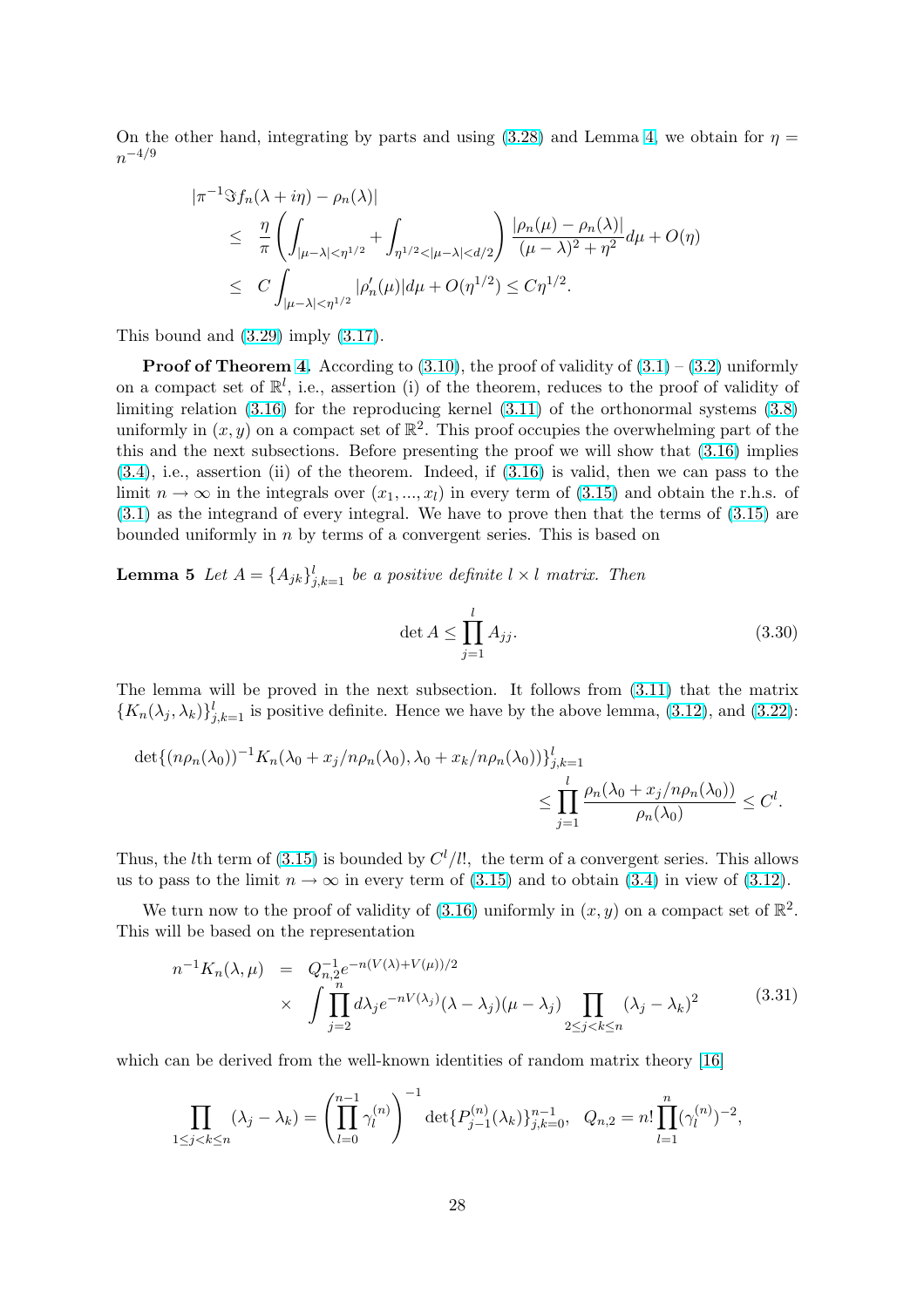<span id="page-28-0"></span>where  $\gamma_l^{(n)}$  $l_l^{(n)}$  is the coefficient in front of  $\lambda^l$  in the polynomial  $P_l^{(n)}$  $\ell_l^{(n)}$ . Using the first identity with  $\lambda_1 = \lambda$  and  $\lambda_1 = \mu$  in the r.h.s. of (3.31), integrating the result with respect to  $\lambda_2, ..., \lambda_n$  we obtain the l.h.s. of (3.2), in view of the orthonormality of functions (3.8).

We note again that we can assume without loss of generality that the potential is linear for  $|\lambda| > L$ , where L is defined in Theorem 1, i.e., that (2.78) is valid. Corresponding argument is a version of that leading to  $(2.42)$  and  $(2.78)$ . Indeed, if  $V_1$  and  $V_2$  satisfy the conditions of Proposition 2, then  $V(\lambda, t) = tV_1(\lambda) + (1 - t)V_2(\lambda), t \in [0, 1]$  $V(\lambda, t) = tV_1(\lambda) + (1 - t)V_2(\lambda), t \in [0, 1]$  also d[oes.](#page-24-0) Denote  $\overline{N}_n(\cdot, t)$  the measure (2.6) and  $\rho_n(\cdot, t)$  its density. Then, by using formulas (3.6) – (3.12) and (3.31), we obtain for the kernel  $K_n(\lambda, \mu, t)$ , corres[po](#page-5-0)[ndin](#page-12-0)g to  $V(\lambda, t)$ :

$$
\frac{\partial}{\partial t} K_n(\lambda, \mu, t) = -\frac{n}{2} (\delta V(\lambda) + \delta V(\mu)) K_n(\lambda, \mu, t) \n+ \int \delta V(\nu) K_n(\lambda, \nu, t) K_n(\mu, \nu, t) d\nu,
$$
\n(3.32)

where  $\delta V = V_1 - V_2$ . Now, if  $V_1(\lambda) = V_2(\lambda)$ ,  $|\lambda| \leq L$ , then in view of the inequality (see (3.11) and (3.12))

$$
K_n^2(\lambda, \mu) \le K_n(\lambda, \lambda) K_n(\mu, \mu) = n^2 \rho_n(\lambda) \rho_n(\mu)
$$
\n(3.33)

we obtain for  $\lambda, \mu \in [a+d, b-d] \subset (a, b)$   $(d > 0)$ :

$$
\left|\frac{\partial}{\partial t}K_n(\lambda,\mu,t)\right| \leq n^3\rho_n^{1/2}(\lambda,t)\rho_n^{1/2}(\mu,t)\int_{|\lambda|>L}|\delta V(\nu)|\rho_n(\nu,t)d\nu,
$$

It follows from (3.22), (2.24), and (1.2) that the r.h.s. of this inequality is  $O(e^{-nc})$  uniformly in  $t \in [0, 1]$  (cf (2.41)). Hence, the limit (3.16) for a given potential, satisfying the condition of the theorem, is the same as that for the potential, coinciding with the given for  $|\lambda| \leq L$ and linear for, say  $|\lambda| \geq L+1$ .

Now take so[me](#page-26-0)  $\lambda_0 \in [a+d, b-d]$  $\lambda_0 \in [a+d, b-d]$  $\lambda_0 \in [a+d, b-d]$ , where  $[a, b]$  is defined in (3.5), and denote

$$
\mathcal{K}_n(x, y) = n^{-1} K_n(\lambda_0 + x/n, \lambda_0 + y/n).
$$
 (3.34)

We have from  $(3.11) - (3.12)$ ,  $(3.22)$ , and  $(3.33)$ :

$$
\int \mathcal{K}_n(x, z)\mathcal{K}_n(z, y)dz = \mathcal{K}_n(x, y), \quad \mathcal{K}_n^2(x, y) \le \mathcal{K}_n(x, x)\mathcal{K}_n(y, y), \tag{3.35}
$$

$$
\mathcal{K}_n(x,x) = \rho_n(\lambda_0 + x/n) \le C < \infty, \quad |\mathcal{K}_n(x,y)| \le C < \infty, \ x, y = o(n). \tag{3.36}
$$

Then, differentiating  $(3.31)$  with respect to x, we get  $(cf (3.32))$ 

$$
\frac{\partial}{\partial x}\mathcal{K}_n(x,y) = -\frac{1}{2}V'(\lambda_0 + x/n)\mathcal{K}_n(x,y) \n+ \int \frac{\mathcal{K}_n(x',x')\mathcal{K}_n(x,y) - \mathcal{K}_n(x,x')\mathcal{K}_n(x',y)}{x - x'}dx'.
$$
\n(3.37)

We have the following lemma that will be proved in the next subsection.

Lemma 6 Denote

$$
D(\lambda) = \frac{V'(\lambda)}{2} - \frac{1}{n} \int \frac{K_n(\mu, \mu) d\mu}{\lambda - \mu}.
$$

Then under conditions of Theorem 4 we have uniformly in any  $[a+d, b-d] \subset (a, b)$ :

$$
|D(\lambda)| \le Cn^{-1/4} \log n. \tag{3.38}
$$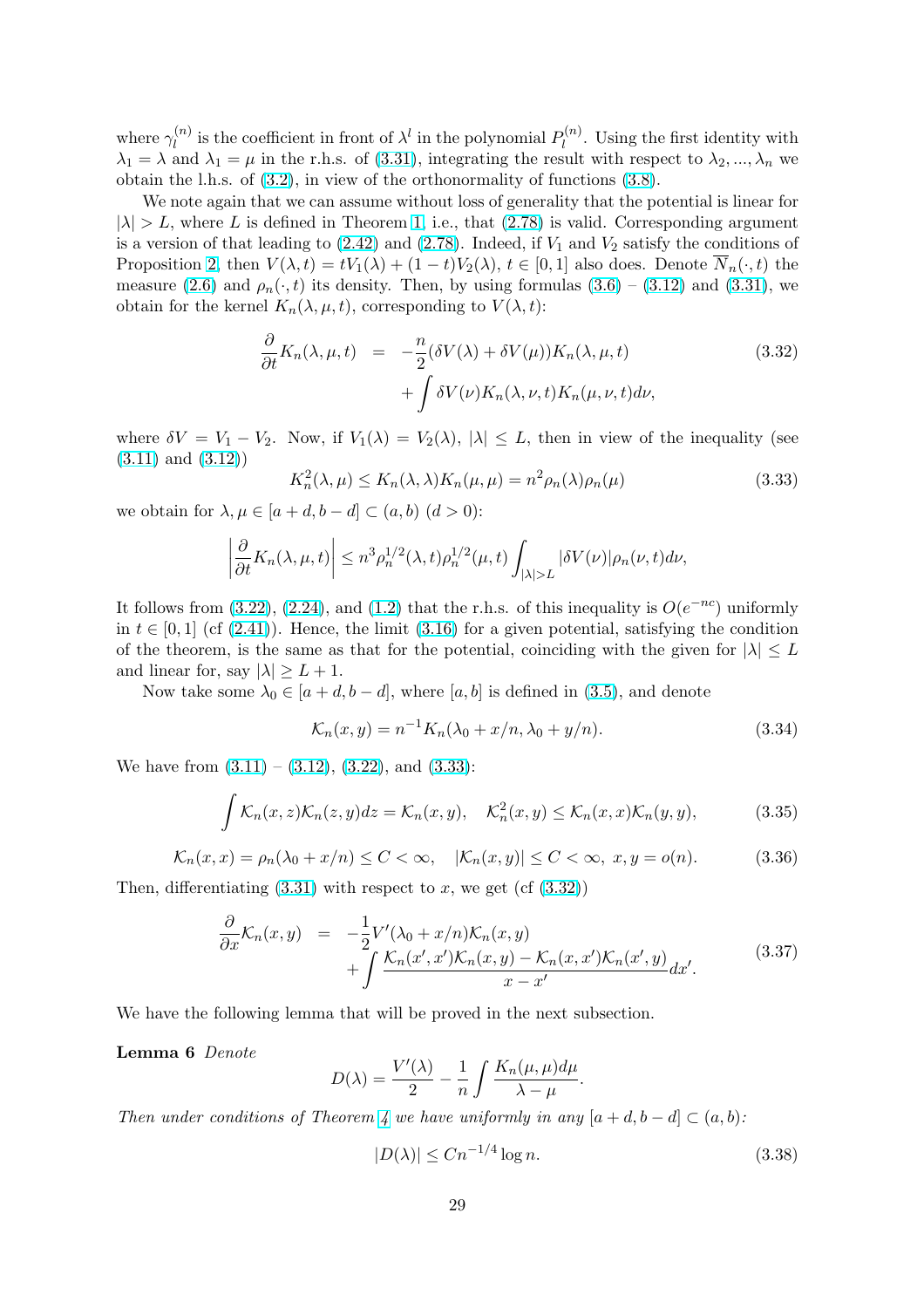<span id="page-29-0"></span>The lemma yields

$$
\frac{1}{2}V'(\lambda_0 + x/n)\mathcal{K}_n(x,y) - \int \frac{\mathcal{K}_n(x',x')\mathcal{K}_n(x,y)}{x-x'}dx' \n= D(\lambda_0 + x/n)\mathcal{K}_n(x,y) = O(n^{-1/4}\log n).
$$

This allows us to rewrite (3.37) as

$$
\frac{\partial}{\partial x}\mathcal{K}_n(x,y) = -\int \frac{\mathcal{K}_n(x,x')\mathcal{K}_n(x',y)}{x-x'}dx' + O(n^{-1/4}\log n). \tag{3.39}
$$

Denote

$$
\mathcal{L} = \log n. \tag{3.40}
$$

For  $|x|, |y| \leq \mathcal{L}$  we can restrict integration in (3.39) by the domain  $|x'| \leq 2\mathcal{L}$ , replacing  $O(n^{-1/4}\log n)$  by  $O(\mathcal{L}^{-1})$ , where  $\mathcal L$  is defined by (3.40). This follows from the bound

$$
\left| \int_{|x'| > 2\mathcal{L}} \frac{\mathcal{K}_n(x, x') \mathcal{K}_n(x', y)}{x - x'} dx' \right|
$$
  
 
$$
\leq \mathcal{L}^{-1} \left( \int \mathcal{K}_n^2(x, x') dx' \int \mathcal{K}_n^2(y, x') dx' \right)^{1/2} \leq C \mathcal{L}^{-1}.
$$
 (3.41)

and  $(3.35) - (3.36)$ .

We will use now the following assertion that will be proved in the next subsection.

**Lemma 7** Under conditions of Theorem 4 we have uniformly in  $|x|, |y| < L$ ,  $\lambda_0 \in [a+d, b-d]$ 

$$
\left| \frac{\partial}{\partial x} \mathcal{K}_n(x, y) + \frac{\partial}{\partial y} \mathcal{K}_n(x, y) \right| \le C \left( n^{-1/8} + |x - y| n^{-2} \right), \tag{3.42}
$$

$$
|\mathcal{K}_n(x,y) - \mathcal{K}_n(0,y-x)| \le C|x| \left( n^{-1/8} + |x-y|n^{-2} \right), \tag{3.43}
$$

$$
\left|\frac{\partial}{\partial x}\mathcal{K}_n(x,y)\right| \le C, \quad \int_{|x|\le \mathcal{L}} dx \left|\frac{\partial}{\partial x}\mathcal{K}_n(x,y)\right|^2 \le C. \tag{3.44}
$$

Denote

$$
\mathcal{K}_n^*(x) = \mathcal{K}_n(x,0) \mathbf{1}_{|x| \leq \mathcal{L}} + \mathcal{K}_n(\mathcal{L},0) (1+\mathcal{L}-x) \mathbf{1}_{\mathcal{L} < x \leq \mathcal{L}+1} \\
+ \mathcal{K}_n(-\mathcal{L},0) (1+\mathcal{L}+x) \mathbf{1}_{-\mathcal{L}-1 \leq x < -\mathcal{L}},\n\tag{3.45}
$$

and observe that if we set  $x = 0$  in (3.39) and take  $|y| \leq \mathcal{L}/3$ , then similarly to (3.41) we can restrict integration to  $|x'| \leq 2\mathcal{L}/3$  in the obtained relation, adding  $O(\mathcal{L}^{-1})$ . This and Lemma 7 lead to the equation

$$
\frac{\partial}{\partial y} \mathcal{K}_n^*(y) = \int_{|x'| \le 2\mathcal{L}/3} \frac{\mathcal{K}_n^*(x') \mathcal{K}_n^*(y - x')}{x'} dx' + r_n(y) + O(\mathcal{L}^{-1}),\tag{3.46}
$$

where

$$
r_n(y) = \int_{|x'| \le 2\mathcal{L}/3} \frac{\mathcal{K}_n(0,x')(\mathcal{K}_n(x',y) - \mathcal{K}_n(0,y-x'))}{x'} dx',
$$

and assuming that  $|y| \leq \mathcal{L}/3$  we have by Lemma 7

$$
r_n(y) = O(n^{-1/8}\log n).
$$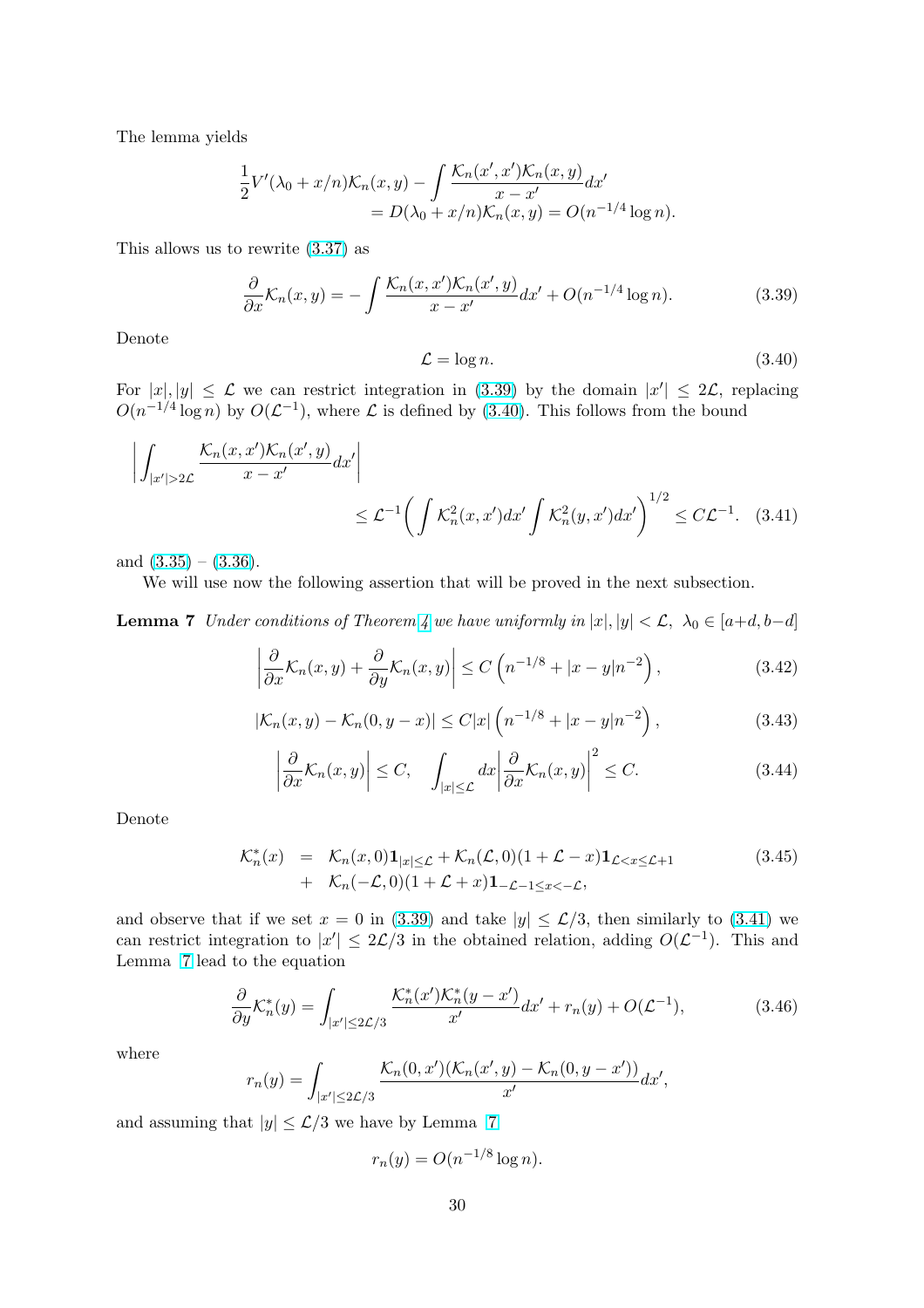<span id="page-30-0"></span>Now, using the bound similar to (3.41), we can replace in (3.46) the integral over  $|x'| \leq 2\mathcal{L}/3$ by the integral over the whole real line. Besides, on the basis of Lemma 7 and  $(3.35) - (3.36)$ , we obtain

$$
\int |\mathcal{K}_n^*(x)|^2 dx \le \int |\mathcal{K}_n(x,0)|^2 dx + C' \le C, \quad \int \left| \frac{d}{dx} \mathcal{K}_n^*(x) \right|^2 dx \le C. \tag{3.47}
$$

Consider the Fourier transform

$$
\widehat{\mathcal{K}}_n^*(p) = \int \mathcal{K}_n^*(x) e^{ipx} dx,
$$

where the integral is defined in the  $L^2(\mathbb{R})$  sense, and write  $\mathcal{K}_n^*(x)$  as

$$
\mathcal{K}_n^*(x) = (2\pi)^{-1} \int \widehat{\mathcal{K}}_n^*(p) e^{-ipy} dp.
$$
 (3.48)

Then we have from  $(3.12)$  and  $(3.17)$ :

$$
\int \widehat{\mathcal{K}}_n^*(p) dp = 2\pi \rho(\lambda_0) + o(1),\tag{3.49}
$$

and from (3.47) and [the P](#page-24-0)arsev[al equ](#page-25-0)ation:

$$
\int p^2 |\widehat{\mathcal{K}}_n^*(p)|^2 dp \le C. \tag{3.50}
$$

It follows from (3.11) and (3.34) that the kernel  $\mathcal{K}_n(x, y)$  is positive definite:

$$
\int_{-\mathcal{L}}^{\mathcal{L}} \mathcal{K}_n(x, y) f(x) \overline{f}(y) dx dy \ge 0, \quad f \in L_2(\mathbb{R}),
$$

and by (3.43) w[e hav](#page-24-0)e for [any](#page-28-0)  $f \in L_2(\mathbb{R})$ :

$$
\int \widehat{\mathcal{K}}_n^*(p)|\widehat{f}(p)|^2 dp \geq -C||f||^2_{L^2(\mathbb{R})}(n^{-1/8}\log^4 n + O(\mathcal{L}^{-1})).\tag{3.51}
$$

Further[more,](#page-29-0) the Parseval equation and (3.43) yield

$$
\int |\widehat{\mathcal{K}}_n^*(p) - \widehat{\mathcal{K}}_n^*(-p)|^2 dp = 2\pi \int |\mathcal{K}_n^*(x) - \mathcal{K}_n^*(-x)|^2 dx \le Cn^{-1/8} \log^3 n. \tag{3.52}
$$

We write now by definition of the singul[ar inte](#page-29-0)gral

$$
\int \frac{\mathcal{K}_n^*(x')\mathcal{K}_n^*(y-x')}{x'}dx' = \lim_{\varepsilon \to +0} \int dx' \mathcal{K}_n^*(x')\mathcal{K}_n^*(y-x')\Re(x'+i\varepsilon)^{-1}.
$$
 (3.53)

In view of the formula

$$
\int e^{ipx} \Re(x'+i\varepsilon)^{-1} dx = \pi i e^{-\varepsilon |p|} \operatorname{sgn} p
$$

and the Parseval equation we can write the r.h.s. of (3.53) as

$$
\frac{1}{2\pi} \lim_{\varepsilon \to +0} \int dp dp' \widehat{\mathcal{K}}_n^*(p) \widehat{\mathcal{K}}_n^*(p') e^{-ipy} \text{sign}(p-p') e^{-\varepsilon|p-p'|}
$$
\n
$$
= \frac{i}{2\pi} \int dp e^{-ipy} \widehat{\mathcal{K}}_n^*(p) \int_0^p \widehat{\mathcal{K}}_n^*(p') dp'
$$
\n
$$
- \frac{i}{2\pi} \int dp e^{-ipy} \widehat{\mathcal{K}}_n^*(p) \int_0^\infty (\widehat{\mathcal{K}}_n^*(p') - \widehat{\mathcal{K}}_n^*(-p')) dp'. \quad (3.54)
$$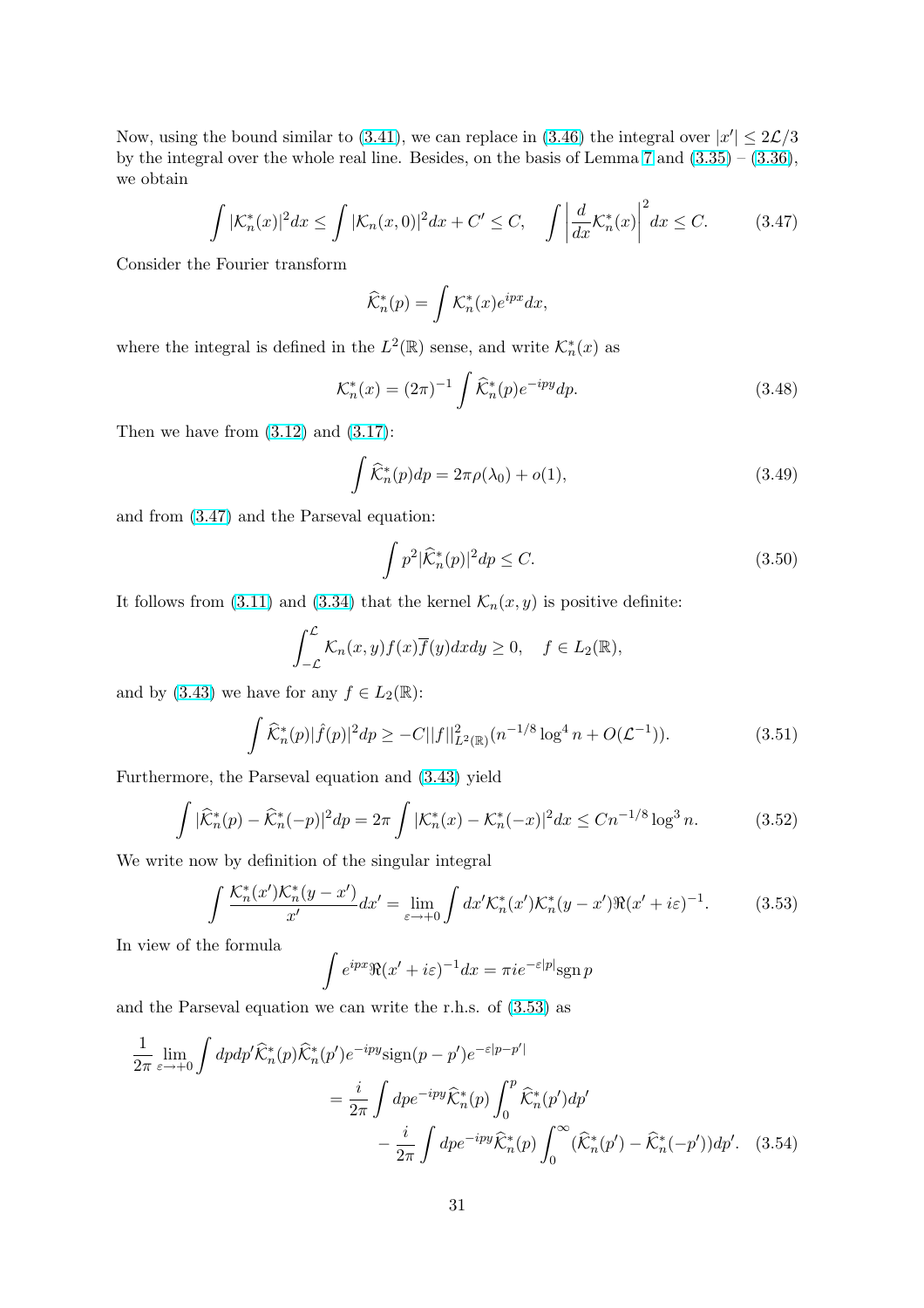Note that the both integrals are absolutely convergent because  $\widehat{\mathcal{K}}_n^* \in L^1(\mathbb{R})$  by (3.50). Since the Schwarz inequality and (3.50) imply the bound

$$
\left| \int_0^\infty (\widehat{\mathcal{K}}_n^*(p') - \widehat{\mathcal{K}}_n^*(-p'))dp' \right| \le \left| \int_0^{\mathcal{L}^2} (\widehat{\mathcal{K}}_n^*(p') - \widehat{\mathcal{K}}_n^*(-p'))dp' \right|
$$
  
+ 
$$
\int_{|p| > \mathcal{L}^2} |\widehat{\mathcal{K}}_n^*(p')|dp' \le \mathcal{L} \left( \int |\widehat{\mathcal{K}}_n^*(p') - \widehat{\mathcal{K}}_n^*(-p')|^2 dp' \right)^{1/2} + C\mathcal{L}^{-1},
$$

we get from  $(3.52)$  -  $(3.54)$  uniformly in  $|y| < \mathcal{L}/3$ 

$$
\int \frac{\mathcal{K}_n^*(x')\mathcal{K}_n^*(y-x')}{x'}dx' = \frac{i}{2\pi}\int dp\widehat{\mathcal{K}}_n^*(p)e^{-ipy}\int_0^p \widehat{\mathcal{K}}_n^*(p')dp' + O(\mathcal{L}^{-1}).
$$

Thisallows u[s to t](#page-30-0)ra[nsform](#page-30-0) (3.46) into the following asymptotic relation, valid for  $|y| \leq \mathcal{L}/3$ :

$$
\int \widehat{\mathcal{K}}_n^*(p) \bigg( \int_0^p \widehat{\mathcal{K}}_n^*(p') dp' - p \bigg) e^{-ipy} dp = O(\mathcal{L}^{-1}). \tag{3.55}
$$

Now consider the functions

$$
F_n(p) = \int_0^p \widehat{\mathcal{K}}_n^*(p') dp'. \tag{3.56}
$$

Since  $p\widehat{K}_n^*(p) \in L^2(\mathbb{R})$ , the sequence  $\{F_n(p)\}$  consists of functions that are of uniformly bounded variation, uniformly bounded and equicontinuous on R. Thus  ${F_n(p)}$  is a compact family with respect to the uniform convergence. Hence, the limit F of any subsequence  $\{F_{n_k}\}$ possesses the properties:

- (a) F is bounded and continuous;
- (b)  $F(p) = -F(-p)$  (see (3.51));
- (c)  $F(p) \leq F(p')$ , if  $p \leq p'$  (see (3.51));
- (d)  $F(+\infty) F(-\infty) = 2\pi \rho(\lambda_0)$  (see (3.49));
- (e) F satisfies the following equ[ation](#page-30-0), valid for any smooth function q of compact support  $(see (3.55))$ :

$$
\int (F(p) - p)g(p)dF(p) = 0.
$$
\n(3.57)

The last property implies that  $F(p) = p$  or  $F(p) = \text{const}$ , hence it follows from (a) – (c) that

$$
F(p) = p \mathbf{1}_{|p| \leq p_0} + \rho^* \operatorname{sign}(p) \mathbf{1}_{|p| \geq p_0},
$$

where  $p_0 = \pi \rho(\lambda_0)$  by (d).

We conclude that (3.57) is uniquely soluble, thus the sequence  $\{F_n\}$  converges uniformly on any compact to the above  $F$ . This and  $(3.56)$  imply the weak convergence of the sequence  $\{\mathcal{K}_n^*\}$  to the function

$$
\mathcal{K}^*(x) = \frac{\sin(\pi \rho(\lambda_0)x)}{\pi \rho(\lambda_0)x}.
$$

But weak convergence combined with (3.36) and (3.44) implies the uniform convergence of  $\{\mathcal{K}_n^*\}$  to  $\mathcal{K}^*$  on any interval. Now, using Lemma 7, we obtain that we have uniformly in  $(x, y)$ , varying on a compact set of  $\mathbb{R}^2$ 

$$
\lim_{n \to \infty} \mathcal{K}_n(x, y) = \mathcal{K}^*(x - y).
$$

Recalling  $(3.1)$ ,  $(3.10)$ ,  $(3.16)$ ,  $(3.17)$ , and  $(3.34)$  w[e c](#page-29-0)onclude that Theorem 4 is proved.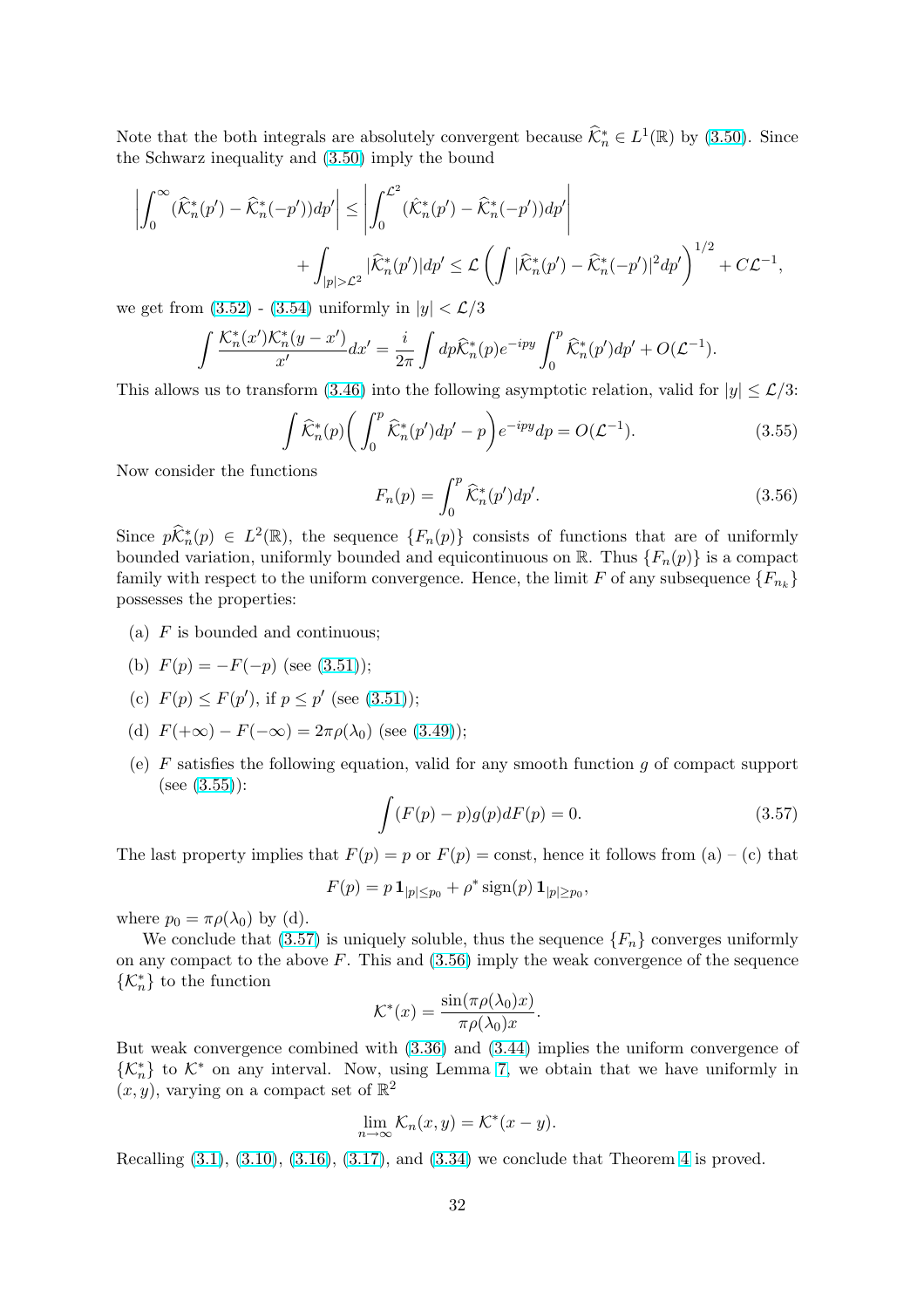### <span id="page-32-0"></span>3.3 Auxiliary results for Theorem 4

**Proof of Lemma 3.** By using  $(3.9)$  and the Christoffel-Darboux formula  $(3.13) - (3.14)$  we get for the r.h.s. of (3.19)

$$
\int (\lambda - \mu)^2 K_n^2(\lambda, \mu) d\lambda d\mu = 2(J_{n-1}^{(n)})^2.
$$
 (3.58)

Besides,  $(2.24)$  and  $(3.11) - (3.12)$  imply the bound

$$
[\psi_l^{(n)}(\lambda)]^2 \le n\rho_n(\lambda) \le n \exp\{-CnV(\lambda)\}, \quad |\lambda| \ge L, \quad l = 0, 1, \dots n - 1,\tag{3.59}
$$

and then [we h](#page-5-0)ave b[y \(3.1](#page-24-0)4)t[hat](#page-24-0)

 $\lambda$ 

$$
|J_{n-1}^{(n)}| \le C. \tag{3.60}
$$

This bound,  $(1.2)$  and  $(3.58)$  imply  $(3.19)$ . Similar argument and equation  $(3.13)$  yield

$$
\int (\lambda - \mu) K_n^2(\lambda, \mu) d\mu = J_{n-1}^{(n)} \psi_{n-1}^{(n)}(\lambda) \psi_n^{(n)}(\lambda).
$$
 (3.61)

Now(3.20) for  $\alpha = 1$  follows from t[his id](#page-26-0)entity and (3.60). The case  $\alpha = 2$  in the l.h.s. of (3.20) can be proved similarly and (3.21) follows from (3.20) with  $\alpha = 2$ . Lemma 3 is proved.

Proof of Lemma 4. We start from the simple identity

$$
\frac{d\rho_n(\lambda)}{d\lambda} = \frac{d\rho_n(\lambda + t)}{dt}\bigg|_{t=0}.
$$

Changing variables in the integral (2.4) to  $\lambda_i - t = \mu_i$ ,  $i = 2, ...n$ , we rewrite  $\rho_n(\lambda + t)$  as

$$
\rho_n(\lambda + t) = Q_{n,2}^{-1} \int e^{-nV(\lambda + t)} \prod_{i>j \ge 2}^n (\mu_i - \mu_j)^2 \prod_{j=2}^n e^{-nV(t + \mu_j)} (\lambda - \mu_j)^2 d\mu_j.
$$

Hence, after differentiating with respect to t and setting  $t = 0$  in the result we get

$$
\frac{d\rho_n(\lambda)}{d\lambda} = -nV'(\lambda)\rho_n(\lambda) - n(n-1) \int V'(\mu) p_{n,2}^{(2)}(\lambda,\mu) d\mu
$$
\n
$$
= -V'(\lambda)K_n(\lambda,\lambda) - \int V'(\mu)(K_n(\lambda,\lambda)K_n(\mu,\mu) - K_n^2(\lambda,\mu)) d\mu,
$$
\n(3.62)

where  $p_{n}^{(2)}$  $n_1^{(2)}(\lambda, \lambda_2)$  is defined by (2.4) and we used also (3.10) for  $l = 2$ . Integrating this relation and using (3.11) we obtain

$$
\int V'(\mu)K_n(\mu,\mu)d\mu=0.
$$

This, (3.62[\), and](#page-24-0) (3.11) yield

$$
\rho_n'(\lambda) = \int (V'(\mu) - V'(\lambda)) K_n^2(\lambda, \mu) d\mu.
$$
\n(3.63)

We split this integ[ral in](#page-24-0) two parts corresponding to the intervals  $|\mu - \lambda| > d/2$  and  $|\mu - \lambda| \le$  $d/2$ , and use (2.29), (2.78), and (3.21) with  $\delta = d/2$  for the former integral. In the latter integral we write

$$
V'(\mu) - V'(\lambda) = (\mu - \lambda)V''(\lambda) + \frac{(\mu - \lambda)^2}{2}V'''(\xi)
$$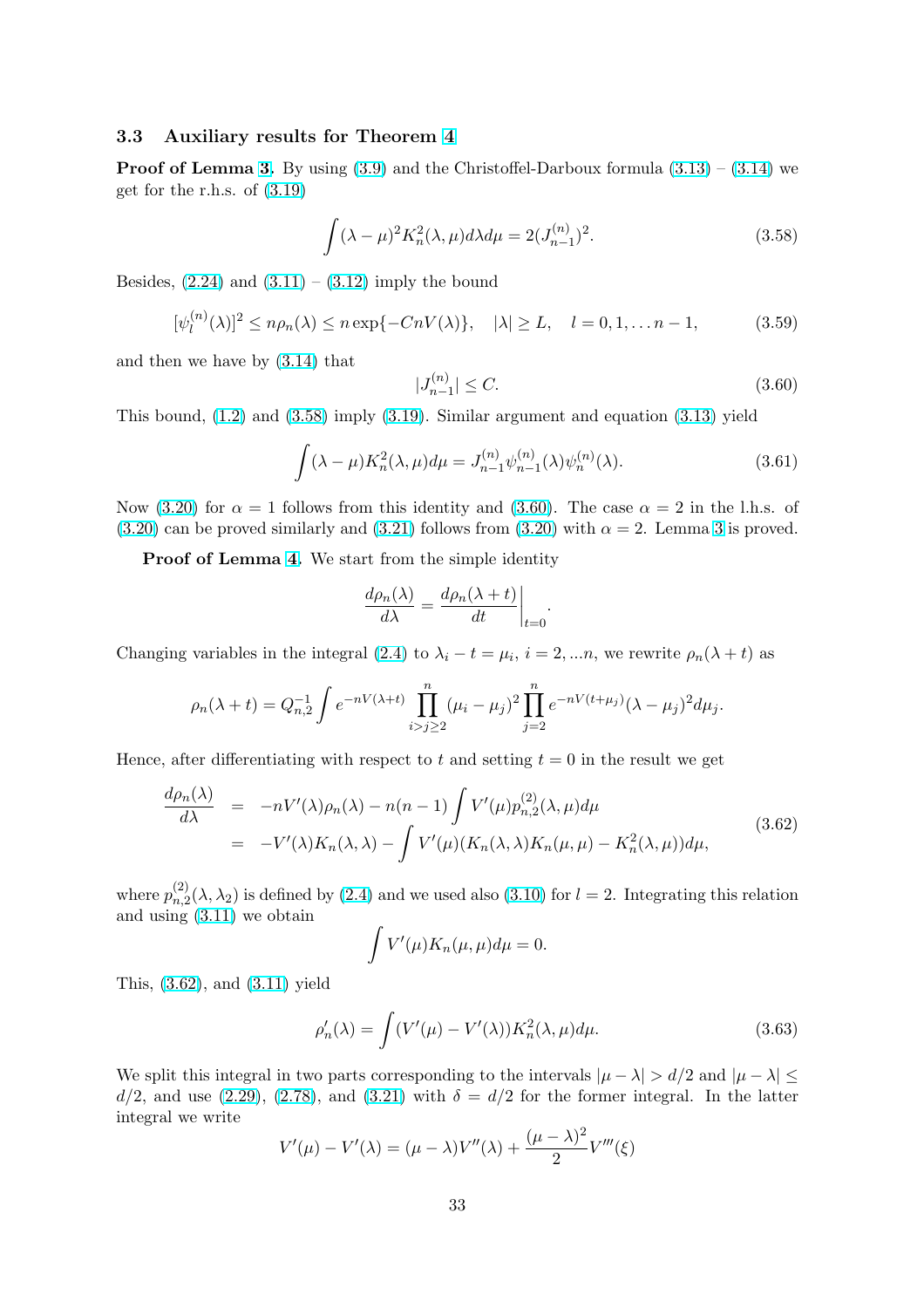<span id="page-33-0"></span>for some  $\xi$  depending on  $\lambda$  and  $\mu$  and use Lemma 3 and condition (3.5) of Theorem 4. Combining the bounds for these two integrals, we obtain  $(3.23)$ . To obtain  $(3.22)$  we use (2.62) for  $v = \rho_n$  and (3.23) in the first integral of (2.62) and (2.63) in the second.

To prove (3.24) and (3.25) we introduce the prob[abi](#page-25-0)lity density

$$
p_n^{-}(\lambda_1, ..., \lambda_{n-1}) = \frac{1}{Q_{n,2}^{-}} \prod_{j=1}^{n-1} e^{-nV(\lambda_j)} \prod_{1 \le j < k \le n-1} (\lambda_j - \lambda_k)^2. \tag{3.64}
$$

The difference of this density from density (2.2) written for  $n-1$  variables  $\lambda_1, ..., \lambda_{n-1}$  is that in the former we have the factor n in the exponent while in the latter we would have  $n-1$ . We have analogously to  $(3.10)$  for  $l = 1$  and  $(3.12)$ :

$$
\rho_n^{-}(\lambda) := \frac{n-1}{n} \int p_n^{-}(\lambda, \lambda_2, ..., \lambda_{n-1}) d\lambda_2 ... d\lambda_{n-1} = \frac{1}{n} \sum_{j=0}^{n-2} (\psi_j^{(n)}(\lambda))^2, \tag{3.65}
$$

thus

$$
(\psi_{n-1}^{(n)}(\lambda))^{2} = n(\rho_{n}(\lambda) - \rho_{n}^{-}(\lambda)).
$$
\n(3.66)

Furthermore, by using an analog of identity (3.26) for the probability density  $p_n^-$ , we obtain the asymptotic relation

$$
(f_n^-(z))^2 + \int \frac{V'(\mu)\rho_n^-(\mu)}{\mu - z} d\mu = O(n^{-2}\eta^{-4})
$$
\n(3.67)

for the Stieltjes transform  $f_n^-$  of  $\rho_n^-$  and  $z = \lambda + i\eta$ ,  $\eta > 0$ . Denote

$$
\Delta_n(z) := n(f_n(z) - f_n^{-}(z)) = \int \frac{(\psi_{n-1}^{(n)}(\mu))^2}{\mu - z} d\mu,
$$
\n(3.68)

subtract  $(3.67)$  from  $(3.26)$  and multiply the result by n. This yields:

$$
\Delta_n(z)(f_n(z) + f_n^{-}(z)) + \int \frac{V'(\mu)}{\mu - z} (\psi_{n-1}^{(n)}(\mu))^2 d\mu = O(n^{-2}\eta^{-4}).
$$

For  $z = \lambda + i n^{-1/4}$  this relation takes the form

$$
\Delta_n(z)(f_n(z) + f_n^{-}(z) - V'(\lambda)) = \int \frac{V'(\lambda) - V'(\mu)}{\mu - z} (\psi_{n-1}^{(n)}(\mu))^2 d\mu + O(1).
$$

Since  $\Im f_n^-(z)\Im z > 0$ ,  $\Im z > 0$ , we can write in view of (3.5) and (3.28)

$$
0 < \Im \Delta_n(\lambda + i n^{-1/4}) \le \left(\frac{1}{\Im f_n(z)} \int \frac{V'(\lambda) - V'(\mu)}{\lambda - \mu} (\psi_{n-1}^{(n)}(\mu))^2 d\mu + O(1)\right) \le C,
$$

and then (3.68) for  $z = \lambda + i n^{-1/4}$  yields:

$$
\int_{|\mu-\lambda| \le n^{-1/4}} (\psi_{n-1}^{(n)}(\mu))^2 d\mu \le 2n^{-1/2} \int \frac{(\psi_{n-1}^{(n)}(\mu))^2}{(\mu-\lambda)^2 + n^{-1/2}} d\mu
$$
\n
$$
= 2n^{-1/4} \Im \Delta_n(\lambda + i n^{-1/4}) \le Cn^{-1/4}.
$$
\n(3.69)

Hence, we have proved (3.24).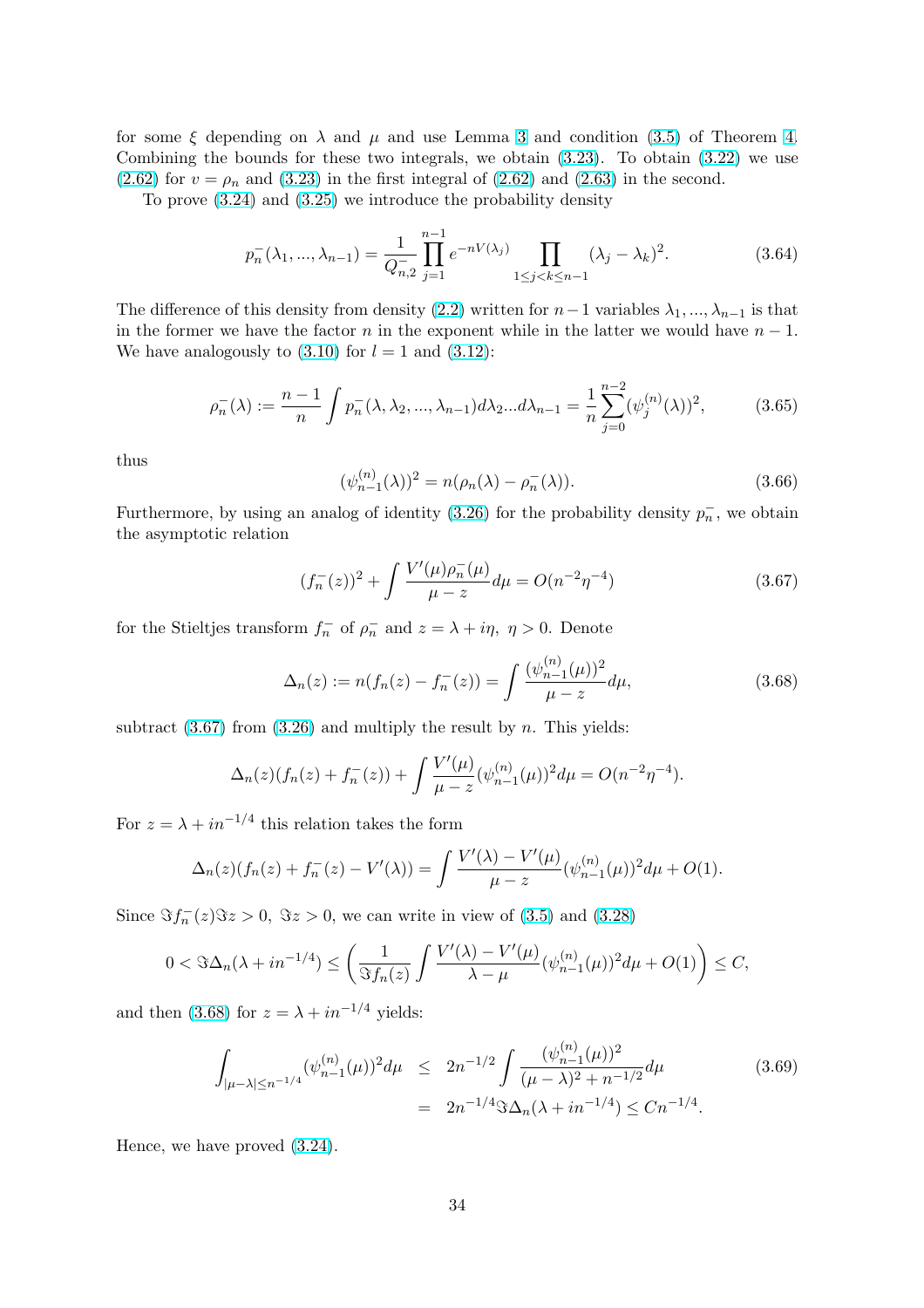<span id="page-34-0"></span>To prove (3.25) for  $\psi_{n-1}^{(n)}$  we need two elementary facts. The first is the inequality for a differentiable function  $u : [a_1, b_1] \rightarrow \mathbb{C}$ :

$$
||u||_{\infty}^{2} \le 2||u||_{2}||u'||_{2} + (b_{1} - a_{1})^{-1}||u||_{2}^{2},
$$
\n(3.70)

where  $||...||_{\infty}$  [and](#page-26-0)  $||...||_{2}$  are the uniform and the  $L^{2}$  - norm in  $[a_{1},b_{1}]$ . The inequality (a simple case of the Sobolev inequalities) follows easily from  $(2.62)$  with  $v = u^2$  and the Schwarz inequality.

The second fact is the identity

$$
\int \left(\frac{d}{d\mu}\psi_{n-1}^{(n)}(\mu)\right)^2 d\mu = \int \frac{n^2}{4} V'^2(\mu) \Big(\psi_{n-1}^{(n)}(\mu)\Big)^2 d\mu,
$$

that follows from (3.7) – (3.8) and the integration by part, taking into account that  $P_k^{(n)}$  $\boldsymbol{k}^{(n)}$  is orthogonal to its second derivative, a polynomials of degree  $k - 2$ . The identity,  $(2.78)$ , and (3.9) yield the bound

$$
\int \left(\frac{d}{d\mu}\psi_{n-1}^{(n)}(\mu)\right)^2 d\mu \le Cn^2.
$$

[This](#page-24-0), (3.70) for  $u = \psi_{n}^{(n)}$  $\binom{n}{n-1}$  $\binom{n}{n-1}$  $\binom{n}{n-1}$ , [a<sub>1</sub>, b<sub>1</sub>] = [ $\lambda - n^{1/4}$ ,  $\lambda + n^{1/4}$ ], and (3.69) yield (3.25) for  $\psi_{n-}^{(n)}$  $\binom{n}{n-1}$ .

To prove an analogous bounds for  $\psi_n^{(n)}$  we repeat the above argument for the probability density  $(cf (3.64))$ 

$$
p_n^+(\lambda_1, ..., \lambda_{n+1}) = \frac{1}{Q_{n,2}} \prod_{1 \le j \le n+1} e^{-nV(\lambda_j)} \prod_{1 \le j < k \le n+1} (\lambda_j - \lambda_k)^2,
$$

setting

$$
\rho_n^+(\lambda) := \frac{n+1}{n} \int p_n^+(\lambda, \lambda_2, ..., \lambda_{n+1}) d\lambda_2 ... d\lambda_{n+1} = \frac{1}{n} \sum_{j=0}^n [\psi_j^{(n)}(\mu)]^2,
$$

so that  $[\psi_n^{(n)}(\lambda)]^2 = n(\rho_n^+(\lambda) - \rho_n(\lambda))$  (cf (3.66)). Lemma 4 is proved.

**Proof of Lemma 5.** Since  $A$  is positive definite there exists a positive definite  $B$  such that  $A = B^2$ . We have then by the Hadamard inequality:

$$
\det A = \det B^2 \le \prod_{j=1}^l \sum_{k=1}^l |B_{jk}|^2.
$$

By definition of B the sum in the r.h.s. is  $(B^2)_{jj} = A_{jj}$  and we obtain the assertion of lemma.

**Proof of Lemma 6.** According to  $(3.28)$  we have for  $f_n$ , defined by  $(2.82)$ 

$$
|\Re f_n(\lambda + i\eta) + V'(\lambda)/2| \le Cn^{-3/8} \log n, \quad \eta = n^{-3/8}.
$$
 (3.71)

On the other hand, using (2.82), integrating by parts the difference  $\Re f_n(\lambda+i\eta)-\Re f_n(\lambda+i0)$ , writtenvia the r.h.s. of  $(2.82)$ , and using  $(3.23)$  and  $(3.22)$ , we obtain

$$
\begin{aligned}\n\left| \Re f_n(\lambda + i\eta) - \int \frac{\rho_n(\mu)d\mu}{\mu - \lambda} \right| \\
&= \frac{1}{2} \left| \int_{|\mu - \lambda| \le d/2} \log(1 + \eta^2 |\mu - \lambda|^{-2}) \rho_n'(\mu) d\mu \right| + O(\eta) \\
&\le C \int_{|\mu - \lambda| \le d/2} \log(1 + \eta^2 |\mu - \lambda|^{-2}) \left( (\psi_{n-1}^{(n)}(\mu))^2 + (\psi_n^{(n)}(\mu))^2 \right) d\mu + O(\eta) \\
&= C(I_1 + I_2 + I_3) + O(\eta),\n\end{aligned}
$$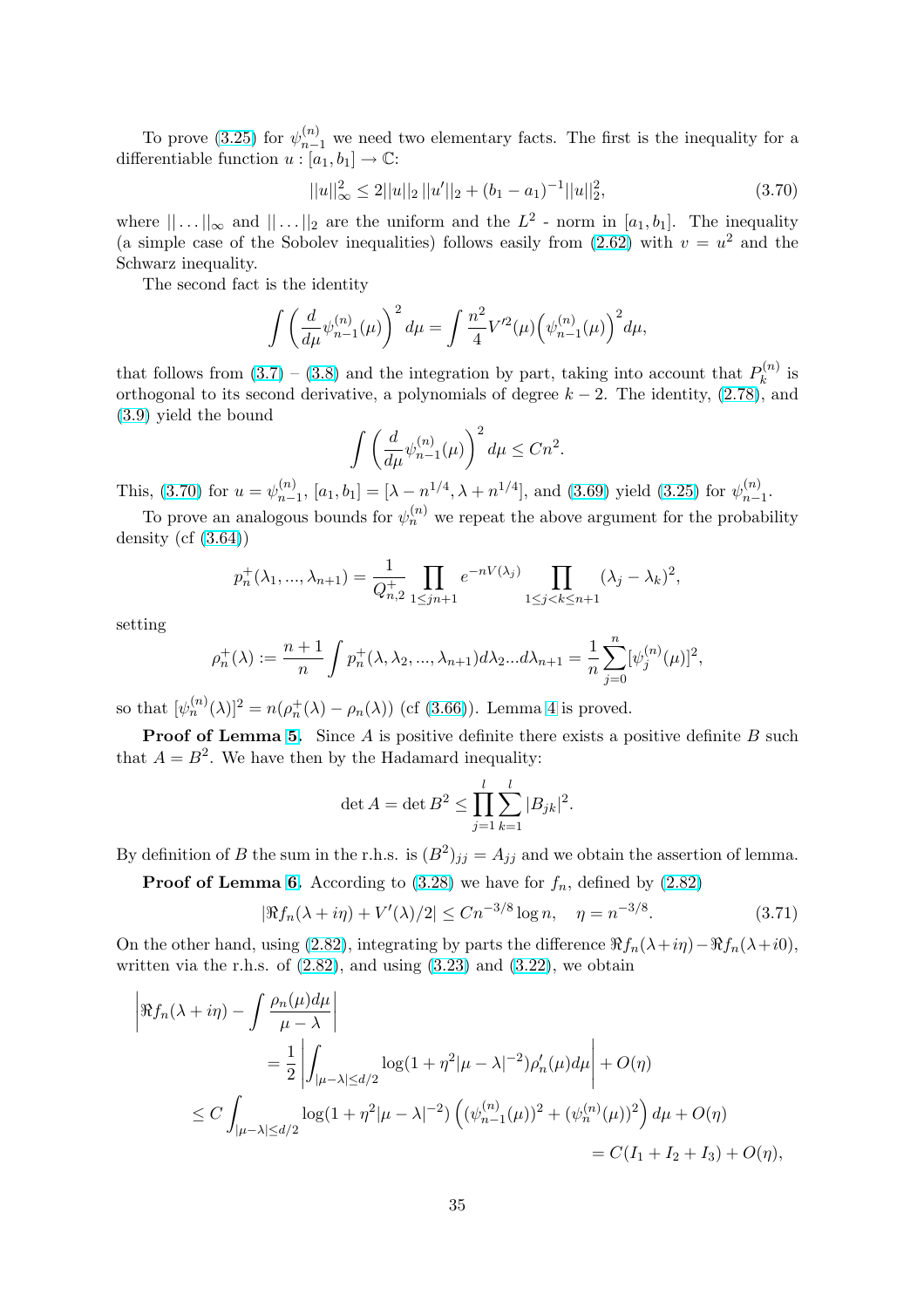where d is given in the formulation of Theorem 4 and  $I_1$ ,  $I_2$ , and  $I_3$  correspond to the integrals over  $|\lambda - \mu| \leq n^{-2}$ ,  $n^{-2} \leq |\lambda - \mu| \leq n^{-1/4}$ , and  $n^{-1/4} \leq |\lambda - \mu| \leq d/2$  respectively. Using  $(3.25)$  for  $I_1$  and  $(3.24)$  for  $I_2$ , we get

$$
I_1 \le Cn^{-2} \log n \le Cn^{-1}, \quad I_2 \le Cn^{-1/4} \log n.
$$

[Besid](#page-26-0)es, for  $\eta = n^{-3/8}$  $\eta = n^{-3/8}$  $\eta = n^{-3/8}$  and  $|\lambda - \mu| > n^{-1/4}$  we have the inequality  $\log(1 + \eta^2/|\mu - \lambda|^2) =$  $O(n^{-1/4})$ , thus  $I_3 = O(n^{-1/4})$ . Hence, we obtain from (??) that

$$
\left| \Re f_n(\lambda + i\eta) - \int \frac{\rho_n(\mu)d\mu}{\mu - \lambda} \right| \le Cn^{-1/4} \log n.
$$

This inequality and (3.71) prove Lemma 6.

Proof of Lemma 7. To simplify notations we denote

$$
\lambda_x = \lambda_0 + (x - tx)/n, \quad \lambda_y = \lambda_0 + (y - tx)/n. \tag{3.72}
$$

Then, repeating almos[t l](#page-29-0)iterally the derivation of (3.63), we get the formula

$$
\frac{d}{dt}K_n(\lambda_x, \lambda_y) = x \int K_n(\lambda_x, \lambda) K_n(\lambda_y, \lambda) \left(\frac{1}{2}V'(\lambda_x) + \frac{1}{2}V'(\lambda_y) - V'(\lambda)\right) d\lambda.
$$
 (3.73)

To estimate the r.h.s. of the formula we split the [integr](#page-32-0)al in two parts corresponding to the intervals  $|\lambda-\lambda_0| > d/2$  and  $|\lambda-\lambda_0| \le d/2$ , where  $d = \max{\lambda_0 - a, b - \lambda_0}$ , and for the former integral we use the inequality  $2K_n(\lambda, \lambda_x)K_n(\lambda, \lambda_y) \leq K_n^2(\lambda, \lambda_x) + K_n^2(\lambda, \lambda_y)$  and then (3.21) with  $\delta = d/2$  and (2.78). In the latter integral we write

$$
V'(\lambda) - \frac{1}{2}V'(\lambda_x) - \frac{1}{2}V'(\lambda_y)
$$
  
=  $\frac{1}{2}(\lambda - \lambda_x)V''(\lambda_x) + \frac{1}{2}(\lambda - \lambda_y)V''(\lambda_y) + O((\lambda - \lambda_x)^2 + (\lambda - \lambda_y)^2)$   
=  $\frac{1}{2}(\lambda - \lambda_x)V''(\lambda_x) + \frac{1}{2}(\lambda - \lambda_y)V''(\lambda_y) + O((\lambda - \lambda_x)(\lambda - \lambda_y) + \frac{|x - y|^2}{n^2}).$ 

The Christoffel-Darboux formula (3.13) yields (cf (3.61))

$$
\int K_n(\lambda_x, \lambda) K_n(\lambda_y, \lambda) (\lambda - \lambda_x) d\lambda = -J_{n-1}^{(n)} \psi_n^{(n)}(\lambda_x) \psi_{n-1}^{(n)}(\lambda_y).
$$

Hence

$$
\int_{|\lambda-\lambda_0| \le d} K_n(\lambda_x, \lambda) K_n(\lambda_y, \lambda) (\lambda - \lambda_x) d\lambda
$$
  
= 
$$
\left( \int - \int_{|\lambda-\lambda_0| \ge d} \right) K_n(\lambda_x, \lambda) K_n(\lambda_y, \lambda) (\lambda - \lambda_{x,y}) d\lambda
$$
  
= 
$$
-J_{n-1}^{(n)} \psi_n^{(n)}(\lambda_x) \psi_{n-1}^{(n)}(\lambda_y) - I_d,
$$

where  $I_d$  can be estimated by using again (3.21) and an argument similar to that in (3.73). Similar formulas are valid for  $(\lambda - \lambda_y)$  in the integrals. Besides, we have by Schwarz inequality,

$$
\left| \int K_n(\lambda_x, \lambda) K_n(\lambda_y, \lambda) (\lambda - \lambda_x) (\lambda - \lambda_y) d\lambda \right|
$$
  
\$\leq \left[ \int K\_n^2(\lambda\_x, \lambda) (\lambda - \lambda\_x)^2 d\lambda \int K\_n^2(\lambda\_y, \lambda) (\lambda - \lambda\_y)^2 d\lambda \right]^{1/2}\$.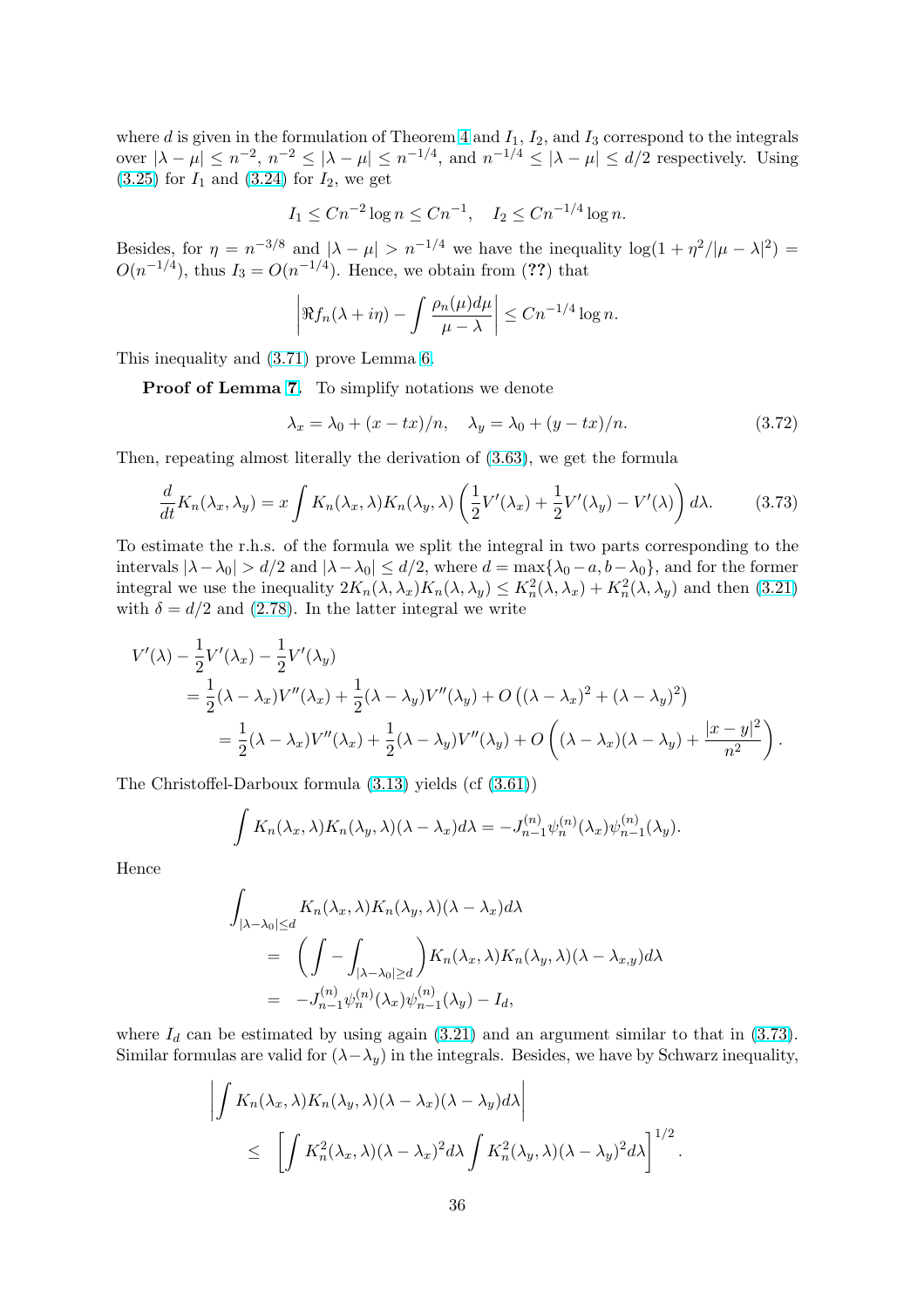<span id="page-36-0"></span>Using (3.20) for the r.h.s. of the last inequality and the above estimates for the integrals with  $(\lambda - \lambda_x)$  and  $(\lambda - \lambda_y)$  we obtain from (3.73)

$$
\left| \frac{d}{dt} K_n(\lambda_x, \lambda_y) \right| \le C|x| \left( (\psi_n^{(n)}(\lambda_x))^2 + (\psi_{n-1}^{(n)}(\lambda_x))^2 + (\psi_n^{(n)}(\lambda_y))^2 + (\psi_{n-1}^{(n)}(\lambda_y))^2 + \frac{|x - y|^2}{n} \right). \tag{3.74}
$$

The bound, the finite increment formula, and (3.25) imply (3.43). On the other hand, we have l,

$$
\frac{\partial}{\partial x}\mathcal{K}_n(x,y) + \frac{\partial}{\partial y}\mathcal{K}_n(x,y) = -x^{-1}n^{-1}\frac{d}{dt}K_n(\lambda_x,\lambda_y)\Big|_{t=0}.
$$

Combining this with  $(3.74)$  and  $(3.25)$ , we obtain  $(3.42)$ .

Note, that (3.43) with  $\lambda_0 + x_1/n$  instead of  $\lambda_0$  and  $y = x = x_2 - x_1$  leads to the bound, valid for any  $|x_{1,2}| < nd/2$ :

$$
|\mathcal{K}_n(x_1, x_1) - \mathcal{K}_n(x_2, x_2)| \le Cn^{-1/8} |x_1 - x_2|.
$$
 (3.75)

To prove (3.44) we first show that for any  $|x| \leq nd/2$  we have the bound

$$
\int_{-1}^{1} \frac{\mathcal{K}_n(x, x)\mathcal{K}_n(x+t, x+t) - \mathcal{K}_n^2(x+t, x)}{t^2} dt \le C.
$$
 (3.76)

To this end consider the quantity

$$
W = \left\langle \prod_{i=2}^{n} \left| 1 - \frac{1}{n^2(\lambda_i - \lambda_0)^2} \right| \right\rangle,
$$

where the symbol  $\langle \ldots \rangle$  denotes the operation  $\mathbf{E}\{\delta(\lambda_1-\lambda_0)\ldots\}$  and  $\mathbf{E}\{\ldots\}$  is the expectation with respect to the measure  $(1.1) - (1.3)$  for  $\beta = 2$ . By Schwarz inequality  $W^2$  is bounded from above by the product of integrals

$$
Z_n^{-1} \int e^{-nV(\lambda_0)} \prod_{2 \le j < k \le n} (\lambda_j - \lambda_k)^2 \prod_{2 \le j \le n} (\lambda_0 + \sigma - \lambda_j)^2 e^{-nV(\lambda_j)} d\lambda_j
$$

for  $\sigma = \pm 1/n$ . Besides,  $n(V(\lambda_0) - V(\lambda_0 + \sigma))$  is bounded in n because of condition (3.5). Replacing  $V(\lambda_0)$  by  $V(\lambda_0 + \sigma)$  in the above integral and using (2.79) and (3.22) we can write the bound

$$
W \le C \cdot \rho_n^{1/2} (\lambda_0 + 1/n) \rho_n^{1/2} (\lambda_0 - 1/n) \le C_1.
$$
 (3.77)

On the other hand, W can be represented as

$$
W = \left\langle \prod_{i=2}^{n} (\phi_1(\lambda_i) + \phi_2(\lambda_i)) \right\rangle = \sum_{k=0}^{n-1} {n-1 \choose k} \left\langle \prod_{i=2}^{k+1} \phi_1(\lambda_i) \prod_{i=k+2}^{n} \phi_2(\lambda_i) \right\rangle,
$$

where

$$
\phi_1(\lambda) = \frac{(1 - n^2(\lambda - \lambda_0)^2)^2}{n^2(\lambda - \lambda_0)^2} \mathbf{1}_{n|\lambda - \lambda_0| < 1},
$$

and

$$
\phi_2(\lambda) = (1 - n^2(\lambda - \lambda_0)^2) \mathbf{1}_{n|\lambda - \lambda_0| < 1} + (1 - n^{-2}|\lambda - \lambda_0|^{-2}) \mathbf{1}_{n|\lambda - \lambda_0| > 1}.
$$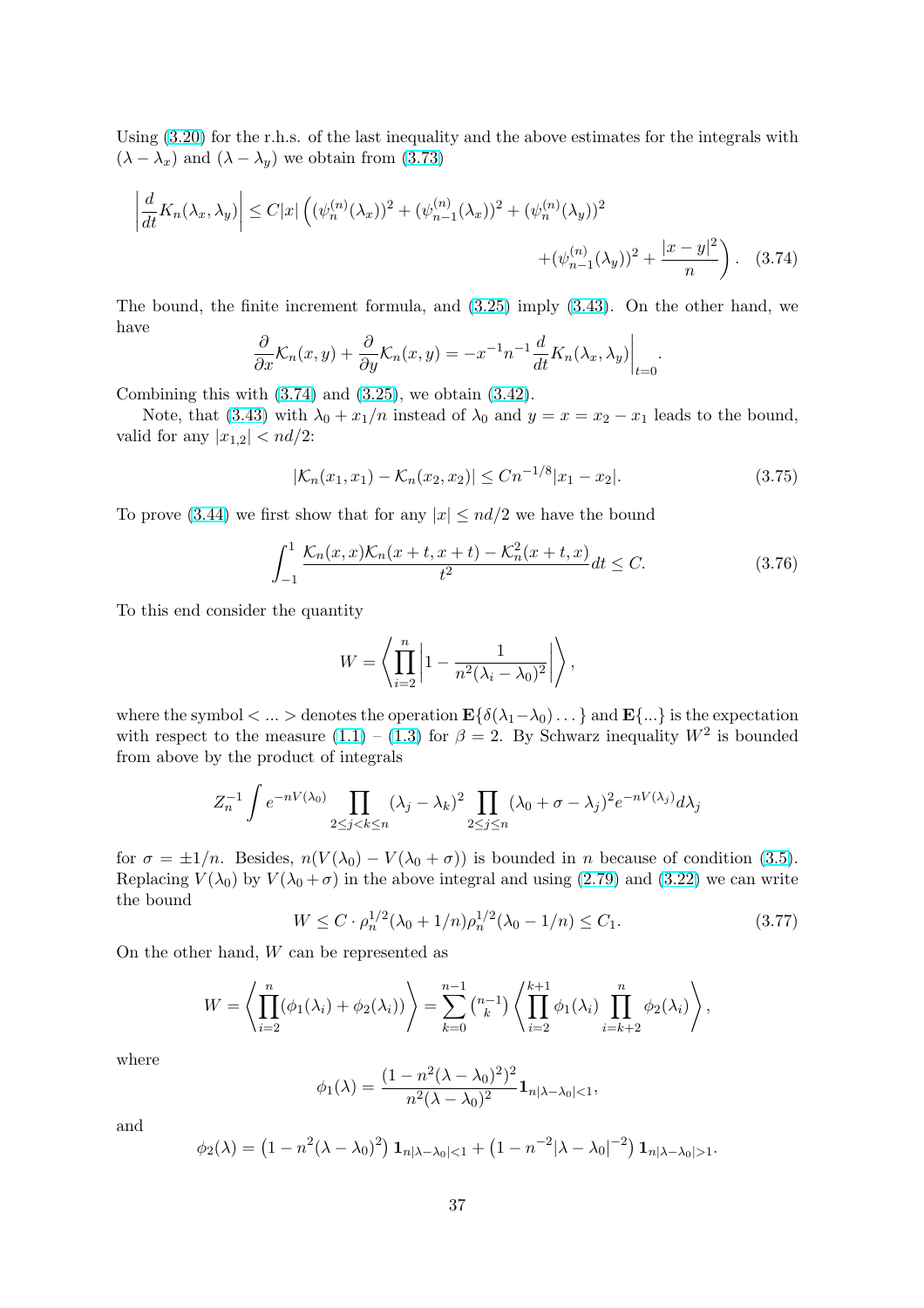<span id="page-37-0"></span>Since  $0 \leq \phi_2(\lambda) \leq 1$  and  $\phi_1(\lambda) \geq 0$  we get from the term  $k = 1$  of the above representation:

$$
W \ge (n-1) \int d\lambda \phi_1(\lambda) \left\langle \delta(\lambda_2 - \lambda) \exp \left\{ \sum_{i=3}^n \log \phi_2(\lambda_i) \right\} \right\rangle.
$$
 (3.78)

Now the Jensen inequality implies

$$
\left\langle \delta(\lambda_2 - \lambda) \exp\left\{ \sum_{i=3}^n \log \phi_2(\lambda_i) \right\} \right\rangle
$$
\n
$$
\geq \exp\left\{ \left\langle \delta(\lambda_2 - \lambda) \sum_{i=3}^n \log \phi_2(\lambda_i) [p_{2,2}^{(n)}(\lambda_0, \lambda)]^{-1} \right\rangle \right\}
$$
\n
$$
= \exp\left\{ (n-2) \int \log \phi_2(\lambda') p_{3,2}^{(n)}(\lambda_0, \lambda, \lambda') d\lambda' [p_{2,2}^{(n)}(\lambda_0, \lambda)]^{-1} \right\},
$$
\n(3.79)

where  $\langle \delta(\lambda_2 - \lambda) \rangle = p_{2,2}^{(n)}$  $_{2,2}^{(n)}(\lambda_{0},\lambda)$  and  $p_{3,2}^{(n)}$  $\chi_{3,2}^{(n)}(\lambda_0,\lambda,\lambda')$  are the second and the third marginal densities, specified by (2.4) for  $\beta = 2$ . According to (3.10) for  $l = 2, 3$  we have

$$
p_{3,2}^{(n)}(\lambda_0, \lambda, \lambda') = \frac{n}{n-2} \rho_n(\lambda') p_{2,2}^{(n)}(\lambda_0, \lambda)
$$
  
 
$$
+ \frac{2K_n(\lambda_0, \lambda)K_n(\lambda_0, \lambda')K_n(\lambda, \lambda') - K_n(\lambda_0, \lambda_0)K_n^2(\lambda, \lambda') - K_n(\lambda, \lambda)K_n^2(\lambda_0, \lambda')}{n(n-1)(n-2)}.
$$
  
(3.80)

In view of (3.33) we can write

$$
2K_n(\lambda_0, \lambda)K_n(\lambda_0, \lambda')K_n(\lambda', \lambda)
$$
  
\n
$$
\leq 2K_n^{1/2}(\lambda_0, \lambda_0)K_n^{1/2}(\lambda, \lambda)|K_n(\lambda_0, \lambda')||K_n(\lambda', \lambda)|
$$
  
\n
$$
\leq K_n(\lambda_0, \lambda_0)K_n^{2}(\lambda', \lambda) + K_n(\lambda, \lambda)K_n^{2}(\lambda_0, \lambda').
$$

Thus the second term in the r.h.s. of (3.80) is non-positive and we obtain the bound

$$
p_{3,2}^{(n)}(\lambda_0, \lambda, \lambda') \leq \frac{n}{n-2} \rho_n(\lambda') p_{2,2}^{(n)}(\lambda_0, \lambda).
$$

Hence, taking into account that  $\log \phi_2(\lambda) \leq 0$  and  $\rho_n(\lambda) \leq C$ ,  $\lambda \in [a+d, b-d]$  (see (3.22)), restricting the integration in (3.78) by the interval  $|\lambda - \lambda_0| \leq n^{-1}$ , using (3.79)–(3.80), and recalling the definitions of  $\phi_{1,2}$ , we have

$$
W \ge (n-1) \int d\lambda \phi_1(\lambda) p_{2,2}^{(n)}(\lambda_0, \lambda) \exp \left\{ n \int \rho_n(\lambda') \log \phi_2(\lambda') d\lambda' \right\}
$$
  
\n
$$
\ge \frac{n-1}{n} \int_{-1}^1 \frac{(1-t^2)^2}{t^2} p_{2,2}^{(n)}(\lambda_0, \lambda_0 + t/n) dt
$$
  
\n
$$
\times \exp \left\{ -C \left( \int_0^1 |\log(1-y^2)| dy + \int_1^\infty \log(1-y^{-2}) dy \right) - C \right\}.
$$
\n(3.81)

It is easy now to derive (3.76) for  $x = 0$  from (3.81) and (3.77). Then, replacing  $\lambda_0$  by  $\lambda_0 + x/n$ , we obtain the same inequality for any  $|x| \leq nd/2$ .

Now we are ready to prove (3.44). According to (3.39), we have

$$
\left| \frac{\partial}{\partial x} \mathcal{K}_n(x, y) \right| = \left| \left( \int_{|x - x'| < 1} + \int_{|x - x'| \ge 1} \right) \frac{\mathcal{K}_n(x, x') \mathcal{K}_n(x', y)}{x - x'} dx' \right| + o(1)
$$
\n
$$
\le |I_1(x, y)| + |I_2(x, y)| + o(1). \quad (3.82)
$$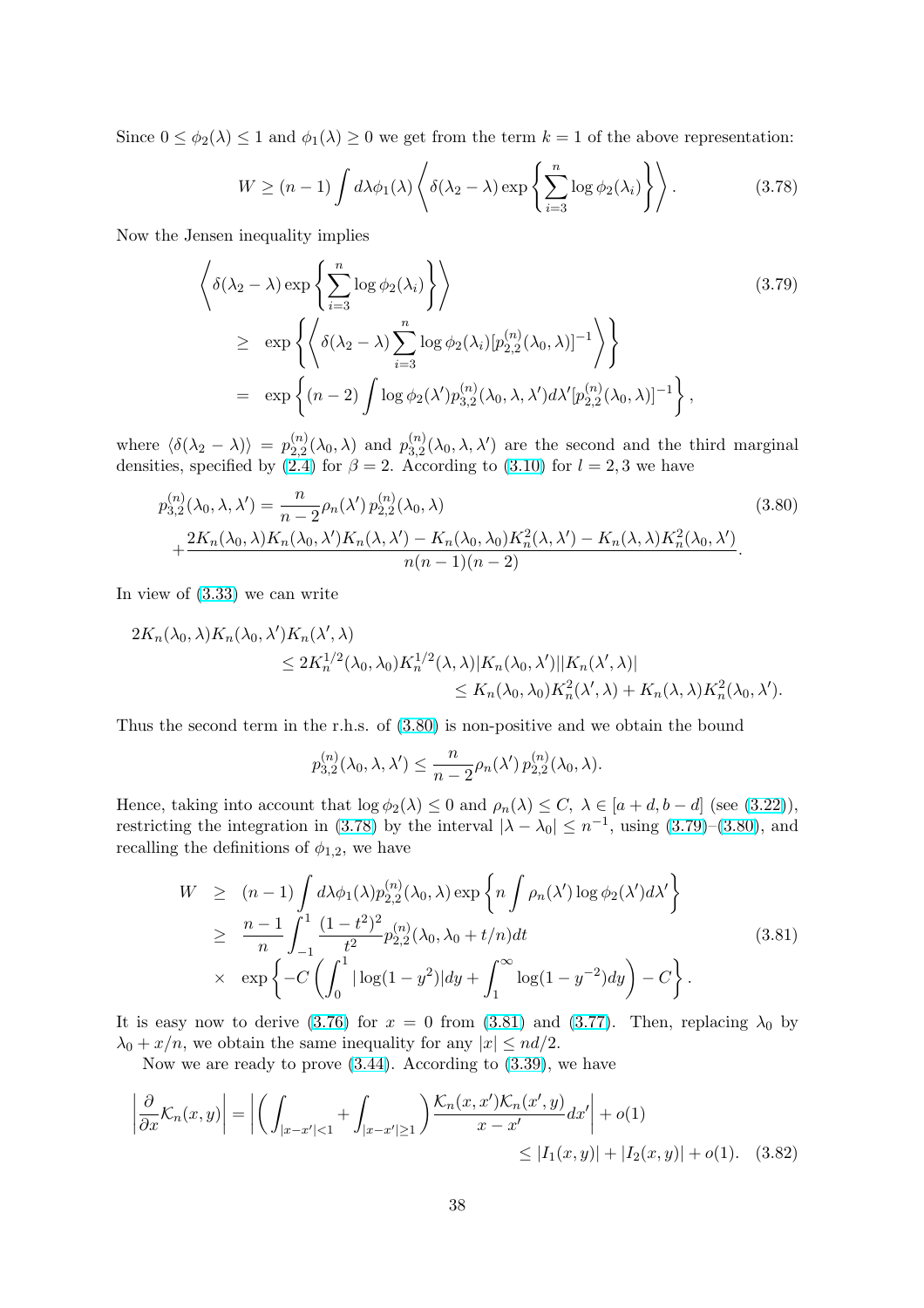<span id="page-38-0"></span>By (3.35) and (3.36) we have

$$
|I_2(x,y)| \le \mathcal{K}_n^{1/2}(y,y)\mathcal{K}_n^{1/2}(x,x) \le C.
$$

To [estima](#page-28-0)te  $I_1$  [deno](#page-28-0)te

$$
t_1^* = \inf\{t > 0 : \mathcal{K}_n(x \pm t, x) \le \rho_n(\lambda_0)/2\}, \quad t^* = \min\{t_1^*, 1\}.
$$
 (3.83)

Then we can write

$$
I_1(x,y) = \left(\int_{|x-x'|
$$

In view of  $(3.35) - (3.36)$  we have

$$
|I_1''| \leq C |\log t^*|.
$$

On the oth[er ha](#page-28-0)nd, [using](#page-28-0) the Schwarz inequality and (3.34), we obtain the bound

$$
|\mathcal{K}_n(x, z) - \mathcal{K}_n(x', z)|^2
$$
  
=  $\left| n^{-1} \sum_{k=0}^n (\psi_k^{(n)} (\lambda_0 + \frac{x}{n}) - \psi_k^{(n)} (\lambda_0 + \frac{x'}{n})) \psi_k^{(n)} (\lambda_0 + \frac{x'}{n})) \right|^2$   

$$
\leq (\mathcal{K}_n(x, x) + \mathcal{K}_n(x', x') - 2\mathcal{K}_n(x', x)) \mathcal{K}_n(z, z)
$$
  
=  $((\mathcal{K}_n^{1/2}(x, x) - \mathcal{K}_n^{1/2}(x', x'))^2 + (\mathcal{K}_n^{1/2}(x, x) \mathcal{K}_n^{1/2}(x', x')) \mathcal{K}_n(z, z).$  (3.84)

In view of  $(3.75)$  and  $(3.36)$  the contribution of the first term in the parentheses of the r.h.s. of (3.84) is bounded by  $Cn^{-1/4}|x-x'|^2$ . Furthermore, write the expression in the parentheses of the second term as

$$
\mathcal{K}_n^{1/2}(x,x)\mathcal{K}_n^{1/2}(x',x') - \mathcal{K}_n(x',x) = \frac{\mathcal{K}_n(x,x)\mathcal{K}_n(x',x') - \mathcal{K}_n(x',x)}{\mathcal{K}_n^{1/2}(x,x)\mathcal{K}_n^{1/2}(x',x') + \mathcal{K}_n(x',x)}
$$

and use the inequality  $\mathcal{K}_n(x',x) > \frac{1}{2}$  $\frac{1}{2}\rho_n(\lambda_0) > C$ , valid for  $|x - x'| \le t^*$ . We obtain the bound

$$
|\mathcal{K}_n(x,z) - \mathcal{K}_n(x',z)|^2 \leq C \left( \mathcal{K}_n(x,x) + \mathcal{K}_n(x',x') - 2\mathcal{K}_n(x',x) \right)
$$
(3.85)  

$$
\leq C_1 \left( \frac{|x-x'|^2}{n^{1/4}} + \mathcal{K}_n(x,x) \mathcal{K}_n(x',x') - \mathcal{K}_n^2(x',x) \right).
$$

Thus we have from  $(3.85)$  with  $z = x, y, (3.36)$ , and the Schwarz inequality

$$
|I'_{1}| = \left| \int_{|x-x'| \le t^{*}} \frac{\mathcal{K}_{n}(x',x)\mathcal{K}_{n}(x',y) - \mathcal{K}_{n}(x,x)\mathcal{K}_{n}(x,y)}{x-x'}dx' \right|
$$
  
\n
$$
\le C \int_{|x-x'| \le t^{*}} \frac{|\mathcal{K}_{n}(x',y) - \mathcal{K}_{n}(x,y)|}{|x-x'|} dx'
$$
  
\n
$$
+ C \int_{|x-x'| \le t^{*}} \frac{|\mathcal{K}_{n}(x,x') - \mathcal{K}_{n}(x,x)|}{|x-x'|} dx' \le C_{1} t^{*}
$$
  
\n
$$
+ C_{1} \sqrt{t^{*}} \left( \int_{|x-x'| \le t^{*}} \frac{|\mathcal{K}_{n}(x,x)\mathcal{K}_{n}(x',x') - \mathcal{K}_{n}^{2}(x',x)|}{|x-x'|^{2}} dx' \right)^{1/2} \le C_{2} \sqrt{t^{*}}, \quad (3.86)
$$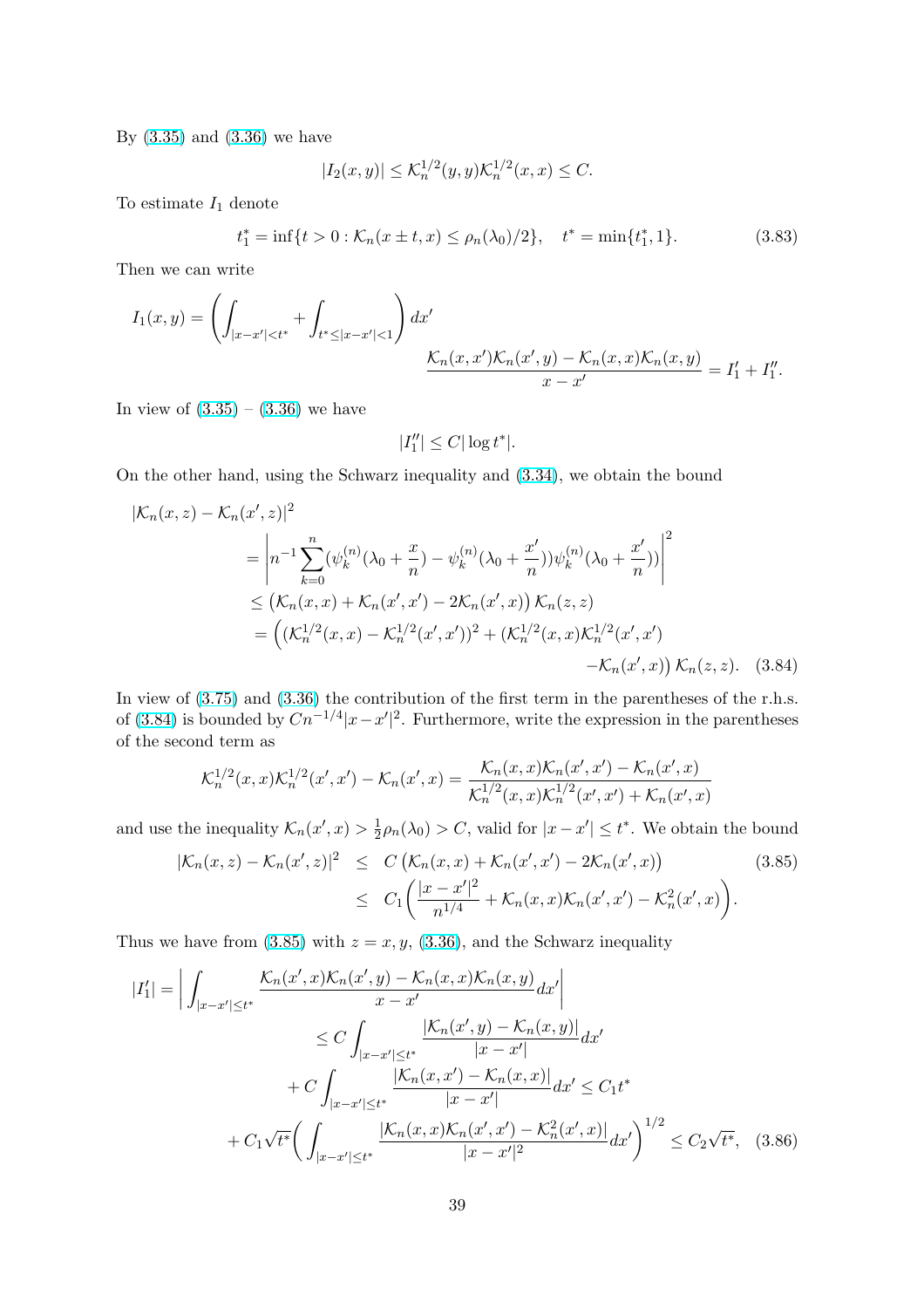where we used  $(3.76)$  to estimate the last integral. Now, on the basis of  $(3.82) - (3.86)$  and the finite increment formula, we have that

$$
C_1 < \rho_n(\lambda_0)/2 \leq |\mathcal{K}_n(x+t^*,x) - \mathcal{K}_n(x,x)| \leq C_2 \left( (t^*)^{3/2} + t^* |\log t^*| \right).
$$

We conclude th[at th](#page-36-0)e inequality  $|t^*| \geq d^*$  is valid with some *n*-indepen[dent](#page-37-0)  $d^*$ , [hence](#page-38-0), repeating derivations of  $(3.82) - (3.86)$  with  $d^*$  instead of  $t^*$ , we obtain the first inequality of  $(3.44).$ 

To prove the second inequality in  $(3.44)$  we observe first that we have by  $(3.42)$ :

$$
\int_{|x|\leq \mathcal{L}} \left| \frac{\partial}{\partial x} \mathcal{K}_n(x, y) \right|^2 dx = \int_{|x|\leq \mathcal{L}} \left| \frac{\partial}{\partial y} \mathcal{K}_n(x, y) \right|^2 dx + o(1), \ |y| \leq \mathcal{L}.
$$

Then we rewrite an analog of (3.39) for  $\frac{\partial}{\partial y}$ K<sub>n</sub>(x, y) as

$$
\frac{\partial}{\partial y} \mathcal{K}_n(x,y) = \left( \int_{|x'-y| \leq d^*} + \int_{|x'| \leq 2\mathcal{L}} \mathbf{1}_{|x'-y| \geq d^*} \right) \frac{\mathcal{K}_n(x,x') \mathcal{K}_n(x',y)}{y-x'} dx' + O(\mathcal{L}^{-1}) = I_1(x,y) + I_2(x,y) + O(\mathcal{L}^{-1}).
$$

Since in  $I_1$  the interval of integration is symmetric with respect to y we can write

$$
I_1(x,y) = \int_{|x'-y| \leq d^*} \frac{(\mathcal{K}_n(x,x') - \mathcal{K}_n(x,y))\mathcal{K}_n(x',y)}{y-x'} \, dx' + \int_{|x'-y| \leq d^*} \frac{\mathcal{K}_n(x,y)(\mathcal{K}_n(x',y) - \mathcal{K}_n(y,y))}{y-x'} \, dx'.
$$

Then we have by the Schwarz inequality and (3.36)

$$
I_1^2(x,y) \le 2d^*C \int_{|x'-y| \le d^*} \frac{(\mathcal{K}_n(x,x') - \mathcal{K}_n(x,y))^2 dx'}{(y-x')^2} + 2d^* \mathcal{K}_n^2(x,y) \int_{|x'-y| \le d^*} \frac{(\mathcal{K}_n(x',y) - \mathcal{K}_n(y,y))^2}{(y-x')^2} dx'.
$$

Now (3.35) and (3.36) lead to the bound

$$
\int I_1^2(x,y)dx \le 2d^*C \int_{|x'-y| \le d^*} dx' \frac{\mathcal{K}_n(x',x') + \mathcal{K}_n(y,y) - 2\mathcal{K}_n(x',y)}{(y-x')^2} + 2d^*C \int_{|x'-y| \le d^*} dx' \frac{(\mathcal{K}_n(x',y) - \mathcal{K}_n(y,y))^2}{(y-x')^2}.
$$

Using the second inequality of (3.85) for the numerator in the first integral and the first inequality of (3.85) for the numerator in the second integral and then (3.76), we obtain that the integral of  $I_1^2(x, y)$  with respect to x is bounded for  $|y| \leq \mathcal{L}$ .

To prove the same  $I_2$  we use  $(3.35) - (3.36)$  to write

$$
\int I_2^2(x, y) dx
$$
\n
$$
\leq \int_{|x'|, |x''| \leq 2\mathcal{L}} \mathbf{1}_{|x'-y| > d^*} \mathbf{1}_{|x''-y| > d^*} \frac{\mathcal{K}_n(y, x') \mathcal{K}_n(x', x'') \mathcal{K}_n(x'', y)}{(y - x')(y - x'')} dx' dx''
$$
\n
$$
\leq C \int_{|x'|, |x''| \leq 2\mathcal{L}} \mathbf{1}_{|x'-y| > d^*} \mathbf{1}_{|x''-y| > d^*} \left( \frac{\mathcal{K}_n^2(y, x')}{(y - x'')^2} + \frac{\mathcal{K}_n^2(y, x'')}{(y - x')^2} \right) dx' dx''
$$
\n
$$
\leq 2C(d^*)^{-1} \mathcal{K}_n(y, y) = O(1).
$$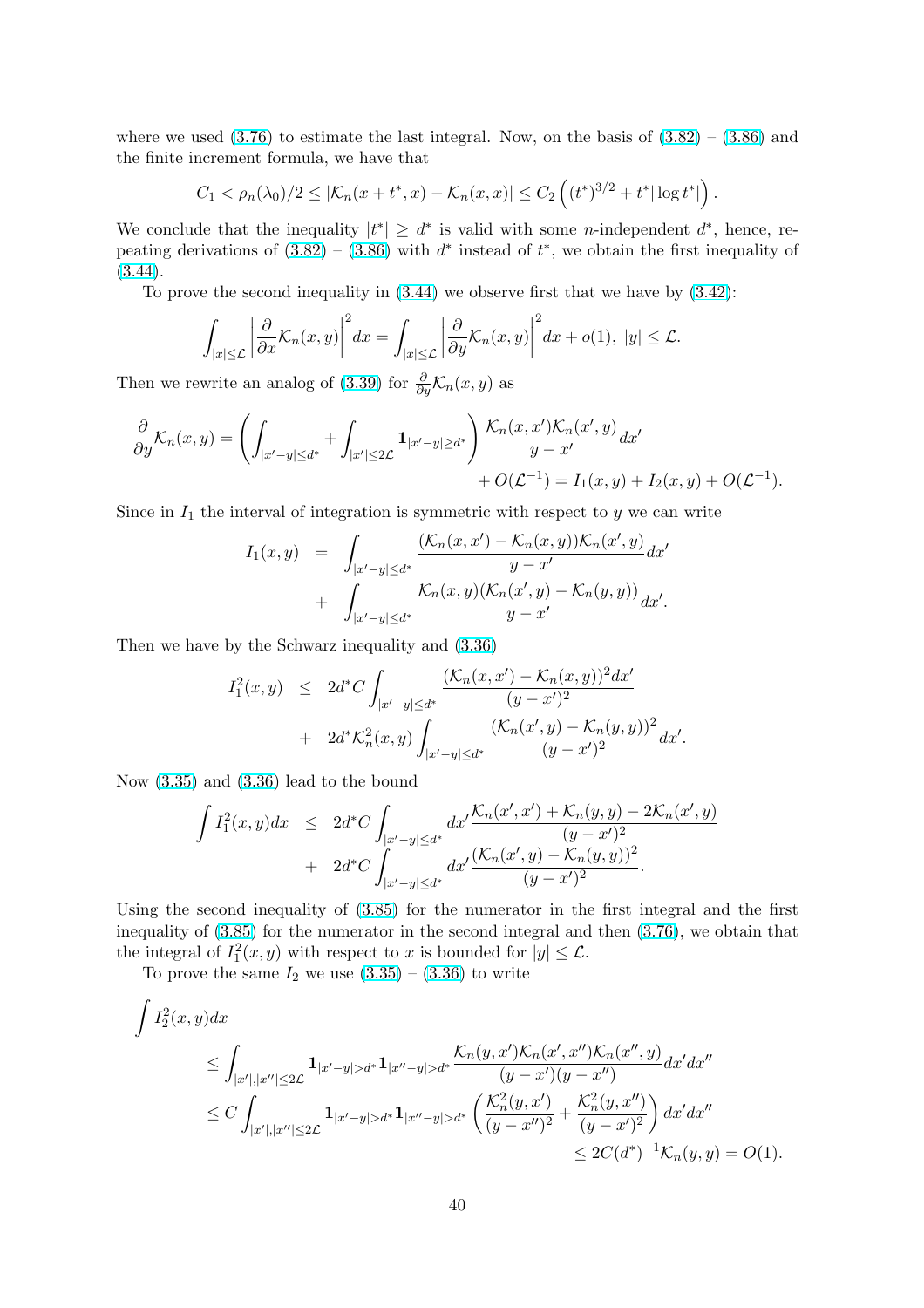<span id="page-40-0"></span>The above bounds for integrals of  $I_1^2$  and  $I_2^2$  prove the second inequality in (3.44). Lemma 7 is proved.

Acknowledgements The final version of the paper was written during the authors stay at the H. Poincaré Institute (Paris) in the frameworks of the trimester "Ph[enome](#page-29-0)na in Hig[h](#page-29-0) Dimensions". We are grateful to the Organizers of the trimester for hospitality and the CNRS and the Marie Curie Network "Phenomena in High Dimensions" for financial support.

# References

- [1] A. Boutet de Monvel, L. Pastur, M. Shcherbina, On the statistical mechanics approach in the random matrix theory: integrated density of states, J. Stat. Phys., **79** (1995) 585–611.
- [2] E. Brezin, C. Itzykson, G. Parisi, J.–B. Zuber, Planar diagrams, Commun. Math. Phys. 79 (1978) 37–57.
- [3] E. Brezin and A. Zee, Universality of the correlations between eigenvalues of large random matrices, Nucl. Phys. B402 (1993).613–627.
- [4] P. Deift, Orthogonal Polynomials, and Random Matrices: A Riemann-Hilbert Approach, CIMS, Ney York University, N. - Y., 1999.
- [5] P. Deift, T. Kriecherbauer, K. T.- R. McLaughlin, New results on the equilibrium measure for logarithmic potentials in the presence of an external field, J. Approx. Theory 95 (1998) 388–475.
- [6] P. Deift, T. Kriecherbauer, K. T.- K. McLaughlin, S. Venakides, X. Zhou, Uniform asymptotics for polynomials orthogonal with respect to varying exponential weights and applications to universality questions in random matrix theory, Comm. Pure Appl. Math. 52 (1999) 1335–1425.
- [7] P. Di Francesco, P. Ginsparg, J. Zinn–Justin, 2D gravity and random matrices, Phys. Rep. 254 (1995) 1–133.
- [8] F. J. Dyson, Statistical theory of energy levels of complex systems, I III, J. Math. Phys. 3 (1962) 140–175.
- [9] F. J. Dyson, A class of matrix ensembles, J. Math. Phys. 13 (1972) 90–107.
- [10] T. Guhr, A. Mueller-Groeling, H.A. Weidenmueller. Random matrix theories in quantum physics: common concepts, Phys. Rep. 299 (1998) 189–425.
- [11] G. Hackenbroich and H. A. Weidenmuller, Universality of random-matrix results for non-Gaussian ensembles, Phys. Rev. Lett. **74** (1995) 4118–4122.
- [12] R. D. Kamien, H. D. Politzer, M. B. Wise, Universality of random-matrix predictions for the statistics of energy levels, Phys. Rev. Lett. **60** (1988) 1995–1998.
- [13] N. Katz, P. Sarnak, Random Matrices, Frobenius Eigenvalues, and Monodromy. AMS, Providence, 1999
- [14] M.Kiessling, H.Spohn, A note on the eigenvalue density of random matrices, Comm. Math. Phys. 199 (1999) 683–695.